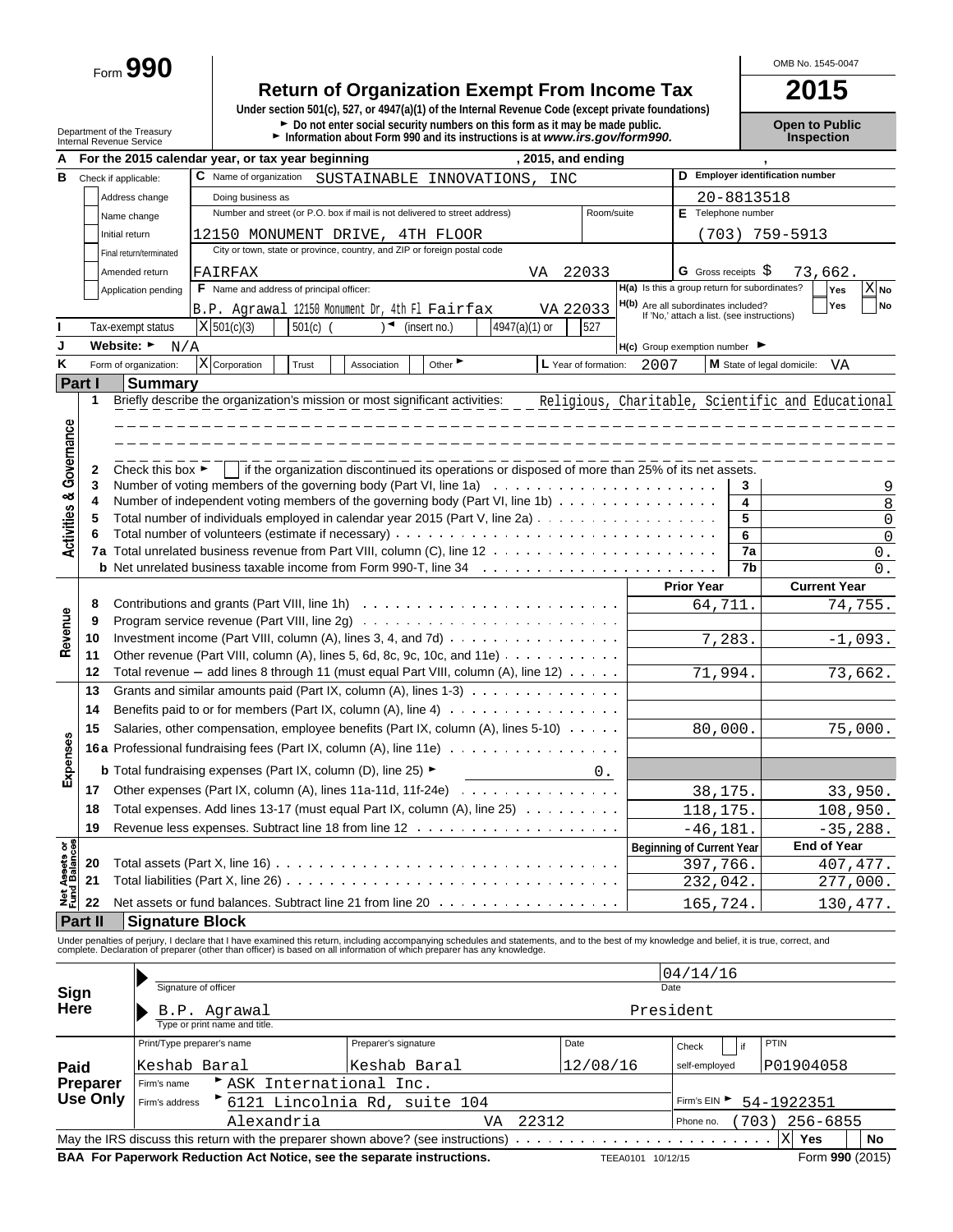|                 | Form 990 (2015) | SUSTAINABLE INNOVATIONS, INC                            |                                                                                                                                                             |                                                                                                                                          | 20-8813518             | Page 2          |
|-----------------|-----------------|---------------------------------------------------------|-------------------------------------------------------------------------------------------------------------------------------------------------------------|------------------------------------------------------------------------------------------------------------------------------------------|------------------------|-----------------|
| <b>Part III</b> |                 |                                                         | <b>Statement of Program Service Accomplishments</b>                                                                                                         |                                                                                                                                          |                        |                 |
|                 |                 |                                                         |                                                                                                                                                             |                                                                                                                                          |                        |                 |
| 1               |                 | Briefly describe the organization's mission:            |                                                                                                                                                             |                                                                                                                                          |                        |                 |
|                 |                 |                                                         | Religious, Charitable, Scientific and Educational                                                                                                           |                                                                                                                                          | ______________________ |                 |
|                 |                 |                                                         |                                                                                                                                                             |                                                                                                                                          |                        |                 |
|                 |                 |                                                         |                                                                                                                                                             |                                                                                                                                          |                        |                 |
| $\mathbf{2}$    |                 |                                                         |                                                                                                                                                             | Did the organization undertake any significant program services during the year which were not listed on the prior                       |                        |                 |
|                 |                 |                                                         |                                                                                                                                                             |                                                                                                                                          | Yes                    | No<br>Х         |
|                 |                 | If 'Yes,' describe these new services on Schedule O.    |                                                                                                                                                             |                                                                                                                                          |                        |                 |
| 3               |                 |                                                         |                                                                                                                                                             | Did the organization cease conducting, or make significant changes in how it conducts, any program services?                             | Yes                    | X<br>No         |
|                 |                 | If 'Yes,' describe these changes on Schedule O.         |                                                                                                                                                             |                                                                                                                                          |                        |                 |
| 4               |                 |                                                         |                                                                                                                                                             | Describe the organization's program service accomplishments for each of its three largest program services, as measured by expenses.     |                        |                 |
|                 |                 | and revenue, if any, for each program service reported. |                                                                                                                                                             | Section 501(c)(3) and 501(c)(4) organizations are required to report the amount of grants and allocations to others, the total expenses, |                        |                 |
|                 |                 |                                                         |                                                                                                                                                             |                                                                                                                                          |                        |                 |
|                 | 4 a (Code:      |                                                         | $\begin{array}{ccc} \text{S} & \text{S} & \text{S} & \text{S} \end{array}$ 20, 744. including grants of $\begin{array}{cc} \text{S} & \text{S} \end{array}$ | 0. ) (Revenue                                                                                                                            | \$                     | $0.$ )          |
|                 | Arogya          |                                                         |                                                                                                                                                             |                                                                                                                                          |                        |                 |
|                 |                 |                                                         |                                                                                                                                                             |                                                                                                                                          |                        |                 |
|                 |                 |                                                         |                                                                                                                                                             |                                                                                                                                          |                        |                 |
|                 |                 |                                                         |                                                                                                                                                             |                                                                                                                                          |                        |                 |
|                 |                 |                                                         |                                                                                                                                                             |                                                                                                                                          |                        |                 |
|                 |                 |                                                         |                                                                                                                                                             |                                                                                                                                          |                        |                 |
|                 |                 |                                                         |                                                                                                                                                             |                                                                                                                                          |                        |                 |
|                 |                 |                                                         |                                                                                                                                                             |                                                                                                                                          |                        |                 |
|                 |                 |                                                         |                                                                                                                                                             |                                                                                                                                          |                        |                 |
|                 |                 |                                                         |                                                                                                                                                             |                                                                                                                                          |                        |                 |
|                 |                 |                                                         |                                                                                                                                                             |                                                                                                                                          |                        |                 |
|                 |                 |                                                         |                                                                                                                                                             |                                                                                                                                          |                        |                 |
|                 | 4 b (Code:      | ) (Expenses \$                                          | 18,800. including grants of                                                                                                                                 | 0. ) (Revenue<br>\$                                                                                                                      | \$                     | $0.$ )          |
|                 | Aakash Ganga    |                                                         |                                                                                                                                                             |                                                                                                                                          |                        |                 |
|                 |                 |                                                         |                                                                                                                                                             |                                                                                                                                          |                        |                 |
|                 |                 |                                                         |                                                                                                                                                             |                                                                                                                                          |                        |                 |
|                 |                 |                                                         |                                                                                                                                                             |                                                                                                                                          |                        |                 |
|                 |                 |                                                         |                                                                                                                                                             |                                                                                                                                          |                        |                 |
|                 |                 |                                                         |                                                                                                                                                             |                                                                                                                                          |                        |                 |
|                 |                 |                                                         |                                                                                                                                                             |                                                                                                                                          |                        |                 |
|                 |                 |                                                         |                                                                                                                                                             |                                                                                                                                          |                        |                 |
|                 |                 |                                                         |                                                                                                                                                             |                                                                                                                                          |                        |                 |
|                 |                 |                                                         |                                                                                                                                                             |                                                                                                                                          |                        |                 |
|                 |                 |                                                         |                                                                                                                                                             |                                                                                                                                          |                        |                 |
|                 | 4 c (Code:      | ) (Expenses \$                                          | including grants of                                                                                                                                         | \$                                                                                                                                       | ) (Revenue<br>\$       |                 |
|                 |                 |                                                         |                                                                                                                                                             |                                                                                                                                          |                        |                 |
|                 |                 |                                                         |                                                                                                                                                             |                                                                                                                                          |                        |                 |
|                 |                 |                                                         |                                                                                                                                                             |                                                                                                                                          |                        |                 |
|                 |                 |                                                         |                                                                                                                                                             |                                                                                                                                          |                        |                 |
|                 |                 |                                                         |                                                                                                                                                             |                                                                                                                                          |                        |                 |
|                 |                 |                                                         |                                                                                                                                                             |                                                                                                                                          |                        |                 |
|                 |                 |                                                         |                                                                                                                                                             |                                                                                                                                          |                        |                 |
|                 |                 |                                                         |                                                                                                                                                             |                                                                                                                                          |                        |                 |
|                 |                 |                                                         |                                                                                                                                                             |                                                                                                                                          |                        |                 |
|                 |                 |                                                         |                                                                                                                                                             |                                                                                                                                          |                        |                 |
|                 |                 |                                                         |                                                                                                                                                             |                                                                                                                                          |                        |                 |
|                 |                 | 4 d Other program services. (Describe in Schedule O.)   |                                                                                                                                                             |                                                                                                                                          |                        |                 |
|                 | (Expenses       | \$                                                      | including grants of<br>Ş                                                                                                                                    | ) (Revenue \$                                                                                                                            |                        |                 |
|                 |                 | 4 e Total program service expenses                      | 99,544.                                                                                                                                                     |                                                                                                                                          |                        |                 |
| <b>BAA</b>      |                 |                                                         | TEEA0102 10/12/15                                                                                                                                           |                                                                                                                                          |                        | Form 990 (2015) |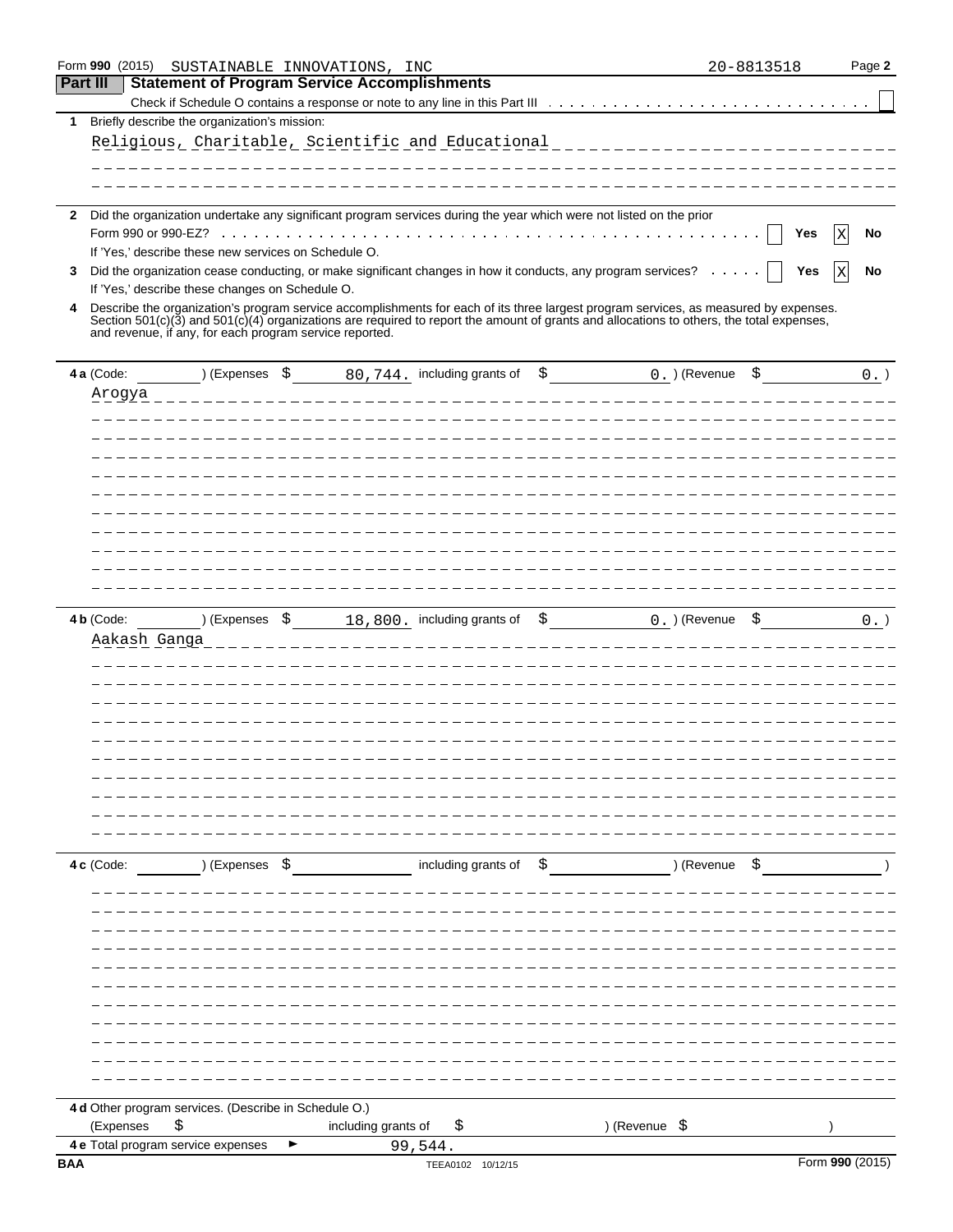#### Form **990** (2015) Page **3** SUSTAINABLE INNOVATIONS, INC 20-8813518

|    | <b>Part IV</b> | <b>Checklist of Required Schedules</b>                                                                                                                                                                                                                                  |                 |            |    |
|----|----------------|-------------------------------------------------------------------------------------------------------------------------------------------------------------------------------------------------------------------------------------------------------------------------|-----------------|------------|----|
|    |                |                                                                                                                                                                                                                                                                         |                 | <b>Yes</b> | No |
|    |                | 1 Is the organization described in section $501(c)(3)$ or $4947(a)(1)$ (other than a private foundation)? If 'Yes,' complete                                                                                                                                            | $\mathbf{1}$    | Χ          |    |
|    |                | 2 Is the organization required to complete Schedule B, Schedule of Contributors (see instructions)?                                                                                                                                                                     | $\mathbf{2}$    | X          |    |
| 3  |                | Did the organization engage in direct or indirect political campaign activities on behalf of or in opposition to candidates                                                                                                                                             | 3               |            | Χ  |
|    |                | Section 501(c)(3) organizations. Did the organization engage in lobbying activities, or have a section 501(h) election                                                                                                                                                  | 4               |            | Χ  |
| 5  |                | Is the organization a section $501(c)(4)$ , $501(c)(5)$ , or $501(c)(6)$ organization that receives membership dues,<br>assessments, or similar amounts as defined in Revenue Procedure 98-19? If 'Yes,' complete Schedule C, Part III                                  | 5               |            | Χ  |
| 6  |                | Did the organization maintain any donor advised funds or any similar funds or accounts for which donors have the right<br>to provide advice on the distribution or investment of amounts in such funds or accounts? If 'Yes,' complete Schedule D,                      | 6               |            | Χ  |
| 7  |                | Did the organization receive or hold a conservation easement, including easements to preserve open space, the                                                                                                                                                           | $\overline{7}$  |            | Χ  |
| 8  |                | Did the organization maintain collections of works of art, historical treasures, or other similar assets? If 'Yes,'                                                                                                                                                     | 8               |            | Χ  |
| 9  |                | Did the organization report an amount in Part X, line 21, for escrow or custodial account liability; serve as a custodian<br>for amounts not listed in Part X; or provide credit counseling, debt management, credit repair, or debt negotiation                        | 9               |            | Χ  |
| 10 |                | Did the organization, directly or through a related organization, hold assets in temporarily restricted endowments,                                                                                                                                                     | 10              |            | Χ  |
| 11 |                | If the organization's answer to any of the following questions is 'Yes', then complete Schedule D, Parts VI, VII, VIII, IX,<br>or X as applicable.                                                                                                                      |                 |            |    |
|    |                | a Did the organization report an amount for land, buildings and equipment in Part X, line 10? If 'Yes,' complete Schedule                                                                                                                                               | 11a             | Χ          |    |
|    |                | <b>b</b> Did the organization report an amount for investments – other securities in Part X, line 12 that is 5% or more of its total                                                                                                                                    | 11 <sub>b</sub> |            | Χ  |
|    |                | c Did the organization report an amount for investments – program related in Part X, line 13 that is 5% or more of its total                                                                                                                                            | 11c             |            | Χ  |
|    |                | d Did the organization report an amount for other assets in Part X, line 15 that is 5% or more of its total assets reported                                                                                                                                             | 11d             |            | Χ  |
|    |                | e Did the organization report an amount for other liabilities in Part X, line 25? If 'Yes,' complete Schedule D, Part $X \cdot \cdot \cdot \cdot$                                                                                                                       | 11e             |            | Χ  |
|    |                | f Did the organization's separate or consolidated financial statements for the tax year include a footnote that addresses<br>the organization's liability for uncertain tax positions under FIN 48 (ASC 740)? If 'Yes,' complete Schedule D, Part $X \cdot \cdot \cdot$ | 11 f            |            | Χ  |
|    |                | 12 a Did the organization obtain separate, independent audited financial statements for the tax year? If 'Yes,' complete                                                                                                                                                | 12a             | Χ          |    |
|    |                | <b>b</b> Was the organization included in consolidated, independent audited financial statements for the tax year? If 'Yes,' and<br>if the organization answered 'No' to line 12a, then completing Schedule D, Parts XI and XII is optional wimbed we                   | 12 b            |            | Χ  |
|    |                | 13 Is the organization a school described in section 170(b)(1)(A)(ii)? If 'Yes,' complete Schedule E.                                                                                                                                                                   | 13              |            | Χ  |
|    |                |                                                                                                                                                                                                                                                                         | 14a             |            | Χ  |
|    |                | <b>b</b> Did the organization have aggregate revenues or expenses of more than \$10,000 from grantmaking, fundraising,<br>business, investment, and program service activities outside the United States, or aggregate foreign investments valued                       | 14b             |            | Χ  |
|    |                | 15 Did the organization report on Part IX, column (A), line 3, more than \$5,000 of grants or other assistance to or for any                                                                                                                                            | 15              |            | Χ  |
| 16 |                | Did the organization report on Part IX, column (A), line 3, more than \$5,000 of aggregate grants or other assistance to                                                                                                                                                | 16              |            | Χ  |
| 17 |                | Did the organization report a total of more than \$15,000 of expenses for professional fundraising services on Part IX,                                                                                                                                                 | 17              |            | Χ  |
| 18 |                | Did the organization report more than \$15,000 total of fundraising event gross income and contributions on Part VIII,                                                                                                                                                  | 18              |            | Χ  |
| 19 |                | Did the organization report more than \$15,000 of gross income from gaming activities on Part VIII, line 9a? If 'Yes,'                                                                                                                                                  | 19              |            | Χ  |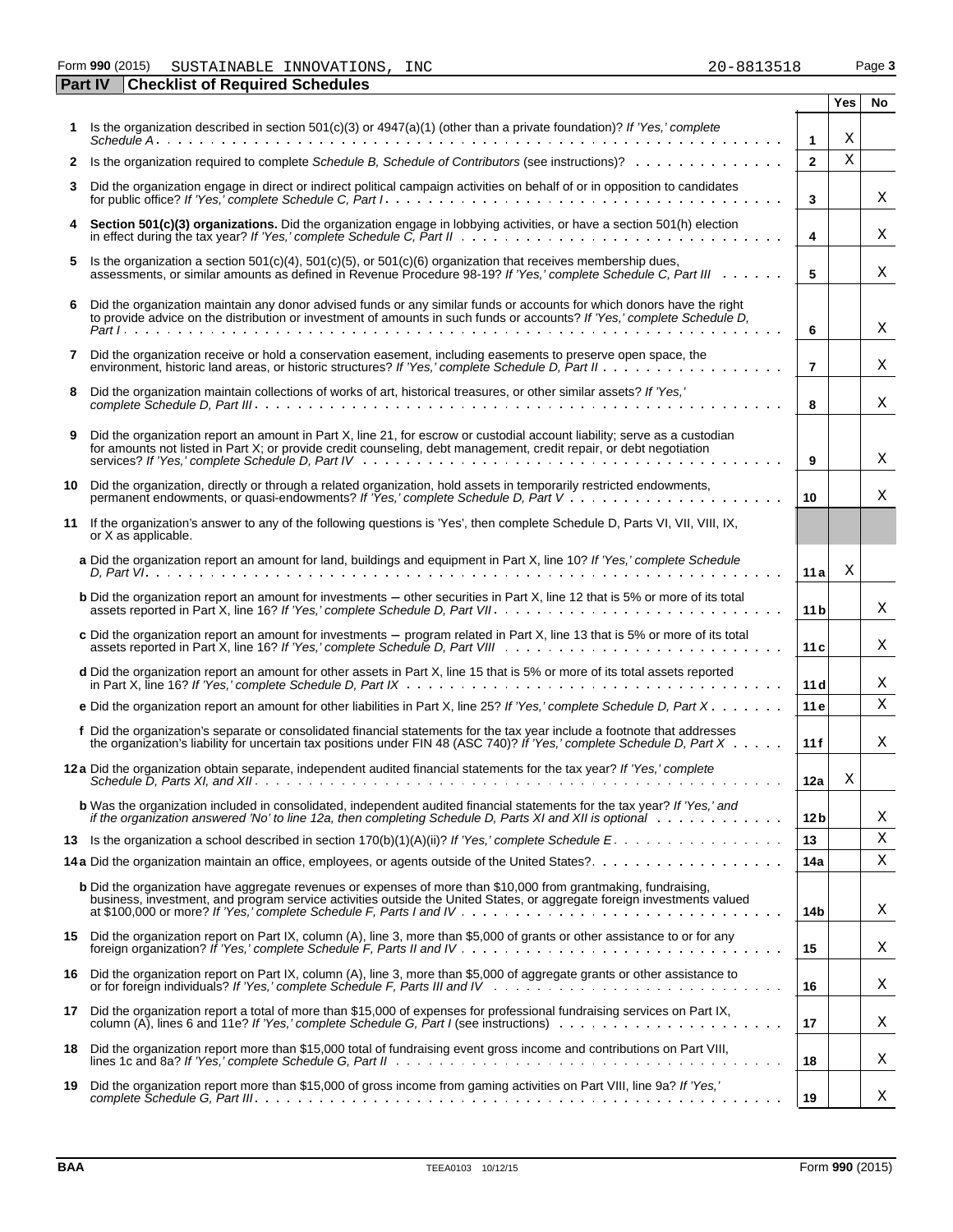Form **990** (2015) Page **4** SUSTAINABLE INNOVATIONS, INC 20-8813518

|     | <b>Checklist of Required Schedules</b> (continued)<br><b>Part IV</b>                                                                                                                                                                                  |                 |                 |    |
|-----|-------------------------------------------------------------------------------------------------------------------------------------------------------------------------------------------------------------------------------------------------------|-----------------|-----------------|----|
|     |                                                                                                                                                                                                                                                       |                 | Yes             | No |
|     |                                                                                                                                                                                                                                                       | <b>20a</b>      |                 | X  |
|     | <b>b</b> If 'Yes' to line 20a, did the organization attach a copy of its audited financial statements to this return?                                                                                                                                 | 20 <sub>b</sub> |                 |    |
|     | 21 Did the organization report more than \$5,000 of grants or other assistance to any domestic organization or                                                                                                                                        | 21              |                 | Χ  |
|     | 22 Did the organization report more than \$5,000 of grants or other assistance to or for domestic individuals on Part IX,                                                                                                                             | 22              |                 | Χ  |
|     | 23 Did the organization answer 'Yes' to Part VII, Section A, line 3, 4, or 5 about compensation of the organization's current<br>and former officers, directors, trustees, key employees, and highest compensated employees? If 'Yes,' complete       |                 |                 |    |
|     | Schedule June 1, Alexander June 1, Alexander Schedule June 1, 1996                                                                                                                                                                                    | 23              |                 | Χ  |
|     | 24 a Did the organization have a tax-exempt bond issue with an outstanding principal amount of more than \$100,000 as of the last day of the year, that was issued after December 31, 2002? If 'Yes,' answer lines 24b through                        | 24a             |                 | Χ  |
|     | <b>b</b> Did the organization invest any proceeds of tax-exempt bonds beyond a temporary period exception?                                                                                                                                            | 24 <sub>b</sub> |                 |    |
|     | c Did the organization maintain an escrow account other than a refunding escrow at any time during the year to defease                                                                                                                                | 24c             |                 |    |
|     | d Did the organization act as an 'on behalf of' issuer for bonds outstanding at any time during the year?                                                                                                                                             | 24d             |                 |    |
|     | 25 a Section 501(c)(3), 501(c)(4), and 501(c)(29) organizations. Did the organization engage in an excess benefit<br>transaction with a disqualified person during the year? If 'Yes,' complete Schedule L, Part I                                    | 25a             |                 | Χ  |
|     | b Is the organization aware that it engaged in an excess benefit transaction with a disqualified person in a prior year, and<br>that the transaction has not been reported on any of the organization's prior Forms 990 or 990-EZ? If 'Yes,' complete | 25 <sub>b</sub> |                 | Χ  |
|     |                                                                                                                                                                                                                                                       |                 |                 |    |
| 26  | Did the organization report any amount on Part X, line 5, 6, or 22 for receivables from or payables to any current or former officers, directors, trustees, key employees, highest compensated employees, or disqualified pers                        | 26              |                 | х  |
| 27  | Did the organization provide a grant or other assistance to an officer, director, trustee, key employee, substantial<br>contributor or employee thereof, a grant selection committee member, or to a 35% controlled entity or family member           | 27              |                 | х  |
| 28  | Was the organization a party to a business transaction with one of the following parties (see Schedule L, Part IV<br>instructions for applicable filing thresholds, conditions, and exceptions):                                                      |                 |                 |    |
|     | a A current or former officer, director, trustee, or key employee? If 'Yes,' complete Schedule L, Part IV                                                                                                                                             | 28a             |                 | Χ  |
|     | <b>b</b> A family member of a current or former officer, director, trustee, or key employee? If 'Yes,' complete                                                                                                                                       | 28 <sub>b</sub> |                 | Χ  |
|     | c An entity of which a current or former officer, director, trustee, or key employee (or a family member thereof) was an                                                                                                                              | 28c             |                 | Χ  |
| 29  | Did the organization receive more than \$25,000 in non-cash contributions? If 'Yes,' complete Schedule M                                                                                                                                              | 29              |                 | X  |
| 30  | Did the organization receive contributions of art, historical treasures, or other similar assets, or qualified conservation                                                                                                                           | 30              |                 | Χ  |
| 31  | Did the organization liquidate, terminate, or dissolve and cease operations? If 'Yes,' complete Schedule N, Part I                                                                                                                                    | 31              |                 | Χ  |
| 32  | Did the organization sell, exchange, dispose of, or transfer more than 25% of its net assets? If 'Yes,' complete                                                                                                                                      | 32              |                 | х  |
| 33  | Did the organization own 100% of an entity disregarded as separate from the organization under Regulations sections                                                                                                                                   | 33              |                 | х  |
| 34  | Was the organization related to any tax-exempt or taxable entity? If 'Yes,' complete Schedule R, Part II, III, or IV,                                                                                                                                 | 34              |                 | Χ  |
|     | 35 a Did the organization have a controlled entity within the meaning of section $512(b)(13)? \ldots \ldots \ldots \ldots \ldots \ldots \ldots$                                                                                                       | 35a             |                 | Χ  |
|     | b If 'Yes' to line 35a, did the organization receive any payment from or engage in any transaction with a controlled                                                                                                                                  | 35 <sub>b</sub> |                 |    |
|     | 36 Section 501(c)(3) organizations. Did the organization make any transfers to an exempt non-charitable related                                                                                                                                       | 36              |                 | Χ  |
| 37  | Did the organization conduct more than 5% of its activities through an entity that is not a related organization and that is<br>treated as a partnership for federal income tax purposes? If 'Yes,' complete Schedule R, Part VI                      | 37              |                 | Χ  |
| 38  | Did the organization complete Schedule O and provide explanations in Schedule O for Part VI, lines 11b and 19?                                                                                                                                        | 38              | Χ               |    |
| BAA |                                                                                                                                                                                                                                                       |                 | Form 990 (2015) |    |

| $20 - 8813518$ |  |  |
|----------------|--|--|
|                |  |  |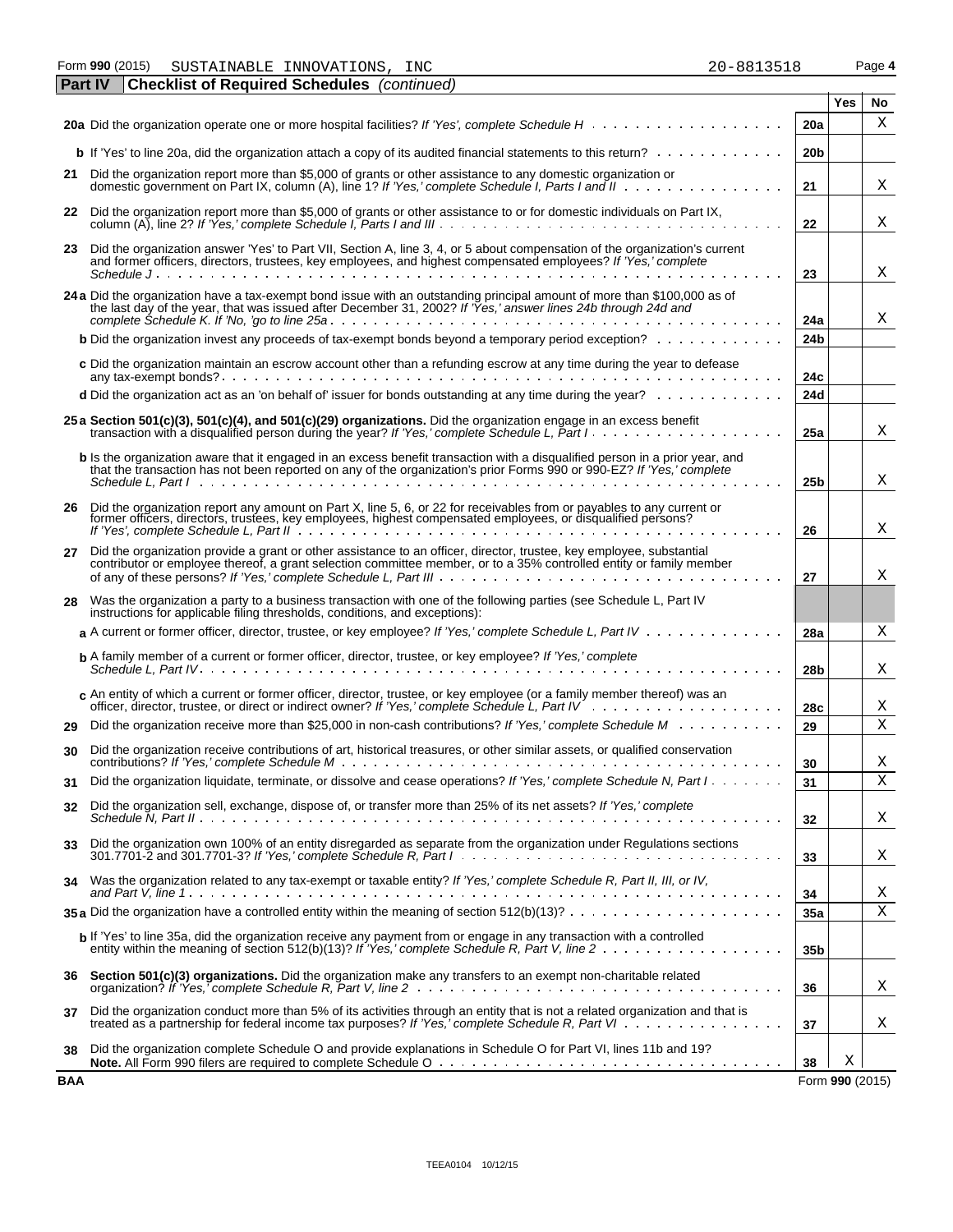|     | Form 990 (2015)<br>20-8813518<br>SUSTAINABLE INNOVATIONS, INC                                                                                                                                                                                     |                      |                 | Page 5 |
|-----|---------------------------------------------------------------------------------------------------------------------------------------------------------------------------------------------------------------------------------------------------|----------------------|-----------------|--------|
|     | <b>Statements Regarding Other IRS Filings and Tax Compliance</b><br><b>Part V</b>                                                                                                                                                                 |                      |                 |        |
|     |                                                                                                                                                                                                                                                   |                      |                 |        |
|     |                                                                                                                                                                                                                                                   |                      | Yes             | No     |
|     | <b>1a</b> Enter the number reported in Box 3 of Form 1096. Enter -0- if not applicable<br>1al                                                                                                                                                     |                      |                 |        |
|     | <b>b</b> Enter the number of Forms W-2G included in line 1a. Enter -0- if not applicable<br>1 <sub>b</sub><br>$\Omega$                                                                                                                            |                      |                 |        |
|     | c Did the organization comply with backup withholding rules for reportable payments to vendors and reportable gaming                                                                                                                              | 1 <sub>c</sub>       | Χ               |        |
|     | 2 a Enter the number of employees reported on Form W-3, Transmittal of Wage and Tax State-                                                                                                                                                        |                      |                 |        |
|     | ments, filed for the calendar year ending with or within the year covered by this return<br>2a<br>0                                                                                                                                               |                      |                 |        |
|     | <b>b</b> If at least one is reported on line 2a, did the organization file all required federal employment tax returns?                                                                                                                           | 2 <sub>b</sub>       |                 |        |
|     | Note. If the sum of lines 1a and 2a is greater than 250, you may be required to e-file (see instructions)                                                                                                                                         |                      |                 | Χ      |
|     | 3 a Did the organization have unrelated business gross income of \$1,000 or more during the year?                                                                                                                                                 | 3a<br>3 <sub>b</sub> |                 |        |
|     |                                                                                                                                                                                                                                                   |                      |                 |        |
|     | 4 a At any time during the calendar year, did the organization have an interest in, or a signature or other authority over, a<br>financial account in a foreign country (such as a bank account, securities account, or other financial account)? | 4 a                  |                 | Χ      |
|     | <b>b</b> If 'Yes,' enter the name of the foreign country: ►                                                                                                                                                                                       |                      |                 |        |
|     | See instructions for filing requirements for FinCEN Form 114, Report of Foreign Bank and Financial Accounts. (FBAR)                                                                                                                               |                      |                 |        |
|     |                                                                                                                                                                                                                                                   | 5 a                  |                 | Χ      |
|     | <b>b</b> Did any taxable party notify the organization that it was or is a party to a prohibited tax shelter transaction? $\ldots \ldots \ldots$                                                                                                  | 5 <sub>b</sub>       |                 | Χ      |
|     |                                                                                                                                                                                                                                                   | 5 c                  |                 |        |
|     | 6 a Does the organization have annual gross receipts that are normally greater than \$100,000, and did the organization solicit any contributions that were not tax deductible as charitable contributions?                                       | 6 a                  |                 | Χ      |
|     | b If 'Yes,' did the organization include with every solicitation an express statement that such contributions or gifts were                                                                                                                       | 6b                   |                 |        |
| 7   | Organizations that may receive deductible contributions under section 170(c).                                                                                                                                                                     |                      |                 |        |
|     | a Did the organization receive a payment in excess of \$75 made partly as a contribution and partly for goods and                                                                                                                                 |                      |                 |        |
|     |                                                                                                                                                                                                                                                   | 7а                   |                 | X      |
|     | <b>b</b> If 'Yes,' did the organization notify the donor of the value of the goods or services provided?                                                                                                                                          | 7 <sub>b</sub>       |                 |        |
|     | c Did the organization sell, exchange, or otherwise dispose of tangible personal property for which it was required to file                                                                                                                       | 7 c                  |                 | X      |
|     | <b>d</b> If 'Yes,' indicate the number of Forms 8282 filed during the year $\ldots \ldots \ldots \ldots \ldots$<br>7 dl                                                                                                                           |                      |                 |        |
|     | e Did the organization receive any funds, directly or indirectly, to pay premiums on a personal benefit contract?                                                                                                                                 | <b>7e</b>            |                 | Χ      |
|     |                                                                                                                                                                                                                                                   | 7 f                  |                 | Х      |
|     | g If the organization received a contribution of qualified intellectual property, did the organization file Form 8899<br>as required? $\cdots$                                                                                                    | 7 g                  |                 | Χ      |
|     | h If the organization received a contribution of cars, boats, airplanes, or other vehicles, did the organization file a                                                                                                                           | 7 h                  |                 | Χ      |
|     | Sponsoring organizations maintaining donor advised funds. Did a donor advised fund maintained by the sponsoring                                                                                                                                   |                      |                 |        |
|     |                                                                                                                                                                                                                                                   | 8                    |                 | Χ      |
| 9   | Sponsoring organizations maintaining donor advised funds.                                                                                                                                                                                         |                      |                 |        |
|     |                                                                                                                                                                                                                                                   | 9а                   |                 | Χ      |
|     | <b>b</b> Did the sponsoring organization make a distribution to a donor, donor advisor, or related person?                                                                                                                                        | 9 b                  |                 | Χ      |
| 10  | Section 501(c)(7) organizations. Enter:                                                                                                                                                                                                           |                      |                 |        |
|     | a Initiation fees and capital contributions included on Part VIII, line 12.<br>10a                                                                                                                                                                |                      |                 |        |
|     | <b>b</b> Gross receipts, included on Form 990, Part VIII, line 12, for public use of club facilities $\cdots$ .<br>10 <sub>b</sub>                                                                                                                |                      |                 |        |
| 11  | Section 501(c)(12) organizations. Enter:                                                                                                                                                                                                          |                      |                 |        |
|     | 11 a                                                                                                                                                                                                                                              |                      |                 |        |
|     | <b>b</b> Gross income from other sources (Do not net amounts due or paid to other sources<br>11b                                                                                                                                                  |                      |                 |        |
|     | 12a Section 4947(a)(1) non-exempt charitable trusts. Is the organization filing Form 990 in lieu of Form 1041?                                                                                                                                    | 12 a                 |                 |        |
|     | 12 <sub>b</sub><br><b>b</b> If 'Yes,' enter the amount of tax-exempt interest received or accrued during the year $\dots \dots$                                                                                                                   |                      |                 |        |
| 13  | Section 501(c)(29) qualified nonprofit health insurance issuers.                                                                                                                                                                                  |                      |                 |        |
|     |                                                                                                                                                                                                                                                   | 13 a                 |                 |        |
|     | Note. See the instructions for additional information the organization must report on Schedule O.                                                                                                                                                 |                      |                 |        |
|     | <b>b</b> Enter the amount of reserves the organization is required to maintain by the states in                                                                                                                                                   |                      |                 |        |
|     | which the organization is licensed to issue qualified health plans<br>13 <sub>b</sub><br>13c                                                                                                                                                      |                      |                 |        |
|     |                                                                                                                                                                                                                                                   | 14 a                 |                 | Χ      |
|     | b If 'Yes,' has it filed a Form 720 to report these payments? If 'No,' provide an explanation in Schedule O                                                                                                                                       | 14 <sub>b</sub>      |                 |        |
| BAA | TEEA0105 10/12/15                                                                                                                                                                                                                                 |                      | Form 990 (2015) |        |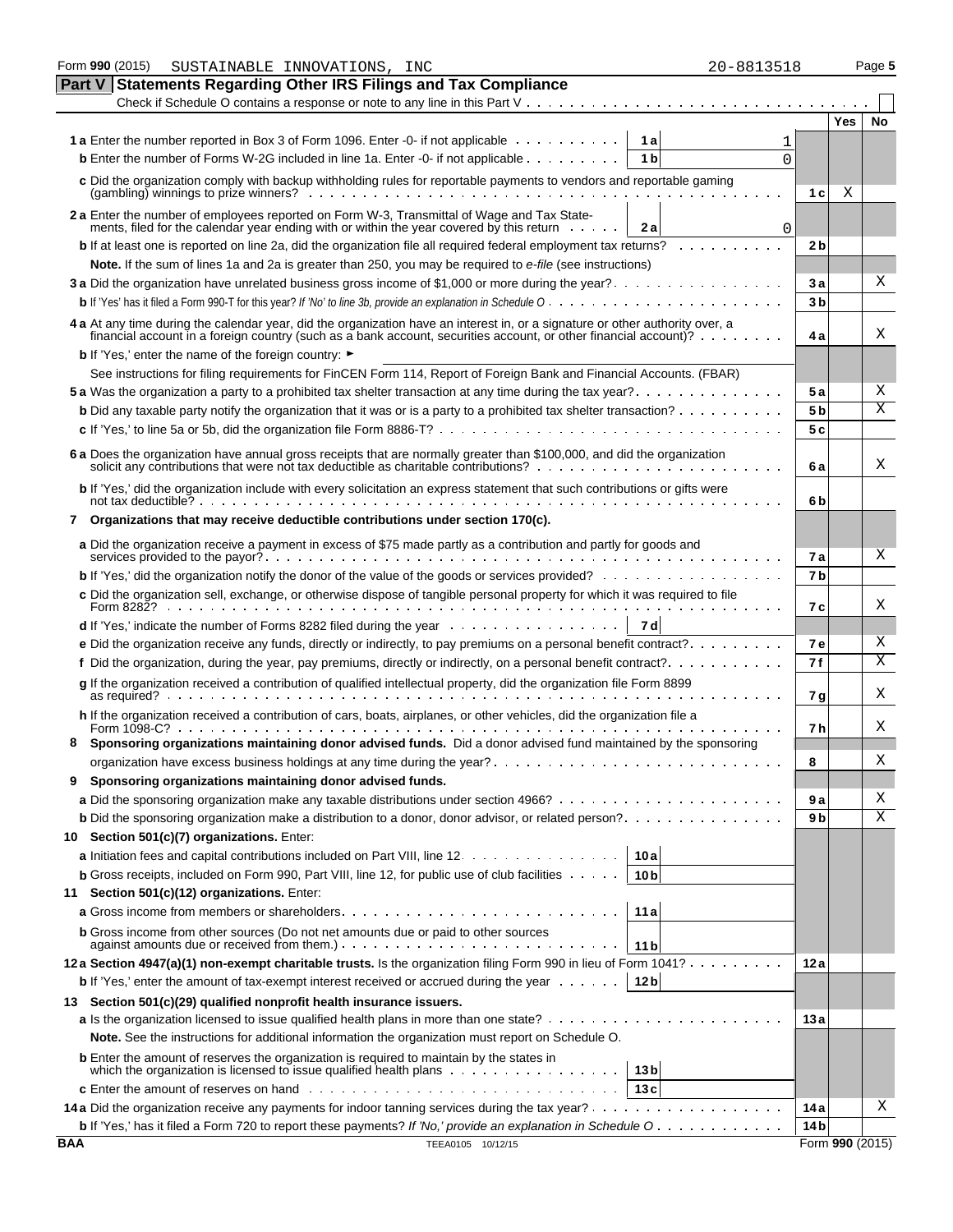| Part VI Governance, Management, and Disclosure For each 'Yes' response to lines 2 through 7b below, and for |
|-------------------------------------------------------------------------------------------------------------|
| a 'No' response to line 8a, 8b, or 10b below, describe the circumstances, processes, or changes in          |
| Schedule O. See instructions.                                                                               |
|                                                                                                             |

|                                                                                                                 | <b>Section A. Governing Body and Management</b>                                                                                                                                                                                                                                                                                            |                 |            |              |  |  |  |  |  |
|-----------------------------------------------------------------------------------------------------------------|--------------------------------------------------------------------------------------------------------------------------------------------------------------------------------------------------------------------------------------------------------------------------------------------------------------------------------------------|-----------------|------------|--------------|--|--|--|--|--|
|                                                                                                                 |                                                                                                                                                                                                                                                                                                                                            |                 | Yes        | No           |  |  |  |  |  |
|                                                                                                                 | <b>1 a</b> Enter the number of voting members of the governing body at the end of the tax year $\dots$<br>1 a<br>9<br>If there are material differences in voting rights among members<br>of the governing body, or if the governing body delegated broad authority to an executive committee or similar committee, explain in Schedule O. |                 |            |              |  |  |  |  |  |
|                                                                                                                 | <b>b</b> Enter the number of voting members included in line 1a, above, who are independent $\dots$ , $\begin{bmatrix} 1 & b \end{bmatrix}$<br>8                                                                                                                                                                                           |                 |            |              |  |  |  |  |  |
| 2                                                                                                               | Did any officer, director, trustee, or key employee have a family relationship or a business relationship with any other                                                                                                                                                                                                                   |                 |            |              |  |  |  |  |  |
|                                                                                                                 |                                                                                                                                                                                                                                                                                                                                            |                 |            |              |  |  |  |  |  |
| 3                                                                                                               | Did the organization delegate control over management duties customarily performed by or under the direct supervision<br>of officers, directors, or trustees, or key employees to a management company or other person?                                                                                                                    | 3               |            | X            |  |  |  |  |  |
|                                                                                                                 | Did the organization make any significant changes to its governing documents                                                                                                                                                                                                                                                               |                 |            |              |  |  |  |  |  |
|                                                                                                                 |                                                                                                                                                                                                                                                                                                                                            |                 |            |              |  |  |  |  |  |
| Did the organization become aware during the year of a significant diversion of the organization's assets?<br>5 |                                                                                                                                                                                                                                                                                                                                            |                 |            |              |  |  |  |  |  |
| 6                                                                                                               |                                                                                                                                                                                                                                                                                                                                            | 6               |            | X            |  |  |  |  |  |
|                                                                                                                 | 7 a Did the organization have members, stockholders, or other persons who had the power to elect or appoint one or more                                                                                                                                                                                                                    | 7 a             |            | Χ            |  |  |  |  |  |
|                                                                                                                 | <b>b</b> Are any governance decisions of the organization reserved to (or subject to approval by) members,                                                                                                                                                                                                                                 | 7b              |            | X            |  |  |  |  |  |
| 8                                                                                                               | Did the organization contemporaneously document the meetings held or written actions undertaken during the year by<br>the following:                                                                                                                                                                                                       |                 |            |              |  |  |  |  |  |
|                                                                                                                 |                                                                                                                                                                                                                                                                                                                                            | 8а              | Χ          |              |  |  |  |  |  |
|                                                                                                                 |                                                                                                                                                                                                                                                                                                                                            | 8 b             | Χ          |              |  |  |  |  |  |
|                                                                                                                 | Is there any officer, director, trustee, or key employee listed in Part VII, Section A, who cannot be reached at the                                                                                                                                                                                                                       | 9               |            | X            |  |  |  |  |  |
|                                                                                                                 | Section B. Policies (This Section B requests information about policies not required by the Internal Revenue Code.                                                                                                                                                                                                                         |                 |            |              |  |  |  |  |  |
|                                                                                                                 |                                                                                                                                                                                                                                                                                                                                            |                 | <b>Yes</b> | No           |  |  |  |  |  |
|                                                                                                                 |                                                                                                                                                                                                                                                                                                                                            | 10a             |            | X            |  |  |  |  |  |
|                                                                                                                 | b If 'Yes,' did the organization have written policies and procedures governing the activities of such chapters, affiliates, and branches to ensure their                                                                                                                                                                                  |                 |            |              |  |  |  |  |  |
|                                                                                                                 |                                                                                                                                                                                                                                                                                                                                            | 10 <sub>b</sub> |            |              |  |  |  |  |  |
|                                                                                                                 |                                                                                                                                                                                                                                                                                                                                            | 11a             | X          |              |  |  |  |  |  |
|                                                                                                                 | <b>b</b> Describe in Schedule O the process, if any, used by the organization to review this Form 990.                                                                                                                                                                                                                                     |                 |            |              |  |  |  |  |  |
|                                                                                                                 |                                                                                                                                                                                                                                                                                                                                            | 12a             |            | Χ            |  |  |  |  |  |
|                                                                                                                 | <b>b</b> Were officers, directors, or trustees, and key employees required to disclose annually interests that could give rise                                                                                                                                                                                                             | 12 <sub>b</sub> |            |              |  |  |  |  |  |
|                                                                                                                 | c Did the organization regularly and consistently monitor and enforce compliance with the policy? If 'Yes,' describe in                                                                                                                                                                                                                    | 12c             |            |              |  |  |  |  |  |
|                                                                                                                 |                                                                                                                                                                                                                                                                                                                                            | 13              |            | X            |  |  |  |  |  |
| 14                                                                                                              |                                                                                                                                                                                                                                                                                                                                            | 14              |            | $\mathbf{X}$ |  |  |  |  |  |
| 15                                                                                                              | Did the process for determining compensation of the following persons include a review and approval by independent<br>persons, comparability data, and contemporaneous substantiation of the deliberation and decision?                                                                                                                    |                 |            |              |  |  |  |  |  |
|                                                                                                                 | a The organization's CEO, Executive Director, or top management official with the state of the organization's CEO, Executive Director, or top management official with the state of the state of the state of the state of the                                                                                                             | 15 a            |            | Χ            |  |  |  |  |  |
|                                                                                                                 |                                                                                                                                                                                                                                                                                                                                            | 15 b            |            | X            |  |  |  |  |  |
|                                                                                                                 | If 'Yes' to line 15a or 15b, describe the process in Schedule O (see instructions).                                                                                                                                                                                                                                                        |                 |            |              |  |  |  |  |  |
|                                                                                                                 | 16a Did the organization invest in, contribute assets to, or participate in a joint venture or similar arrangement with a                                                                                                                                                                                                                  | 16 a            |            | Χ            |  |  |  |  |  |
|                                                                                                                 | <b>b</b> If 'Yes,' did the organization follow a written policy or procedure requiring the organization to evaluate its<br>participation in joint venture arrangements under applicable federal tax law, and take steps to safeguard the                                                                                                   | 16 b            |            |              |  |  |  |  |  |
|                                                                                                                 | <b>Section C. Disclosure</b>                                                                                                                                                                                                                                                                                                               |                 |            |              |  |  |  |  |  |
| 17                                                                                                              | List the states with which a copy of this Form 990 is required to be filed $\blacktriangleright$                                                                                                                                                                                                                                           |                 |            |              |  |  |  |  |  |
| 18                                                                                                              | Section 6104 requires an organization to make its Forms 1023 (or 1024 if applicable), 990, and 990-T (Section 501(c)(3)s only) available<br>for public inspection. Indicate how you made these available. Check all that apply.                                                                                                            |                 |            |              |  |  |  |  |  |
|                                                                                                                 | Other (explain in Schedule O)<br>Own website<br>Another's website<br>Upon request<br>$\mathbf X$                                                                                                                                                                                                                                           |                 |            |              |  |  |  |  |  |
| 19                                                                                                              | Describe in Schedule O whether (and if so, how) the organization made its governing documents, conflict of interest policy, and financial statements available to<br>the public during the tax year.                                                                                                                                       |                 |            |              |  |  |  |  |  |
| 20                                                                                                              | State the name, address, and telephone number of the person who possesses the organization's books and records:                                                                                                                                                                                                                            |                 |            |              |  |  |  |  |  |
|                                                                                                                 | 12150 Monument Drive, 4th Fl<br>22033<br>B.P. Agrawal<br>Fairfax<br>VA                                                                                                                                                                                                                                                                     | (703)           | 759-5913   |              |  |  |  |  |  |

X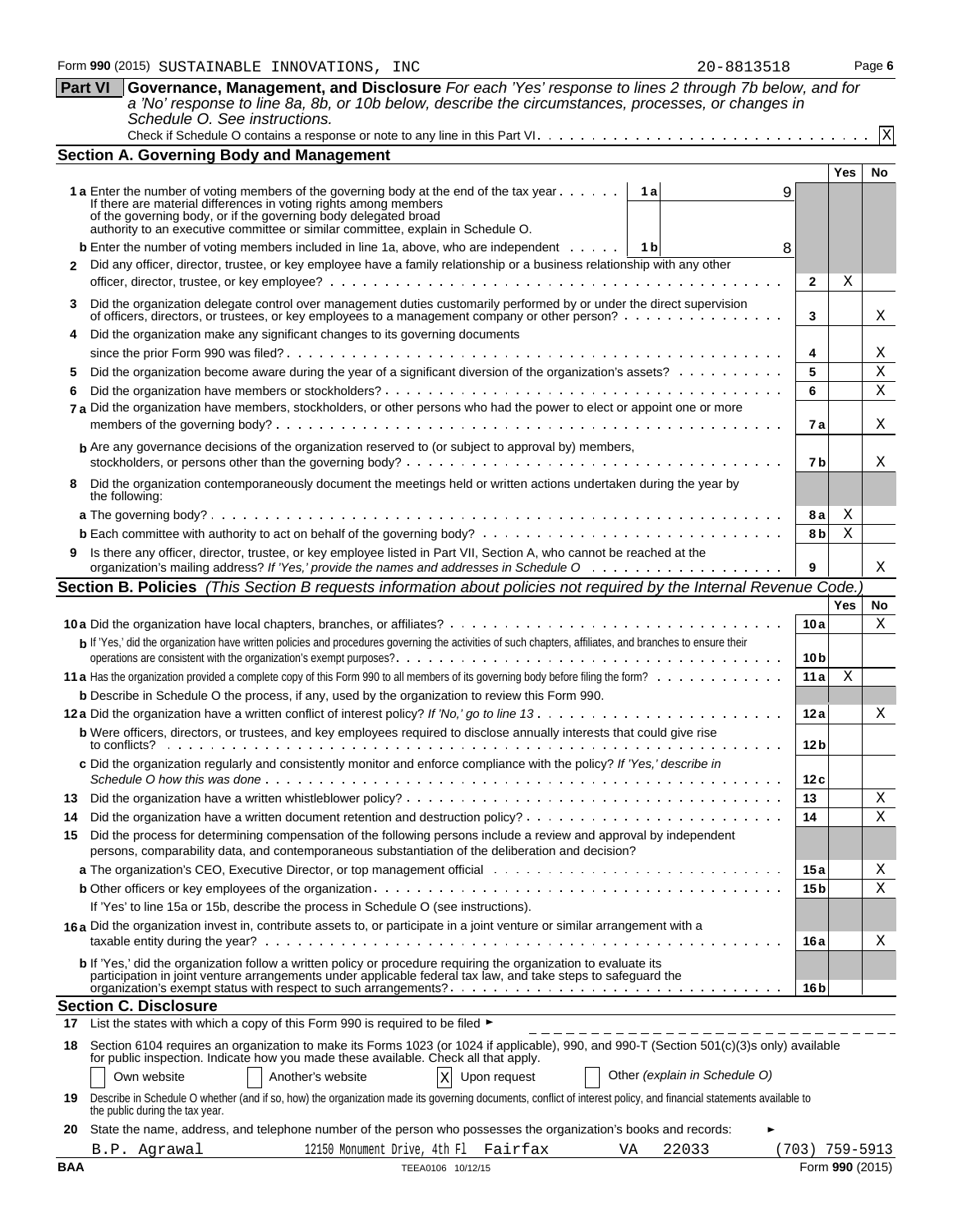| Form 990 (2015)          | SUSTAINABLE INNOVATIONS, INC                                                      |                                                                                                                    |                                                                                                                                        | 20-8813518 | Page 7 |
|--------------------------|-----------------------------------------------------------------------------------|--------------------------------------------------------------------------------------------------------------------|----------------------------------------------------------------------------------------------------------------------------------------|------------|--------|
| <b>Part VII</b>          | <b>Independent Contractors</b>                                                    |                                                                                                                    | Compensation of Officers, Directors, Trustees, Key Employees, Highest Compensated Employees, and                                       |            |        |
|                          |                                                                                   |                                                                                                                    |                                                                                                                                        |            |        |
|                          |                                                                                   |                                                                                                                    | Section A. Officers, Directors, Trustees, Key Employees, and Highest Compensated Employees                                             |            |        |
| organization's tax year. |                                                                                   |                                                                                                                    | 1 a Complete this table for all persons required to be listed. Report compensation for the calendar year ending with or within the     |            |        |
|                          | compensation. Enter -0- in columns (D), (E), and (F) if no compensation was paid. |                                                                                                                    | • List all of the organization's current officers, directors, trustees (whether individuals or organizations), regardless of amount of |            |        |
|                          |                                                                                   | • List all of the organization's current key employees, if any. See instructions for definition of 'key employee.' |                                                                                                                                        |            |        |
|                          |                                                                                   |                                                                                                                    | • List the organization's five current highest compensated employees (other than an officer, director, trustee, or key employee)       |            |        |

who received reportable compensation (Box 5 of Form W-2 and/or Box 7 of Form 1099-MISC) of more than \$100,000 from the organization and any related organizations.

? List all of the organization's **former** officers, key employees, and highest compensated employees who received more than \$100,000 of reportable compensation from the organization and any related organizations.

? List all of the organization's **former directors or trustees** that received, in the capacity as a former director or trustee of the organization, more than \$10,000 of reportable compensation from the organization and any related organizations.

List persons in the following order: individual trustees or directors; institutional trustees; officers; key employees; highest compensated employees; and former such persons.

Check this box if neither the organization nor any related organization compensated any current officer, director, or trustee.

|                                                             |                                                                                             | (C)                         |                                                                                                             |         |              |                                 |        |                                                            |                                                                 |                                                          |
|-------------------------------------------------------------|---------------------------------------------------------------------------------------------|-----------------------------|-------------------------------------------------------------------------------------------------------------|---------|--------------|---------------------------------|--------|------------------------------------------------------------|-----------------------------------------------------------------|----------------------------------------------------------|
| (A)<br>Name and Title                                       | (B)<br>Average<br>hours<br>per                                                              |                             | Position (do not check more<br>than one box, unless person<br>is both an officer and a<br>director/trustee) |         |              |                                 |        | (D)<br>Reportable<br>compensation from<br>the organization | (E)<br>Reportable<br>compensation from<br>related organizations | (F)<br>Estimated<br>amount of other<br>compensation      |
|                                                             | week<br>(list any<br>hours for<br>related<br>organiza-<br>tions<br>below<br>dotted<br>line) | əasru enpivibni<br>director | nstitutional trustee                                                                                        | Officer | Key employee | Highest compensated<br>employee | Former | (W-2/1099-MISC)                                            | (W-2/1099-MISC)                                                 | from the<br>organization<br>and related<br>organizations |
| (1) B.P Agrawal                                             | 40.00                                                                                       |                             |                                                                                                             |         |              |                                 |        |                                                            |                                                                 |                                                          |
| Exec. Director                                              |                                                                                             | Χ                           |                                                                                                             |         |              |                                 |        | 30,000.                                                    | 0.                                                              | $0$ .                                                    |
| (2) Atul Jain<br>___________                                | 0.00                                                                                        | X                           |                                                                                                             |         |              |                                 |        |                                                            |                                                                 |                                                          |
| Chairman<br>(3) Nayna Agrawal                               | 0.00                                                                                        |                             |                                                                                                             |         |              |                                 |        | 0                                                          | $\mathbf{0}$ .                                                  | $0$ .                                                    |
| <u>.</u><br>Director                                        |                                                                                             | X                           |                                                                                                             |         |              |                                 |        | $\mathbf{0}$ .                                             | $\Omega$ .                                                      | $\mathbf 0$ .                                            |
|                                                             | 0.00                                                                                        |                             |                                                                                                             |         |              |                                 |        |                                                            |                                                                 |                                                          |
| Director                                                    |                                                                                             | Χ                           |                                                                                                             |         |              |                                 |        | $\mathbf 0$                                                | $\mathbf{0}$ .                                                  | $0$ .                                                    |
| (5) Prem Jain<br>______________<br>Director                 | 0.00                                                                                        | X                           |                                                                                                             |         |              |                                 |        | $\mathsf{O}$ .                                             | $\mathbf{0}$ .                                                  | $0$ .                                                    |
| (6) Karthik Krishnamurthy<br>Director                       | 0.00                                                                                        | X                           |                                                                                                             |         |              |                                 |        | $\mathbf{0}$ .                                             | $\mathbf{0}$ .                                                  | $0$ .                                                    |
| <u>(7) Prakash Patel _____________</u><br>Director          | 0.00                                                                                        | $\mathbf X$                 |                                                                                                             |         |              |                                 |        | $\mathbf{0}$ .                                             | $\mathbf{0}$ .                                                  | $0$ .                                                    |
| (8) Debra S. Cheng<br><u>___________</u><br>Director        | 0.00                                                                                        | X                           |                                                                                                             |         |              |                                 |        | 0                                                          | $\mathsf{0}$ .                                                  | $0$ .                                                    |
| (9) Ravinder Mehra<br><u>. 22 22 22 22 22 2</u><br>Director | 0.00                                                                                        | $\mathbf X$                 |                                                                                                             |         |              |                                 |        | 0                                                          | $\mathbf{0}$                                                    | $0$ .                                                    |
| (10)                                                        |                                                                                             |                             |                                                                                                             |         |              |                                 |        |                                                            |                                                                 |                                                          |
| (11)                                                        |                                                                                             |                             |                                                                                                             |         |              |                                 |        |                                                            |                                                                 |                                                          |
| (12)                                                        |                                                                                             |                             |                                                                                                             |         |              |                                 |        |                                                            |                                                                 |                                                          |
| (13)                                                        |                                                                                             |                             |                                                                                                             |         |              |                                 |        |                                                            |                                                                 |                                                          |
| (14)                                                        |                                                                                             |                             |                                                                                                             |         |              |                                 |        |                                                            |                                                                 |                                                          |
| <b>BAA</b>                                                  | TEEA0107 10/12/15                                                                           |                             |                                                                                                             |         |              |                                 |        |                                                            |                                                                 | Form 990 (2015)                                          |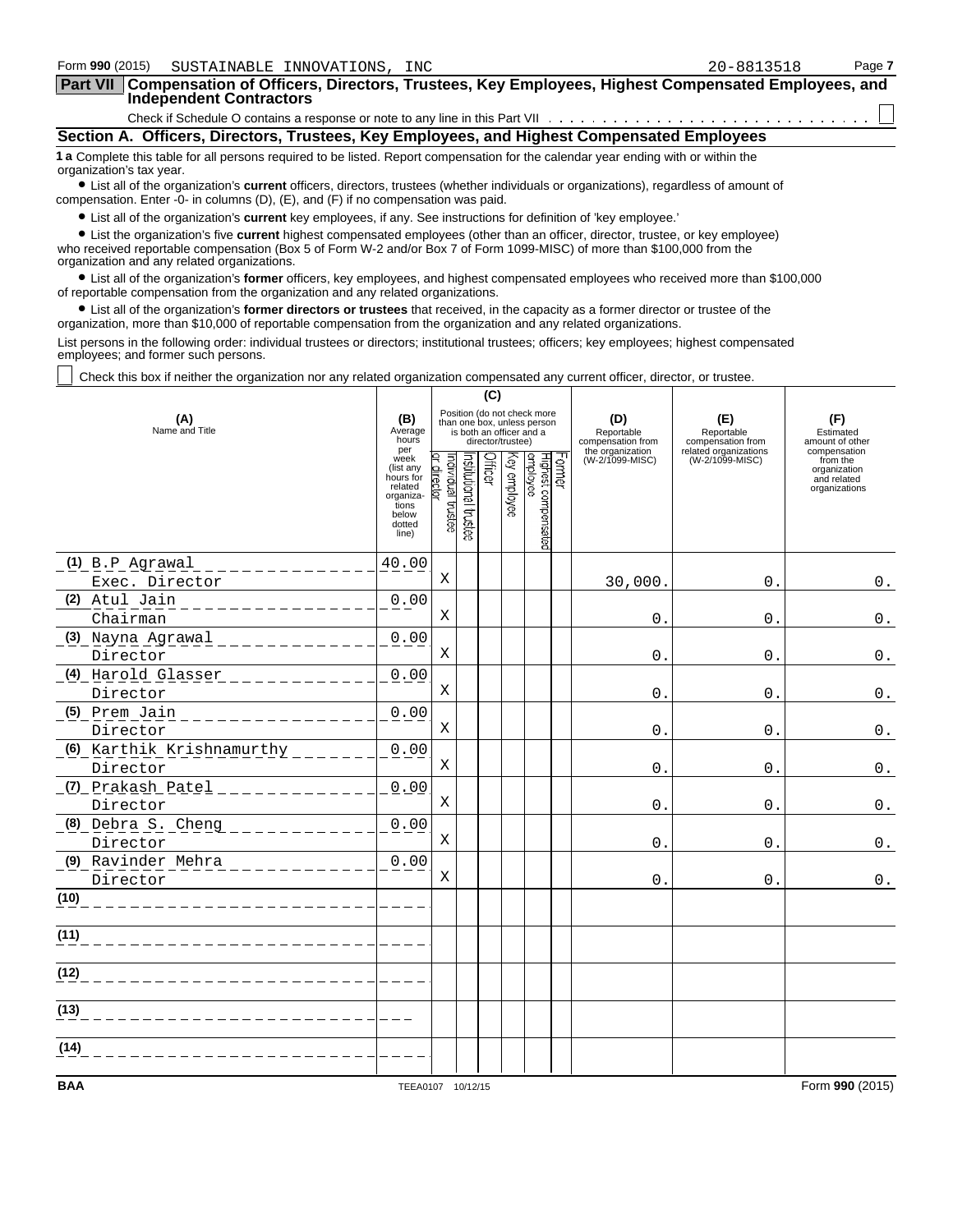| $\mid$ Part VII $\mid$ Section A. Officers, Directors, Trustees, Key Employees, and Highest Compensated Employees (continued)                                                                                                                                                                                                           | (B)                                                                                                                                                                                                                                          |                               |                   | (C)     |              |                                 |                                                                                    |                                              |       |                                                          |                 |       |
|-----------------------------------------------------------------------------------------------------------------------------------------------------------------------------------------------------------------------------------------------------------------------------------------------------------------------------------------|----------------------------------------------------------------------------------------------------------------------------------------------------------------------------------------------------------------------------------------------|-------------------------------|-------------------|---------|--------------|---------------------------------|------------------------------------------------------------------------------------|----------------------------------------------|-------|----------------------------------------------------------|-----------------|-------|
| (A)<br>Name and title                                                                                                                                                                                                                                                                                                                   | Position<br>(D)<br>(do not check more than one<br>Average<br>box, unless person is both an<br>hours<br>Reportable<br>compensation from<br>officer and a director/trustee)<br>per<br>week<br>the organization<br>list any)<br>(W-2/1099-MISC) |                               |                   |         |              |                                 | (E)<br>Reportable<br>compensation from<br>related organizations<br>(W-2/1099-MISC) | Estimated<br>amount of other<br>compensation |       |                                                          |                 |       |
|                                                                                                                                                                                                                                                                                                                                         | hours<br>for<br>related<br>organiza<br>- tions<br>below<br>dotted<br>line)                                                                                                                                                                   | ndividual trustee<br>director | hstudonal trustee | Officer | (ey employee | employee<br>Highest compensated | crmer                                                                              |                                              |       | from the<br>organization<br>and related<br>organizations |                 |       |
| (15)                                                                                                                                                                                                                                                                                                                                    |                                                                                                                                                                                                                                              |                               |                   |         |              |                                 |                                                                                    |                                              |       |                                                          |                 |       |
| (16)                                                                                                                                                                                                                                                                                                                                    |                                                                                                                                                                                                                                              |                               |                   |         |              |                                 |                                                                                    |                                              |       |                                                          |                 |       |
| (17)                                                                                                                                                                                                                                                                                                                                    |                                                                                                                                                                                                                                              |                               |                   |         |              |                                 |                                                                                    |                                              |       |                                                          |                 |       |
| (18)                                                                                                                                                                                                                                                                                                                                    |                                                                                                                                                                                                                                              |                               |                   |         |              |                                 |                                                                                    |                                              |       |                                                          |                 |       |
| (19)                                                                                                                                                                                                                                                                                                                                    |                                                                                                                                                                                                                                              |                               |                   |         |              |                                 |                                                                                    |                                              |       |                                                          |                 |       |
| (20)                                                                                                                                                                                                                                                                                                                                    |                                                                                                                                                                                                                                              |                               |                   |         |              |                                 |                                                                                    |                                              |       |                                                          |                 |       |
| (21)                                                                                                                                                                                                                                                                                                                                    |                                                                                                                                                                                                                                              |                               |                   |         |              |                                 |                                                                                    |                                              |       |                                                          |                 |       |
| (22)                                                                                                                                                                                                                                                                                                                                    |                                                                                                                                                                                                                                              |                               |                   |         |              |                                 |                                                                                    |                                              |       |                                                          |                 |       |
| (23)                                                                                                                                                                                                                                                                                                                                    |                                                                                                                                                                                                                                              |                               |                   |         |              |                                 |                                                                                    |                                              |       |                                                          |                 |       |
| (24)                                                                                                                                                                                                                                                                                                                                    |                                                                                                                                                                                                                                              |                               |                   |         |              |                                 |                                                                                    |                                              |       |                                                          |                 |       |
| (25)                                                                                                                                                                                                                                                                                                                                    |                                                                                                                                                                                                                                              |                               |                   |         |              |                                 |                                                                                    |                                              |       |                                                          |                 |       |
| 1 b Sub-total.<br>c Total from continuation sheets to Part VII, Section A                                                                                                                                                                                                                                                               |                                                                                                                                                                                                                                              |                               |                   |         |              |                                 |                                                                                    | 30,000.                                      | $0$ . |                                                          | $0$ .           |       |
|                                                                                                                                                                                                                                                                                                                                         |                                                                                                                                                                                                                                              |                               |                   |         |              |                                 |                                                                                    | 30,000.                                      | 0     |                                                          |                 | $0$ . |
| Total number of individuals (including but not limited to those listed above) who received more than \$100,000 of reportable compensation<br>$\mathbf{2}$<br>from the organization ▶                                                                                                                                                    |                                                                                                                                                                                                                                              |                               |                   |         |              |                                 |                                                                                    |                                              |       |                                                          |                 |       |
|                                                                                                                                                                                                                                                                                                                                         |                                                                                                                                                                                                                                              |                               |                   |         |              |                                 |                                                                                    |                                              |       |                                                          | Yes             | No    |
| Did the organization list any former officer, director, or trustee, key employee, or highest compensated employee<br>3<br>on line 1a? If 'Yes,' complete Schedule J for such individual entering container and all the set of the set of                                                                                                |                                                                                                                                                                                                                                              |                               |                   |         |              |                                 |                                                                                    |                                              |       | 3                                                        |                 | Χ     |
| For any individual listed on line 1a, is the sum of reportable compensation and other compensation from<br>4<br>the organization and related organizations greater than \$150,000? If 'Yes' complete Schedule J for<br>such individual $\cdots$ , $\cdots$ , $\cdots$ , $\cdots$ , $\cdots$ , $\cdots$ , $\cdots$ , $\cdots$ , $\cdots$ |                                                                                                                                                                                                                                              |                               |                   |         |              |                                 |                                                                                    |                                              |       | 4                                                        |                 | Χ     |
| Did any person listed on line 1a receive or accrue compensation from any unrelated organization or individual<br>5                                                                                                                                                                                                                      |                                                                                                                                                                                                                                              |                               |                   |         |              |                                 |                                                                                    |                                              |       | 5                                                        |                 | Χ     |
| <b>Section B. Independent Contractors</b><br>Complete this table for your five highest compensated independent contractors that received more than \$100,000 of                                                                                                                                                                         |                                                                                                                                                                                                                                              |                               |                   |         |              |                                 |                                                                                    |                                              |       |                                                          |                 |       |
| compensation from the organization. Report compensation for the calendar year ending with or within the organization's tax year.                                                                                                                                                                                                        |                                                                                                                                                                                                                                              |                               |                   |         |              |                                 |                                                                                    |                                              |       |                                                          |                 |       |
| (A)<br>Name and business address                                                                                                                                                                                                                                                                                                        |                                                                                                                                                                                                                                              |                               |                   |         |              |                                 |                                                                                    | (B)<br>Description of services               |       | (C)<br>Compensation                                      |                 |       |
|                                                                                                                                                                                                                                                                                                                                         |                                                                                                                                                                                                                                              |                               |                   |         |              |                                 |                                                                                    |                                              |       |                                                          |                 |       |
|                                                                                                                                                                                                                                                                                                                                         |                                                                                                                                                                                                                                              |                               |                   |         |              |                                 |                                                                                    |                                              |       |                                                          |                 |       |
|                                                                                                                                                                                                                                                                                                                                         |                                                                                                                                                                                                                                              |                               |                   |         |              |                                 |                                                                                    |                                              |       |                                                          |                 |       |
| $\mathbf{2}$<br>Total number of independent contractors (including but not limited to those listed above) who received more than<br>\$100,000 of compensation from the organization                                                                                                                                                     |                                                                                                                                                                                                                                              |                               |                   |         |              |                                 |                                                                                    |                                              |       |                                                          |                 |       |
| BAA                                                                                                                                                                                                                                                                                                                                     |                                                                                                                                                                                                                                              | TEEA0108 10/12/15             |                   |         |              |                                 |                                                                                    |                                              |       |                                                          | Form 990 (2015) |       |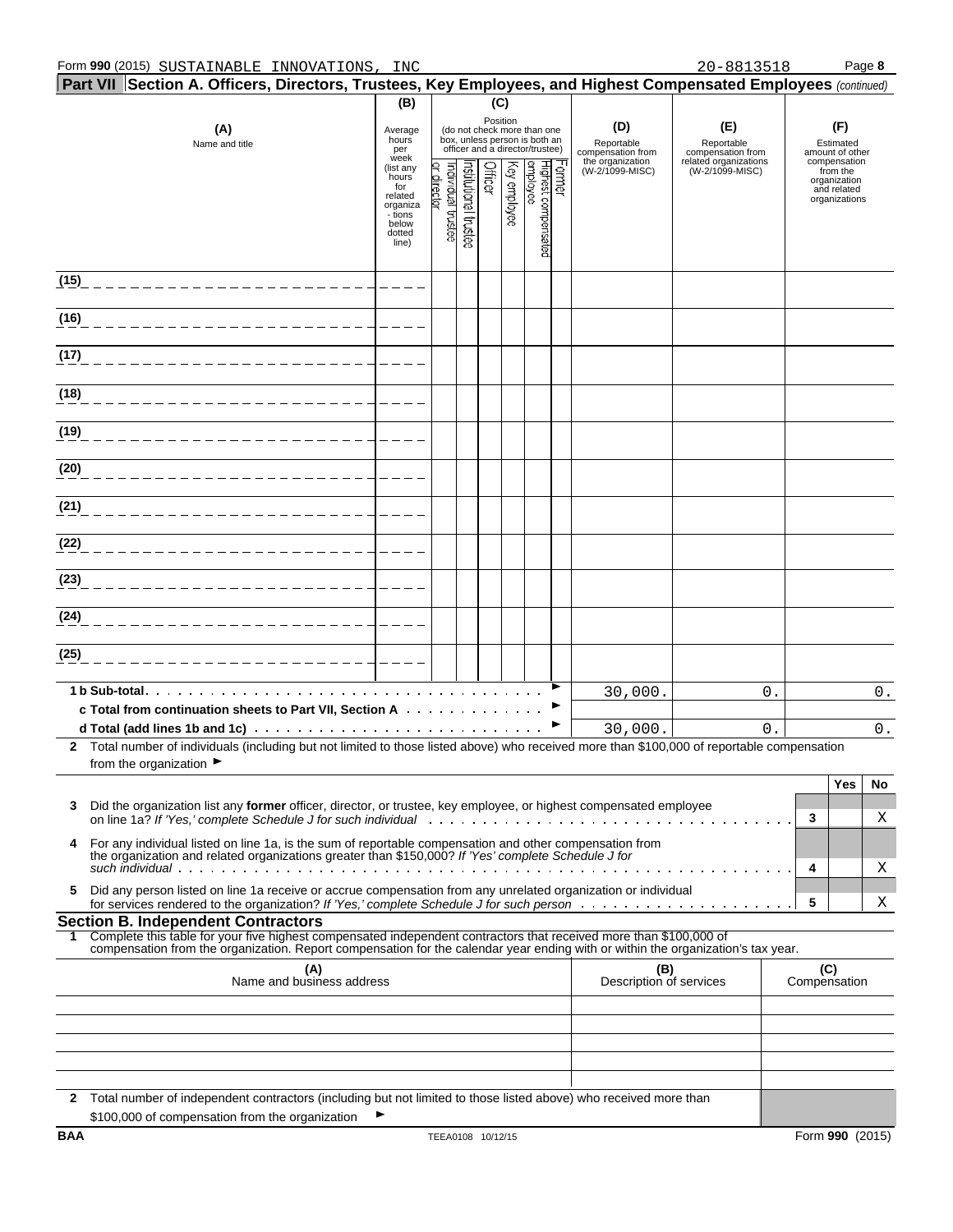|                                                           |                                                                                                                                  | (A)<br>Total revenue | (B)<br>Related or<br>exempt<br>function<br>revenue | (C)<br>Unrelated<br>business<br>revenue | (D)<br>Revenue<br>excluded from tax<br>under sections<br>512-514 |
|-----------------------------------------------------------|----------------------------------------------------------------------------------------------------------------------------------|----------------------|----------------------------------------------------|-----------------------------------------|------------------------------------------------------------------|
|                                                           | 1 a Federated campaigns<br>1 a                                                                                                   |                      |                                                    |                                         |                                                                  |
|                                                           | 1 <sub>b</sub><br><b>b</b> Membership dues                                                                                       |                      |                                                    |                                         |                                                                  |
| Contributions, Gifts, Grants<br>and Other Similar Amounts | c Fundraising events<br>1 <sub>c</sub><br>26,700.                                                                                |                      |                                                    |                                         |                                                                  |
|                                                           | 1 <sub>d</sub><br>d Related organizations                                                                                        |                      |                                                    |                                         |                                                                  |
|                                                           | e Government grants (contributions)<br>1e                                                                                        |                      |                                                    |                                         |                                                                  |
|                                                           | f All other contributions, gifts, grants, and<br>similar amounts not included above.<br>1 f<br>48,055.                           |                      |                                                    |                                         |                                                                  |
|                                                           | g Noncash contributions included in lines 1a-1f: \$                                                                              |                      |                                                    |                                         |                                                                  |
|                                                           |                                                                                                                                  | 74,755.              |                                                    |                                         |                                                                  |
| Program Service Revenue                                   | <b>Business Code</b>                                                                                                             |                      |                                                    |                                         |                                                                  |
|                                                           | 2 a                                                                                                                              |                      |                                                    |                                         |                                                                  |
|                                                           | b                                                                                                                                |                      |                                                    |                                         |                                                                  |
|                                                           | c                                                                                                                                |                      |                                                    |                                         |                                                                  |
|                                                           | d                                                                                                                                |                      |                                                    |                                         |                                                                  |
|                                                           |                                                                                                                                  |                      |                                                    |                                         |                                                                  |
|                                                           | f All other program service revenue                                                                                              |                      |                                                    |                                         |                                                                  |
|                                                           |                                                                                                                                  |                      |                                                    |                                         |                                                                  |
|                                                           | Investment income (including dividends, interest and<br>3<br>other similar amounts) $\cdots$ $\cdots$ $\cdots$ $\cdots$ $\cdots$ |                      |                                                    |                                         |                                                                  |
|                                                           | Income from investment of tax-exempt bond proceeds                                                                               | $-1,093.$            | $-1,093.$                                          | 0.                                      | 0.                                                               |
|                                                           | 4                                                                                                                                |                      |                                                    |                                         |                                                                  |
|                                                           | 5<br>(i) Real<br>(ii) Personal                                                                                                   |                      |                                                    |                                         |                                                                  |
|                                                           | 6 a Gross rents                                                                                                                  |                      |                                                    |                                         |                                                                  |
|                                                           |                                                                                                                                  |                      |                                                    |                                         |                                                                  |
|                                                           | <b>b</b> Less: rental expenses                                                                                                   |                      |                                                    |                                         |                                                                  |
|                                                           | <b>c</b> Rental income or (loss)                                                                                                 |                      |                                                    |                                         |                                                                  |
|                                                           | <b>d</b> Net rental income or (loss) $\ldots$ $\ldots$ $\ldots$ $\ldots$ $\ldots$<br>(i) Securities                              |                      |                                                    |                                         |                                                                  |
|                                                           | (ii) Other<br>7 a Gross amount from sales of<br>assets other than inventory                                                      |                      |                                                    |                                         |                                                                  |
|                                                           | <b>b</b> Less: cost or other basis<br>and sales expenses                                                                         |                      |                                                    |                                         |                                                                  |
|                                                           | <b>c</b> Gain or (loss) $\cdots$                                                                                                 |                      |                                                    |                                         |                                                                  |
|                                                           |                                                                                                                                  |                      |                                                    |                                         |                                                                  |
| ۰<br><b>Other Revenu</b>                                  | 8 a Gross income from fundraising events<br>(not including . \$<br>26,700.<br>of contributions reported on line 1c).             |                      |                                                    |                                         |                                                                  |
|                                                           | See Part IV, line 18. a                                                                                                          |                      |                                                    |                                         |                                                                  |
|                                                           | <b>b</b> Less: direct expenses<br>$\mathbf{b}$                                                                                   |                      |                                                    |                                         |                                                                  |
|                                                           | c Net income or (loss) from fundraising events ▶                                                                                 |                      |                                                    |                                         |                                                                  |
|                                                           | 9 a Gross income from gaming activities.<br>See Part IV, line $19. \ldots 1. \ldots 1$ a                                         |                      |                                                    |                                         |                                                                  |
|                                                           | <b>b</b> Less: direct expenses <b>b</b>                                                                                          |                      |                                                    |                                         |                                                                  |
|                                                           | c Net income or (loss) from gaming activities ▶                                                                                  |                      |                                                    |                                         |                                                                  |
|                                                           | 10a Gross sales of inventory, less returns<br>and allowances $\cdots$ $\cdots$ a                                                 |                      |                                                    |                                         |                                                                  |
|                                                           | <b>b</b> Less: cost of goods sold <b>b</b>                                                                                       |                      |                                                    |                                         |                                                                  |
|                                                           | <b>c</b> Net income or (loss) from sales of inventory $\cdots$                                                                   |                      |                                                    |                                         |                                                                  |
|                                                           | Miscellaneous Revenue<br><b>Business Code</b>                                                                                    |                      |                                                    |                                         |                                                                  |
|                                                           | 11 a                                                                                                                             |                      |                                                    |                                         |                                                                  |
|                                                           | b                                                                                                                                |                      |                                                    |                                         |                                                                  |
|                                                           |                                                                                                                                  |                      |                                                    |                                         |                                                                  |
|                                                           | d All other revenue                                                                                                              |                      |                                                    |                                         |                                                                  |
|                                                           |                                                                                                                                  |                      |                                                    |                                         |                                                                  |
|                                                           | Total revenue. See instructions ▶<br>12                                                                                          | 73,662.              | $-1,093.$                                          | 0.                                      | $0$ .                                                            |
|                                                           |                                                                                                                                  |                      |                                                    |                                         |                                                                  |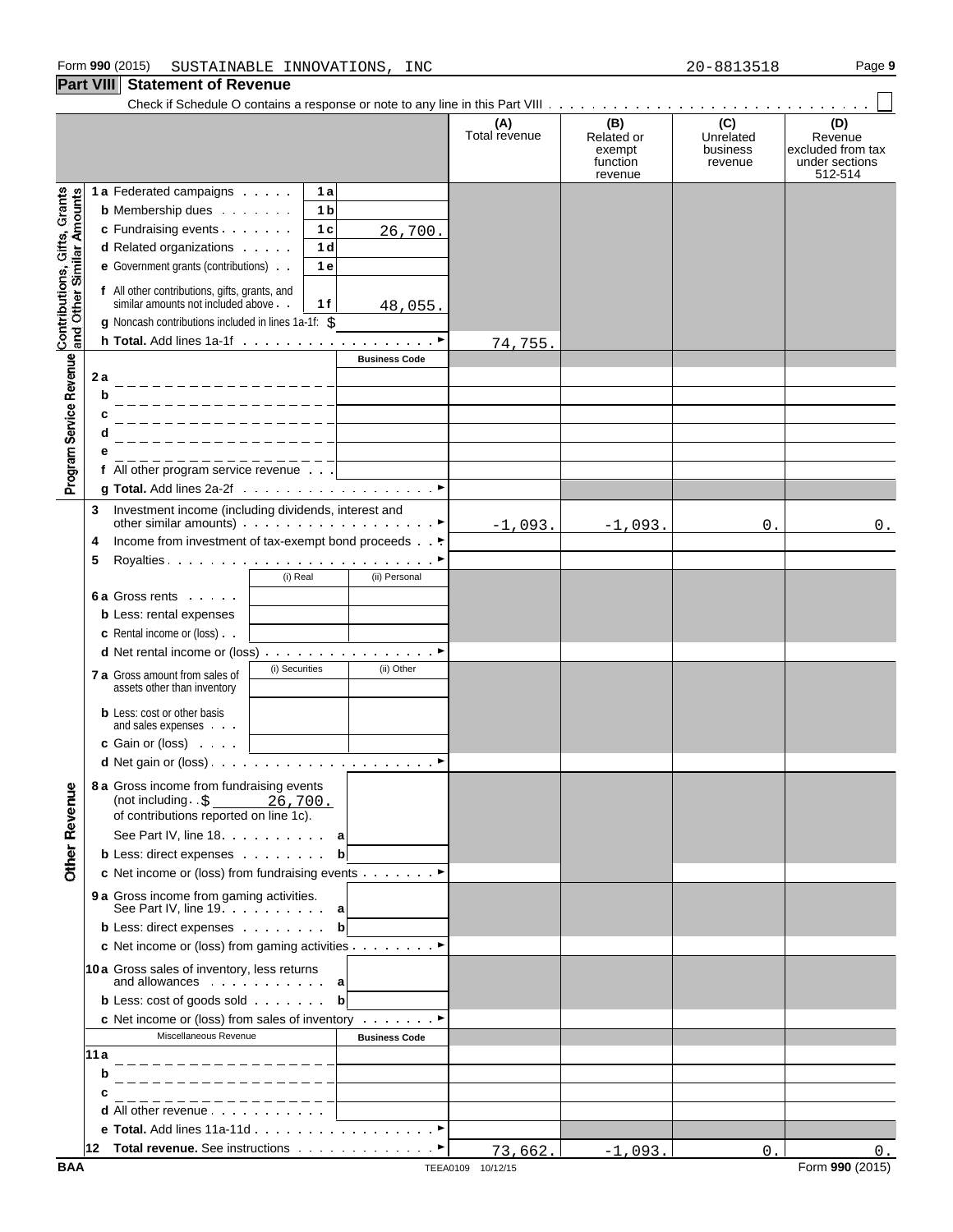| Part IX                                                                                                                                                                                                      | <b>Statement of Functional Expenses</b>                                                                                                                                                                                       |          |          |        |                       |  |  |  |  |  |
|--------------------------------------------------------------------------------------------------------------------------------------------------------------------------------------------------------------|-------------------------------------------------------------------------------------------------------------------------------------------------------------------------------------------------------------------------------|----------|----------|--------|-----------------------|--|--|--|--|--|
|                                                                                                                                                                                                              | Section 501(c)(3) and 501(c)(4) organizations must complete all columns. All other organizations must complete column (A).                                                                                                    |          |          |        |                       |  |  |  |  |  |
|                                                                                                                                                                                                              |                                                                                                                                                                                                                               |          |          |        |                       |  |  |  |  |  |
| (C)<br>(B)<br>Program service<br>(A)<br>Total expenses<br>Do not include amounts reported on lines<br>Management and<br>Fundraising<br>6b, 7b, 8b, 9b, and 10b of Part VIII.<br>expenses<br>general expenses |                                                                                                                                                                                                                               |          |          |        |                       |  |  |  |  |  |
| $\mathbf 1$                                                                                                                                                                                                  | Grants and other assistance to domestic<br>organizations and domestic governments.<br>See Part IV, line $21 \cdot \cdot \cdot \cdot \cdot \cdot \cdot \cdot \cdot \cdot \cdot \cdot \cdot$                                    |          |          |        |                       |  |  |  |  |  |
| $\mathbf{z}$                                                                                                                                                                                                 | Grants and other assistance to domestic<br>individuals. See Part IV, line 22                                                                                                                                                  |          |          |        |                       |  |  |  |  |  |
| 3                                                                                                                                                                                                            | Grants and other assistance to foreign<br>organizations, foreign governments, and for-<br>eign individuals. See Part IV, lines 15 and 16                                                                                      |          |          |        |                       |  |  |  |  |  |
| 4                                                                                                                                                                                                            | Benefits paid to or for members                                                                                                                                                                                               |          |          |        |                       |  |  |  |  |  |
| 5                                                                                                                                                                                                            | Compensation of current officers, directors,<br>trustees, and key employees                                                                                                                                                   | 75,000.  | 75,000.  | 0.     | 0.                    |  |  |  |  |  |
| 6                                                                                                                                                                                                            | Compensation not included above, to<br>disqualified persons (as defined under<br>section $4958(f)(1)$ and persons described<br>in section $4958(c)(3)(B)$ .                                                                   |          |          |        |                       |  |  |  |  |  |
| 7                                                                                                                                                                                                            | Other salaries and wages                                                                                                                                                                                                      |          |          |        |                       |  |  |  |  |  |
| 8                                                                                                                                                                                                            | Pension plan accruals and contributions<br>(include section $401(k)$ and $403(b)$ )<br>employer contributions). $\ldots$ $\ldots$                                                                                             |          |          |        |                       |  |  |  |  |  |
| 9                                                                                                                                                                                                            | Other employee benefits                                                                                                                                                                                                       |          |          |        |                       |  |  |  |  |  |
| 10                                                                                                                                                                                                           | Payroll taxes                                                                                                                                                                                                                 |          |          |        |                       |  |  |  |  |  |
| 11                                                                                                                                                                                                           | Fees for services (non-employees):                                                                                                                                                                                            |          |          |        |                       |  |  |  |  |  |
|                                                                                                                                                                                                              | a Management                                                                                                                                                                                                                  |          |          |        |                       |  |  |  |  |  |
|                                                                                                                                                                                                              | $b$ Legal                                                                                                                                                                                                                     |          |          |        |                       |  |  |  |  |  |
|                                                                                                                                                                                                              | $\mathbf c$ Accounting $\cdots$ $\cdots$ $\cdots$ $\cdots$ $\cdots$ $\cdots$ $\cdots$                                                                                                                                         | 2,400.   | $0$ .    | 2,400. | $0_{.}$               |  |  |  |  |  |
|                                                                                                                                                                                                              | $d$ Lobbying $\cdots$ $\cdots$ $\cdots$ $\cdots$ $\cdots$ $\cdots$                                                                                                                                                            |          |          |        |                       |  |  |  |  |  |
|                                                                                                                                                                                                              | e Professional fundraising services. See Part IV, line 17.                                                                                                                                                                    |          |          |        |                       |  |  |  |  |  |
|                                                                                                                                                                                                              | f Investment management fees $\ldots$                                                                                                                                                                                         |          |          |        |                       |  |  |  |  |  |
|                                                                                                                                                                                                              | <b>q</b> Other. (If line 11g amount exceeds 10% of line 25, column                                                                                                                                                            |          |          |        |                       |  |  |  |  |  |
|                                                                                                                                                                                                              | (A) amount, list line 11g expenses on Schedule O.)<br>12 Advertising and promotion                                                                                                                                            | 22, 333. | 17,200.  | 5,133. | $0_{.}$               |  |  |  |  |  |
| 13                                                                                                                                                                                                           | Office expenses                                                                                                                                                                                                               | 1,252.   | $0$ .    | 1,252. | $0_{.}$               |  |  |  |  |  |
| 14                                                                                                                                                                                                           | Information technology                                                                                                                                                                                                        | 190.     | 0.       | 190.   | $0_{\cdot\cdot\cdot}$ |  |  |  |  |  |
| 15                                                                                                                                                                                                           |                                                                                                                                                                                                                               |          |          |        |                       |  |  |  |  |  |
| 16                                                                                                                                                                                                           | Occupancy                                                                                                                                                                                                                     |          |          |        |                       |  |  |  |  |  |
| 17                                                                                                                                                                                                           |                                                                                                                                                                                                                               | 7,587.   | 7,344.   |        |                       |  |  |  |  |  |
|                                                                                                                                                                                                              |                                                                                                                                                                                                                               |          |          | 243.   | $0$ .                 |  |  |  |  |  |
| 18                                                                                                                                                                                                           | Payments of travel or entertainment<br>expenses for any federal, state, or local<br>public officials                                                                                                                          |          |          |        |                       |  |  |  |  |  |
| 19                                                                                                                                                                                                           | Conferences, conventions, and meetings                                                                                                                                                                                        |          |          |        |                       |  |  |  |  |  |
| 20                                                                                                                                                                                                           |                                                                                                                                                                                                                               | 65.      | 0.       | 65.    | $0_{\cdot\cdot\cdot}$ |  |  |  |  |  |
| 21                                                                                                                                                                                                           | Payments to affiliates.                                                                                                                                                                                                       |          |          |        |                       |  |  |  |  |  |
| 22                                                                                                                                                                                                           | Depreciation, depletion, and amortization                                                                                                                                                                                     | 41.      | 0.       | 41.    | $0$ .                 |  |  |  |  |  |
| 23                                                                                                                                                                                                           | Insurance<br>24 Other expenses. Itemize expenses not<br>covered above (List miscellaneous expenses<br>in line 24e. If line 24e amount exceeds 10%<br>of line 25, column (A) amount, list line 24e<br>expenses on Schedule O.) |          |          |        |                       |  |  |  |  |  |
|                                                                                                                                                                                                              | a <u>Donations</u> ________________                                                                                                                                                                                           | 25       | $\Omega$ | 25     | $\Omega$              |  |  |  |  |  |
|                                                                                                                                                                                                              |                                                                                                                                                                                                                               | 32       | $\Omega$ | 32     | $\Omega$              |  |  |  |  |  |
|                                                                                                                                                                                                              | Business Registration ______                                                                                                                                                                                                  | 25       | $\Omega$ | 25     | $\Omega$              |  |  |  |  |  |
| d                                                                                                                                                                                                            |                                                                                                                                                                                                                               |          |          |        |                       |  |  |  |  |  |
|                                                                                                                                                                                                              | _________________                                                                                                                                                                                                             |          |          |        |                       |  |  |  |  |  |
|                                                                                                                                                                                                              | e All other expenses                                                                                                                                                                                                          |          |          |        |                       |  |  |  |  |  |
| 25                                                                                                                                                                                                           | Total functional expenses. Add lines 1 through 24e                                                                                                                                                                            | 108,950. | 99,544.  | 9,406. | $0$ .                 |  |  |  |  |  |
| 26                                                                                                                                                                                                           | Joint costs. Complete this line only if<br>the organization reported in column (B)<br>joint costs from a combined educational<br>campaign and fundraising solicitation.<br>Check here $\blacktriangleright$   if following    |          |          |        |                       |  |  |  |  |  |

SOP 98-2 (ASC 958-720)

 $\sim$   $\sim$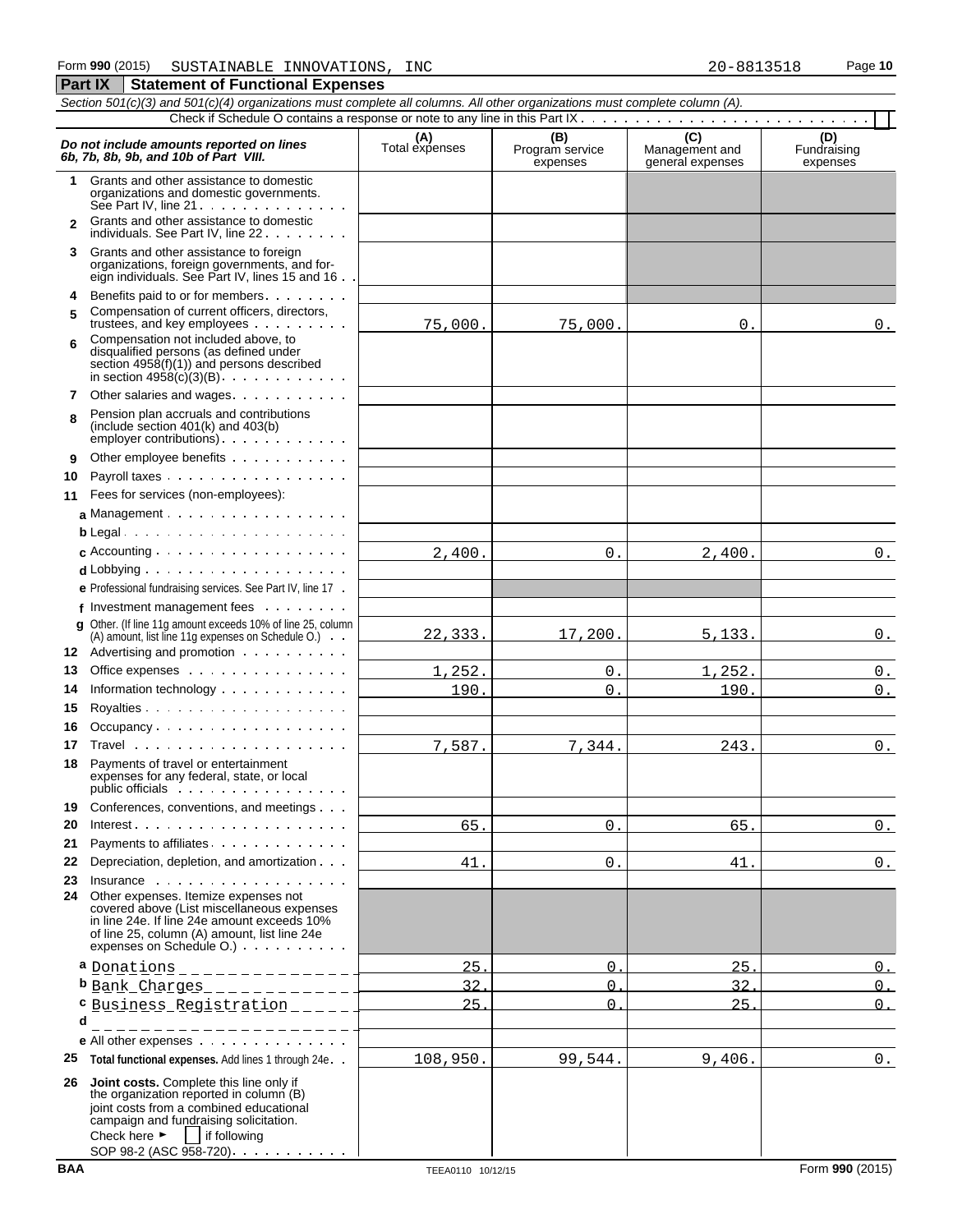#### Form **990** (2015) Page **11** SUSTAINABLE INNOVATIONS, INC 20-8813518

|                             | <b>Part X</b> | <b>Balance Sheet</b>                                                                                                                                                                                                                                                                                                                                  |                          |                |                    |
|-----------------------------|---------------|-------------------------------------------------------------------------------------------------------------------------------------------------------------------------------------------------------------------------------------------------------------------------------------------------------------------------------------------------------|--------------------------|----------------|--------------------|
|                             |               |                                                                                                                                                                                                                                                                                                                                                       |                          |                |                    |
|                             |               |                                                                                                                                                                                                                                                                                                                                                       | (A)<br>Beginning of year |                | (B)<br>End of year |
|                             | 1             | $Cash - non-interest-bearing \dots \dots \dots \dots \dots \dots \dots \dots \dots \dots \dots \dots$                                                                                                                                                                                                                                                 | 10,393.                  | 1              | 21,280.            |
|                             | 2             |                                                                                                                                                                                                                                                                                                                                                       | 387, 373.                | 2              | 386,197.           |
|                             | 3             |                                                                                                                                                                                                                                                                                                                                                       |                          | 3              |                    |
|                             | 4             |                                                                                                                                                                                                                                                                                                                                                       |                          | 4              |                    |
|                             | 5             | Loans and other receivables from current and former officers, directors,<br>trustees, key employees, and highest compensated employees. Complete<br>Part II of Schedule Letter and the compensated employees. Complete                                                                                                                                |                          | 5              |                    |
| Assets                      | 6             | Loans and other receivables from other disqualified persons (as defined under<br>section 4958(f)(1)), persons described in section 4958(c)(3)(B), and contributing<br>employers and sponsoring organizations of section 501(c)(9) voluntary employees'<br>beneficiary organizations (see instructions). Complete Par                                  |                          | 6              |                    |
|                             | 7             |                                                                                                                                                                                                                                                                                                                                                       |                          | $\overline{7}$ |                    |
|                             | 8             |                                                                                                                                                                                                                                                                                                                                                       |                          | 8              |                    |
|                             | 9             |                                                                                                                                                                                                                                                                                                                                                       |                          | 9              |                    |
|                             |               | 10a Land, buildings, and equipment: cost or other basis.                                                                                                                                                                                                                                                                                              |                          |                |                    |
|                             |               | <b>b</b> Less: accumulated depreciation $\cdots \cdots \cdots \cdots$   10b                                                                                                                                                                                                                                                                           | 0.                       | 10c            |                    |
|                             | 11            |                                                                                                                                                                                                                                                                                                                                                       |                          | 11             |                    |
|                             | 12            |                                                                                                                                                                                                                                                                                                                                                       |                          | 12             |                    |
|                             | 13            | Investments – program-related. See Part IV, line $11 \ldots \ldots \ldots \ldots \ldots \ldots$                                                                                                                                                                                                                                                       |                          | 13             |                    |
|                             | 14            | Intangible assets with a state of the state of the state of the state of the state of the state of the state of the state of the state of the state of the state of the state of the state of the state of the state of the st                                                                                                                        |                          | 14             |                    |
|                             | 15            |                                                                                                                                                                                                                                                                                                                                                       |                          | 15             |                    |
|                             | 16            | Total assets. Add lines 1 through 15 (must equal line 34)                                                                                                                                                                                                                                                                                             | 397,766.                 | 16             | 407,477.           |
|                             | 17            | Accounts payable and accrued expenses                                                                                                                                                                                                                                                                                                                 | 232,042.                 | 17             | 277,000.           |
|                             | 18            |                                                                                                                                                                                                                                                                                                                                                       |                          | 18             |                    |
|                             | 19            | Deferred revenue enterprise and the contract of the contract of the contract of the contract of the contract of the contract of the contract of the contract of the contract of the contract of the contract of the contract o                                                                                                                        |                          | 19             |                    |
|                             | 20            |                                                                                                                                                                                                                                                                                                                                                       |                          | 20             |                    |
|                             | 21            | Escrow or custodial account liability. Complete Part IV of Schedule D                                                                                                                                                                                                                                                                                 |                          | 21             |                    |
| Liabilities                 | 22            | Loans and other payables to current and former officers, directors, trustees,<br>key employees, highest compensated employees, and disqualified persons.<br>Complete Part II of Schedule Letter and the complete Part II of Schedule Letter and the complete Part II of Schedule Letter and the complete Part II o                                    |                          | 22             |                    |
|                             | 23            | Secured mortgages and notes payable to unrelated third parties                                                                                                                                                                                                                                                                                        |                          | 23             |                    |
|                             | 24            | Unsecured notes and loans payable to unrelated third parties                                                                                                                                                                                                                                                                                          |                          | 24             |                    |
|                             | 25            | Other liabilities (including federal income tax, payables to related third parties,<br>and other liabilities not included on lines 17-24). Complete Part X of Schedule D                                                                                                                                                                              |                          | 25             |                    |
|                             | 26            |                                                                                                                                                                                                                                                                                                                                                       | 232,042.                 | 26             | 277,000.           |
|                             | 27            | Organizations that follow SFAS 117 (ASC 958), check here ► and complete<br>lines 27 through 29, and lines 33 and 34.<br>Unrestricted net assets enterprise on the content of the content of the content of the content of the content of the content of the content of the content of the content of the content of the content of the content of the |                          | 27             |                    |
|                             | 28            |                                                                                                                                                                                                                                                                                                                                                       |                          | 28             |                    |
|                             | 29            |                                                                                                                                                                                                                                                                                                                                                       |                          | 29             |                    |
|                             |               | Organizations that do not follow SFAS 117 (ASC 958), check here $\blacktriangleright$ $\vert X \vert$                                                                                                                                                                                                                                                 |                          |                |                    |
| Net Assets or Fund Balances |               | and complete lines 30 through 34.                                                                                                                                                                                                                                                                                                                     |                          |                |                    |
|                             | 30            |                                                                                                                                                                                                                                                                                                                                                       |                          | 30             |                    |
|                             | 31            | Paid-in or capital surplus, or land, building, or equipment fund                                                                                                                                                                                                                                                                                      |                          | 31             |                    |
|                             | 32            | Retained earnings, endowment, accumulated income, or other funds                                                                                                                                                                                                                                                                                      | 165,724.                 | 32             | 130,477.           |
|                             | 33            | Total net assets or fund balances enterprised by contact the contact of the contact of the contact of the conta                                                                                                                                                                                                                                       | 165,724.                 | 33             | 130,477.           |
|                             | 34            |                                                                                                                                                                                                                                                                                                                                                       | 397,766.                 | 34             | 407,477.           |
| <b>BAA</b>                  |               |                                                                                                                                                                                                                                                                                                                                                       |                          |                | Form 990 (2015)    |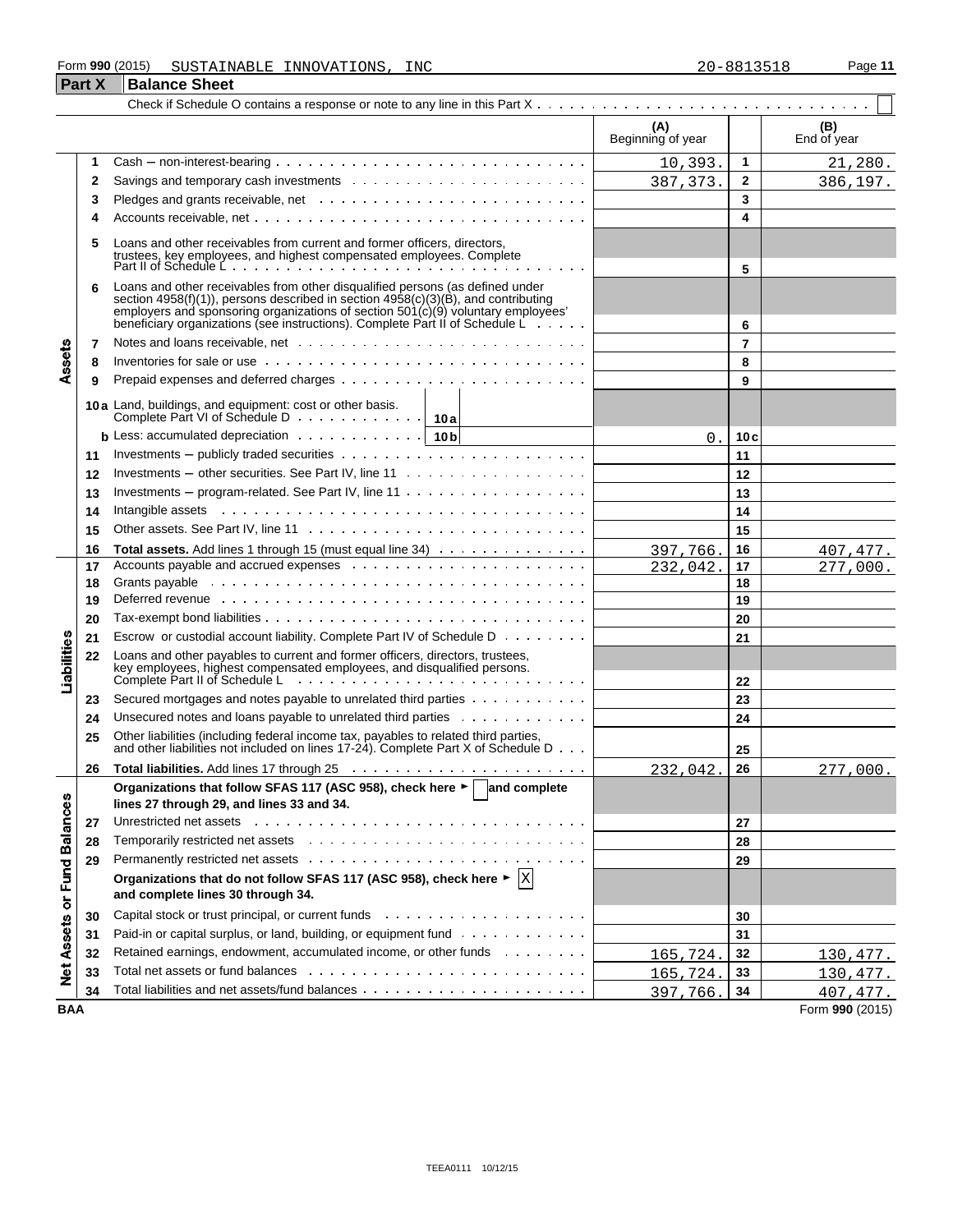|            | Form 990 (2015)<br>SUSTAINABLE INNOVATIONS, INC                                                                                                         | 20-8813518     |                 |            | Page 12   |  |
|------------|---------------------------------------------------------------------------------------------------------------------------------------------------------|----------------|-----------------|------------|-----------|--|
|            | <b>Part XI Reconciliation of Net Assets</b>                                                                                                             |                |                 |            |           |  |
|            |                                                                                                                                                         |                |                 |            |           |  |
| 1          | Total revenue (must equal Part VIII, column (A), line 12) $\ldots \ldots \ldots \ldots \ldots \ldots \ldots \ldots \ldots \ldots \ldots \ldots$         | $\mathbf{1}$   |                 | 73,662.    |           |  |
| 2          |                                                                                                                                                         | $\mathbf{2}$   |                 | 108,950.   |           |  |
| 3          |                                                                                                                                                         | 3              |                 | $-35,288.$ |           |  |
| 4          | Net assets or fund balances at beginning of year (must equal Part X, line 33, column $(A)$ ) $\ldots$                                                   | 4              |                 |            | 165,724.  |  |
| 5          | Net unrealized gains (losses) on investments entercated and contact and contact the set of the set of the set o                                         | 5              |                 |            |           |  |
| 6          |                                                                                                                                                         | 6              |                 |            |           |  |
| 7          | Investment expenses                                                                                                                                     | $\overline{7}$ |                 |            |           |  |
| 8          |                                                                                                                                                         | 8              |                 |            |           |  |
| 9          |                                                                                                                                                         | 9              |                 |            |           |  |
| 10         | Net assets or fund balances at end of year. Combine lines 3 through 9 (must equal Part X, line 33,                                                      |                |                 |            |           |  |
|            | Part XII   Financial Statements and Reporting                                                                                                           | 10             |                 | 130,436.   |           |  |
|            |                                                                                                                                                         |                |                 |            |           |  |
|            |                                                                                                                                                         |                |                 |            |           |  |
|            |                                                                                                                                                         |                |                 | <b>Yes</b> | <b>No</b> |  |
| 1.         | Cash<br>Other<br>Accounting method used to prepare the Form 990:<br>X Accrual                                                                           |                |                 |            |           |  |
|            | If the organization changed its method of accounting from a prior year or checked 'Other,' explain<br>in Schedule O.                                    |                |                 |            |           |  |
|            | 2 a Were the organization's financial statements compiled or reviewed by an independent accountant?                                                     |                | 2a              |            | Χ         |  |
|            | If 'Yes,' check a box below to indicate whether the financial statements for the year were compiled or reviewed on a                                    |                |                 |            |           |  |
|            | separate basis, consolidated basis, or both:<br>Both consolidated and separate basis<br>Separate basis<br>Consolidated basis                            |                |                 |            |           |  |
|            |                                                                                                                                                         |                |                 |            |           |  |
|            | <b>b</b> Were the organization's financial statements audited by an independent accountant? $\ldots$ ,                                                  |                | 2 <sub>b</sub>  | Χ          |           |  |
|            | If 'Yes,' check a box below to indicate whether the financial statements for the year were audited on a separate<br>basis, consolidated basis, or both: |                |                 |            |           |  |
|            | Both consolidated and separate basis<br>Separate basis<br>Consolidated basis<br>ΙX                                                                      |                |                 |            |           |  |
|            | c If 'Yes' to line 2a or 2b, does the organization have a committee that assumes responsibility for oversight of the audit,                             |                |                 |            |           |  |
|            |                                                                                                                                                         |                | 2c              | Χ          |           |  |
|            | If the organization changed either its oversight process or selection process during the tax year, explain<br>in Schedule O.                            |                |                 |            |           |  |
|            | 3 a As a result of a federal award, was the organization required to undergo an audit or audits as set forth in the Single                              |                | 3a              |            | Χ         |  |
|            | b If 'Yes,' did the organization undergo the required audit or audits? If the organization did not undergo the required audit                           |                |                 |            |           |  |
|            |                                                                                                                                                         |                | 3 <sub>b</sub>  |            |           |  |
| <b>BAA</b> |                                                                                                                                                         |                | Form 990 (2015) |            |           |  |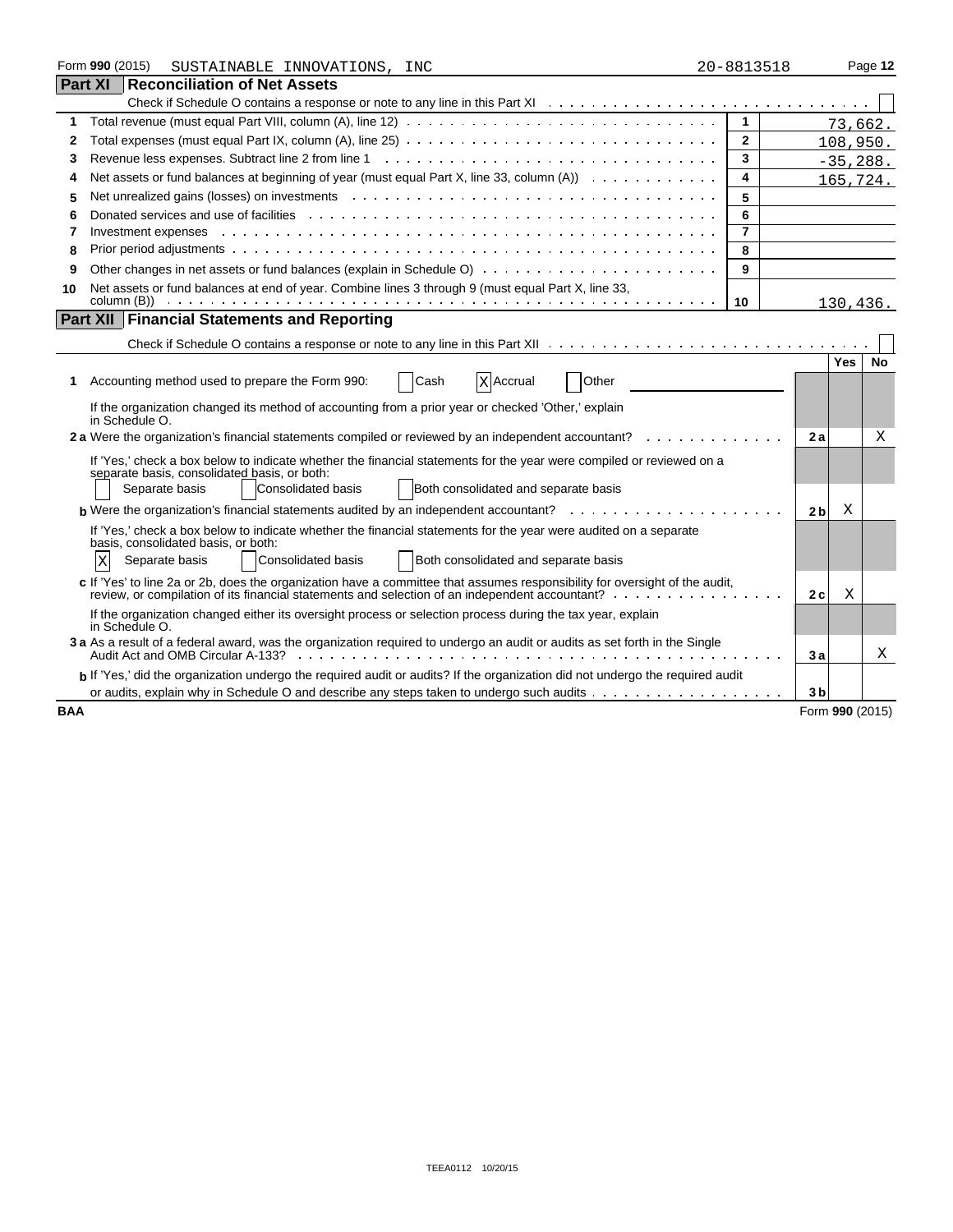|                                           | <b>Public Charity Status and Public Support</b>                                                                           | OMB No. 1545-00 |
|-------------------------------------------|---------------------------------------------------------------------------------------------------------------------------|-----------------|
| <b>SCHEDULE A</b><br>(Form 990 or 990-EZ) | Complete if the organization is a section $501(c)(3)$ organization or a section<br>4947(a)(1) nonexempt charitable trust. | 2015            |
|                                           | $\triangleright$ Attach to Form 000 or Form 000 FZ                                                                        |                 |

 $\hat{\mathbf{r}}$ 

| OMB No. 1545-0047 |
|-------------------|
| AA 4              |

| $\sim$ |                                        |  |
|--------|----------------------------------------|--|
|        | 4947(a)(1) nonexempt charitable trust. |  |
|        |                                        |  |
|        |                                        |  |

G **Attach to Form 990 or Form 990-EZ.**

| AUGULUO FOITII 990 OL FOITII 990-EZ                               |                                                        |                                          |                                                                              |                                                                                                                |                                                                      |    | <b>Open to Public</b>                                                                                                                                                                                                                                                                                                                                                                                                |                                                    |
|-------------------------------------------------------------------|--------------------------------------------------------|------------------------------------------|------------------------------------------------------------------------------|----------------------------------------------------------------------------------------------------------------|----------------------------------------------------------------------|----|----------------------------------------------------------------------------------------------------------------------------------------------------------------------------------------------------------------------------------------------------------------------------------------------------------------------------------------------------------------------------------------------------------------------|----------------------------------------------------|
|                                                                   | Department of the Treasury<br>Internal Revenue Service |                                          |                                                                              | Information about Schedule A (Form 990 or 990-EZ) and its instructions is<br>at www.irs.gov/form990.           |                                                                      |    |                                                                                                                                                                                                                                                                                                                                                                                                                      | <b>Inspection</b>                                  |
| <b>Employer identification number</b><br>Name of the organization |                                                        |                                          |                                                                              |                                                                                                                |                                                                      |    |                                                                                                                                                                                                                                                                                                                                                                                                                      |                                                    |
|                                                                   | SUSTAINABLE INNOVATIONS, INC                           |                                          |                                                                              |                                                                                                                |                                                                      |    | 20-8813518                                                                                                                                                                                                                                                                                                                                                                                                           |                                                    |
| Part I                                                            |                                                        |                                          |                                                                              |                                                                                                                |                                                                      |    | Reason for Public Charity Status (All organizations must complete this part.) See instructions.                                                                                                                                                                                                                                                                                                                      |                                                    |
|                                                                   |                                                        |                                          |                                                                              | The organization is not a private foundation because it is: (For lines 1 through 11, check only one box.)      |                                                                      |    |                                                                                                                                                                                                                                                                                                                                                                                                                      |                                                    |
| 1                                                                 |                                                        |                                          |                                                                              | A church, convention of churches, or association of churches described in <b>section 170(b)(1)(A)(i).</b>      |                                                                      |    |                                                                                                                                                                                                                                                                                                                                                                                                                      |                                                    |
| 2                                                                 |                                                        |                                          |                                                                              | A school described in section 170(b)(1)(A)(ii). (Attach Schedule E (Form 990 or 990-EZ).)                      |                                                                      |    |                                                                                                                                                                                                                                                                                                                                                                                                                      |                                                    |
| 3                                                                 |                                                        |                                          |                                                                              | A hospital or a cooperative hospital service organization described in section 170(b)(1)(A)(iii).              |                                                                      |    |                                                                                                                                                                                                                                                                                                                                                                                                                      |                                                    |
| 4                                                                 |                                                        |                                          |                                                                              |                                                                                                                |                                                                      |    | A medical research organization operated in conjunction with a hospital described in section 170(b)(1)(A)(iii). Enter the hospital's                                                                                                                                                                                                                                                                                 |                                                    |
|                                                                   | name, city, and state:                                 |                                          |                                                                              |                                                                                                                |                                                                      |    |                                                                                                                                                                                                                                                                                                                                                                                                                      |                                                    |
| 5                                                                 |                                                        | $170(b)(1)(A)(iv)$ . (Complete Part II.) |                                                                              |                                                                                                                |                                                                      |    | An organization operated for the benefit of a college or university owned or operated by a governmental unit described in section                                                                                                                                                                                                                                                                                    |                                                    |
| 6                                                                 |                                                        |                                          |                                                                              | A federal, state, or local government or governmental unit described in section 170(b)(1)(A)(v).               |                                                                      |    |                                                                                                                                                                                                                                                                                                                                                                                                                      |                                                    |
| 7                                                                 | Χ                                                      |                                          | in section 170(b)(1)(A)(vi). (Complete Part II.)                             |                                                                                                                |                                                                      |    | An organization that normally receives a substantial part of its support from a governmental unit or from the general public described                                                                                                                                                                                                                                                                               |                                                    |
| 8                                                                 |                                                        |                                          |                                                                              | A community trust described in section 170(b)(1)(A)(vi). (Complete Part II.)                                   |                                                                      |    |                                                                                                                                                                                                                                                                                                                                                                                                                      |                                                    |
| 9                                                                 |                                                        |                                          | June 30, 1975. See section 509(a)(2). (Complete Part III.)                   |                                                                                                                |                                                                      |    | An organization that normally receives: (1) more than 33-1/3% of its support from contributions, membership fees, and gross receipts<br>from activities related to its exempt functions – subject to certain exceptions, and (2) no more than 33-1/3% of its support from gross<br>investment income and unrelated business taxable income (less section 511 tax) from businesses acquired by the organization after |                                                    |
| 10                                                                |                                                        |                                          |                                                                              | An organization organized and operated exclusively to test for public safety. See section 509(a)(4).           |                                                                      |    |                                                                                                                                                                                                                                                                                                                                                                                                                      |                                                    |
| 11                                                                |                                                        |                                          |                                                                              | lines 11a through 11d that describes the type of supporting organization and complete lines 11e, 11f, and 11g. |                                                                      |    | An organization organized and operated exclusively for the benefit of, to perform the functions of, or to carry out the purposes of one<br>or more publicly supported organizations described in section 509(a)(1) or section 509(a)(2). See section 509(a)(3). Check the box in                                                                                                                                     |                                                    |
| a                                                                 |                                                        | complete Part IV, Sections A and B.      |                                                                              |                                                                                                                |                                                                      |    | Type I. A supporting organization operated, supervised, or controlled by its supported organization(s), typically by giving the supported<br>organization(s) the power to regularly appoint or elect a majority of the directors or trustees of the supporting organization. You must                                                                                                                                |                                                    |
| b                                                                 |                                                        | must complete Part IV, Sections A and C. |                                                                              |                                                                                                                |                                                                      |    | Type II. A supporting organization supervised or controlled in connection with its supported organization(s), by having control or<br>management of the supporting organization vested in the same persons that control or manage the supported organization(s). You                                                                                                                                                 |                                                    |
| c                                                                 |                                                        |                                          |                                                                              | organization(s) (see instructions). You must complete Part IV, Sections A, D, and E.                           |                                                                      |    | Type III functionally integrated. A supporting organization operated in connection with, and functionally integrated with, its supported                                                                                                                                                                                                                                                                             |                                                    |
| d                                                                 |                                                        |                                          |                                                                              | instructions). You must complete Part IV, Sections A and D, and Part V.                                        |                                                                      |    | Type III non-functionally integrated. A supporting organization operated in connection with its supported organization(s) that is not<br>functionally integrated. The organization generally must satisfy a distribution requirement and an attentiveness requirement (see                                                                                                                                           |                                                    |
| е                                                                 |                                                        |                                          | integrated, or Type III non-functionally integrated supporting organization. |                                                                                                                |                                                                      |    | Check this box if the organization received a written determination from the IRS that it is a Type I, Type II, Type III functionally                                                                                                                                                                                                                                                                                 |                                                    |
|                                                                   |                                                        |                                          |                                                                              |                                                                                                                |                                                                      |    |                                                                                                                                                                                                                                                                                                                                                                                                                      |                                                    |
| g                                                                 |                                                        |                                          | Provide the following information about the supported organization(s).       |                                                                                                                |                                                                      |    |                                                                                                                                                                                                                                                                                                                                                                                                                      |                                                    |
|                                                                   |                                                        | (i) Name of supported<br>organization    | (ii) EIN                                                                     | (iii) Type of organization<br>(described on lines 1-9<br>above (see instructions))                             | (iv) is the<br>organization listed<br>in your governing<br>document? |    | (v) Amount of monetary<br>support (see instructions)                                                                                                                                                                                                                                                                                                                                                                 | (vi) Amount of other<br>support (see instructions) |
|                                                                   |                                                        |                                          |                                                                              |                                                                                                                | Yes                                                                  | No |                                                                                                                                                                                                                                                                                                                                                                                                                      |                                                    |
|                                                                   |                                                        |                                          |                                                                              |                                                                                                                |                                                                      |    |                                                                                                                                                                                                                                                                                                                                                                                                                      |                                                    |
| (A)                                                               |                                                        |                                          |                                                                              |                                                                                                                |                                                                      |    |                                                                                                                                                                                                                                                                                                                                                                                                                      |                                                    |
| (B)                                                               |                                                        |                                          |                                                                              |                                                                                                                |                                                                      |    |                                                                                                                                                                                                                                                                                                                                                                                                                      |                                                    |
|                                                                   |                                                        |                                          |                                                                              |                                                                                                                |                                                                      |    |                                                                                                                                                                                                                                                                                                                                                                                                                      |                                                    |
| (C)                                                               |                                                        |                                          |                                                                              |                                                                                                                |                                                                      |    |                                                                                                                                                                                                                                                                                                                                                                                                                      |                                                    |

**BAA For Paperwork Reduction Act Notice, see the Instructions for Form 990 or 990-EZ.** Schedule **A** (Form 990 or 990-EZ) 2015

**(D)**

**(E)**

**Total**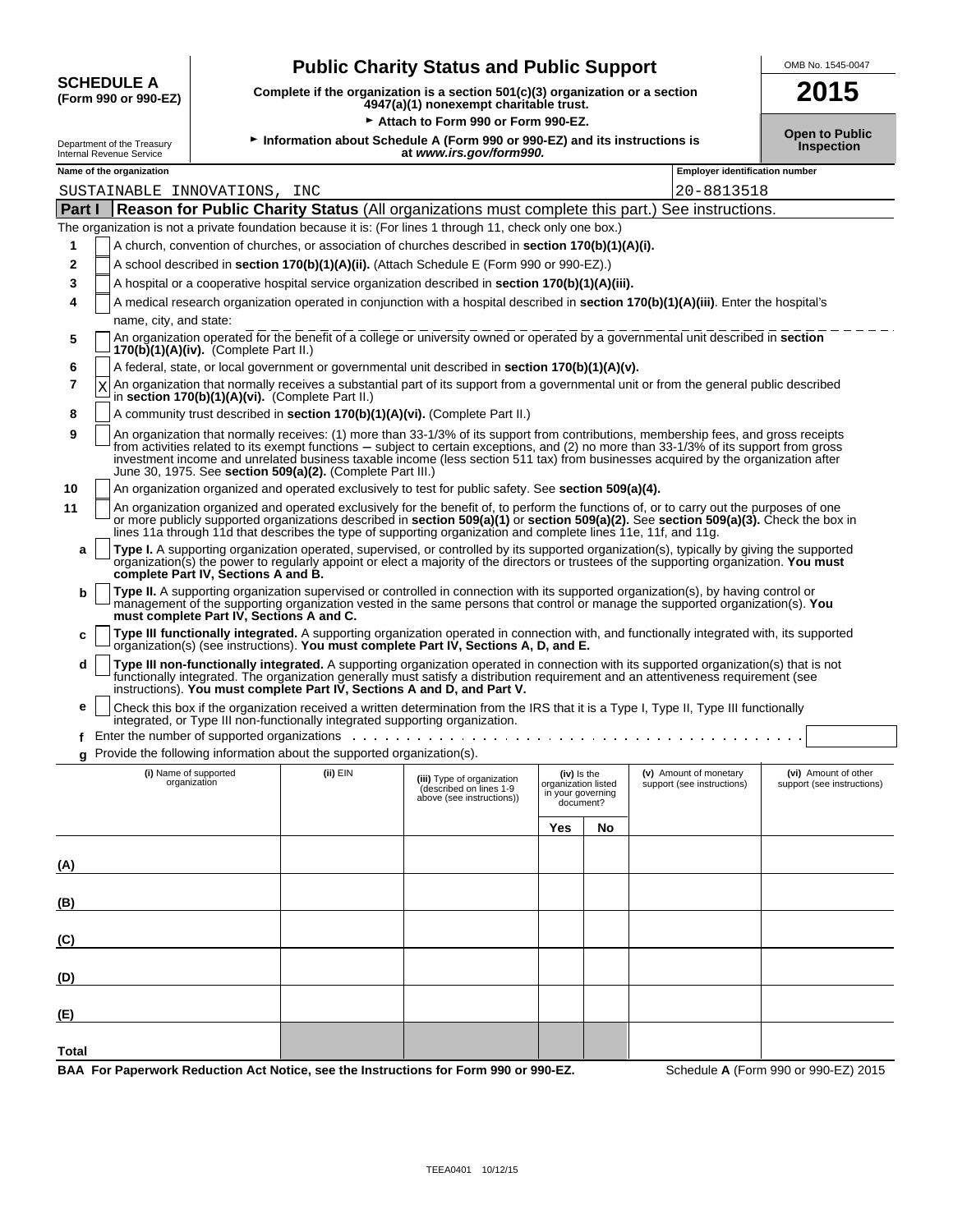### **Part II** Support Schedule for Organizations Described in Sections 170(b)(1)(A)(iv) and 170(b)(1)(A)(vi) (Complete only if you checked the box on line 5, 7, or 8 of Part I or if the organization failed to qualify under Part III. If the

organization fails to qualify under the tests listed below, please complete Part III.)

|             | <b>Section A. Public Support</b>                                                                                                                                                                                                                                                                                                                                                                                                    |          |          |            |            |            |                                        |
|-------------|-------------------------------------------------------------------------------------------------------------------------------------------------------------------------------------------------------------------------------------------------------------------------------------------------------------------------------------------------------------------------------------------------------------------------------------|----------|----------|------------|------------|------------|----------------------------------------|
|             | Calendar year (or fiscal year<br>beginning in) $\rightarrow$                                                                                                                                                                                                                                                                                                                                                                        | (a) 2011 | (b) 2012 | $(c)$ 2013 | $(d)$ 2014 | $(e)$ 2015 | (f) Total                              |
| $\mathbf 1$ | Gifts, grants, contributions, and<br>membership fees received. (Do not<br>include any 'unusual grants.')<br>and a state                                                                                                                                                                                                                                                                                                             | 21,573.  | 287,545. | 155,001.   | 64,711.    | 74,755.    | 603,585.                               |
|             | 2 Tax revenues levied for the<br>organization's benefit and<br>either paid to or expended                                                                                                                                                                                                                                                                                                                                           |          |          |            |            |            |                                        |
| 3           | The value of services or<br>facilities furnished by a<br>governmental unit to the<br>organization without charge                                                                                                                                                                                                                                                                                                                    |          |          |            |            |            |                                        |
| 4           | <b>Total.</b> Add lines 1 through 3                                                                                                                                                                                                                                                                                                                                                                                                 | 21,573.  | 287,545. | 155,001.   | 64,711.    | 74,755.    | 603,585.                               |
| 5           | The portion of total<br>contributions by each person<br>(other than a governmental<br>unit or publicly supported<br>organization) included on line 1<br>that exceeds 2% of the amount<br>shown on line 11, column (f)                                                                                                                                                                                                               |          |          |            |            |            |                                        |
|             | Public support. Subtract line 5<br>from line $4 \cdot \cdot \cdot \cdot \cdot \cdot$                                                                                                                                                                                                                                                                                                                                                |          |          |            |            |            | 603,585.                               |
|             | <b>Section B. Total Support</b>                                                                                                                                                                                                                                                                                                                                                                                                     |          |          |            |            |            |                                        |
|             | Calendar year (or fiscal year<br>beginning in) ►                                                                                                                                                                                                                                                                                                                                                                                    | (a) 2011 | (b) 2012 | $(c)$ 2013 | $(d)$ 2014 | $(e)$ 2015 | (f) Total                              |
| 7           | Amounts from line 4                                                                                                                                                                                                                                                                                                                                                                                                                 | 21,573.  | 287,545. | 155,001.   | 64,711.    | 74,755.    | 603,585.                               |
| 8           | Gross income from interest,<br>dividends, payments received<br>on securities loans, rents,<br>royalties and income from<br>similar sources<br>and a strip                                                                                                                                                                                                                                                                           | 107.     | 2,656.   | 10,167.    | 7,283.     |            | 20, 213.                               |
| 9           | Net income from unrelated<br>business activities, whether or<br>not the business is regularly<br>carried on the carried on the care of the care of the care of the care of the care of the care of the care of the care of the care of the care of the care of the care of the care of the care of the care of the care of the                                                                                                      |          |          |            |            |            |                                        |
|             | 10 Other income. Do not include<br>gain or loss from the sale of<br>capital assets (Explain in<br>Part VI.) $\cdots$                                                                                                                                                                                                                                                                                                                |          |          |            |            |            |                                        |
|             | 11 Total support. Add lines 7<br>through $10$                                                                                                                                                                                                                                                                                                                                                                                       |          |          |            |            |            | 623,798.                               |
| 12          |                                                                                                                                                                                                                                                                                                                                                                                                                                     |          |          |            |            | 12         |                                        |
| 13          | First five years. If the Form 990 is for the organization's first, second, third, fourth, or fifth tax year as a section 501(c)(3)                                                                                                                                                                                                                                                                                                  |          |          |            |            |            | $\ldots$ $\blacktriangleright$ $\perp$ |
|             | Section C. Computation of Public Support Percentage                                                                                                                                                                                                                                                                                                                                                                                 |          |          |            |            |            |                                        |
| 14          | Public support percentage for 2015 (line 6, column (f) divided by line 11, column (f) $\ldots \ldots \ldots \ldots \ldots$                                                                                                                                                                                                                                                                                                          |          |          |            |            | 14         | 96.76%                                 |
| 15          |                                                                                                                                                                                                                                                                                                                                                                                                                                     |          |          |            |            | 15         | 96.98%                                 |
|             | 16 a 33-1/3% support test - 2015. If the organization did not check the box on line 13, and line 14 is 33-1/3% or more, check this box                                                                                                                                                                                                                                                                                              |          |          |            |            |            | $\mathbf{X}$                           |
|             | <b>b</b> 33-1/3% support test - 2014. If the organization did not check a box on line 13 or 16a, and line 15 is 33-1/3% or more, check this box                                                                                                                                                                                                                                                                                     |          |          |            |            |            |                                        |
|             | 17a 10%-facts-and-circumstances test – 2015. If the organization did not check a box on line 13, 16a, or 16b, and line 14 is 10%<br>or more, and if the organization meets the 'facts-and-circumstances' test, check this box and stop here. Explain in Part VI how<br>the organization meets the 'facts-and-circumstances' test. The organization qualifies as a publicly supported organization                                   |          |          |            |            |            |                                        |
|             | <b>b 10%-facts-and-circumstances test - 2014.</b> If the organization did not check a box on line 13, 16a, 16b, or 17a, and line 15 is 10%<br>or more, and if the organization meets the 'facts-and-circumstances' test, check this box and <b>stop here.</b> Explain in Part VI how the<br>18 Private foundation. If the organization did not check a box on line 13, 16a, 16b, 17a, or 17b, check this box and see instructions > |          |          |            |            |            |                                        |
|             |                                                                                                                                                                                                                                                                                                                                                                                                                                     |          |          |            |            |            |                                        |

**BAA** Schedule **A** (Form 990 or 990-EZ) 2015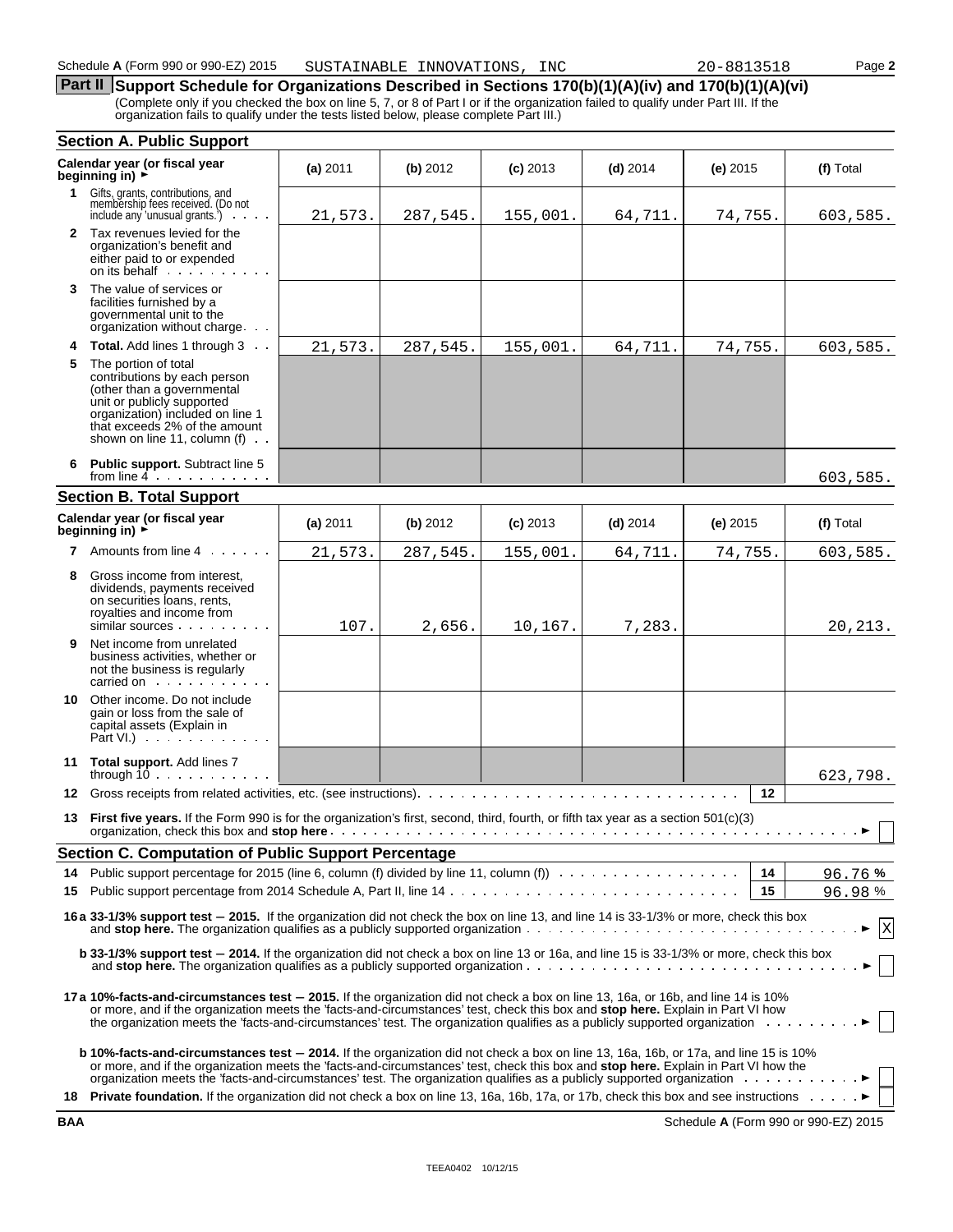#### **Part III** Support Schedule for Organizations Described in Section 509(a)(2) (Complete only if you checked the box on line 9 of Part I or if the organization failed to qualify under Part II. If the organization fails to qualify under the tests listed below, please complete Part II.)

|    | <b>Section A. Public Support</b>                                                                                                                                                                                                                                                                                                                                        |          |          |            |            |            |    |           |
|----|-------------------------------------------------------------------------------------------------------------------------------------------------------------------------------------------------------------------------------------------------------------------------------------------------------------------------------------------------------------------------|----------|----------|------------|------------|------------|----|-----------|
|    | Calendar year (or fiscal year beginning in) ►                                                                                                                                                                                                                                                                                                                           | (a) 2011 | (b) 2012 | $(c)$ 2013 | $(d)$ 2014 | $(e)$ 2015 |    | (f) Total |
| 1. | Gifts, grants, contributions<br>and membership fees<br>received. (Do not include                                                                                                                                                                                                                                                                                        |          |          |            |            |            |    |           |
| 2  | any 'unusual grants')<br>Gross receipts from admis-                                                                                                                                                                                                                                                                                                                     |          |          |            |            |            |    |           |
|    | sions, merchandise sold or<br>services performed, or facilities                                                                                                                                                                                                                                                                                                         |          |          |            |            |            |    |           |
|    | furnished in any activity that is                                                                                                                                                                                                                                                                                                                                       |          |          |            |            |            |    |           |
|    | related to the organization's<br>tax-exempt purpose                                                                                                                                                                                                                                                                                                                     |          |          |            |            |            |    |           |
| 3  | Gross receipts from activities                                                                                                                                                                                                                                                                                                                                          |          |          |            |            |            |    |           |
|    | that are not an unrelated trade<br>or business under section 513.                                                                                                                                                                                                                                                                                                       |          |          |            |            |            |    |           |
| 4  | Tax revenues levied for the<br>organization's benefit and                                                                                                                                                                                                                                                                                                               |          |          |            |            |            |    |           |
|    | either paid to or expended on                                                                                                                                                                                                                                                                                                                                           |          |          |            |            |            |    |           |
| 5  | its behalf<br>The value of services or                                                                                                                                                                                                                                                                                                                                  |          |          |            |            |            |    |           |
|    | facilities furnished by a                                                                                                                                                                                                                                                                                                                                               |          |          |            |            |            |    |           |
|    | governmental unit to the<br>organization without charge                                                                                                                                                                                                                                                                                                                 |          |          |            |            |            |    |           |
|    | 6 Total. Add lines 1 through 5                                                                                                                                                                                                                                                                                                                                          |          |          |            |            |            |    |           |
|    | <b>7 a</b> Amounts included on lines 1,<br>2, and 3 received from                                                                                                                                                                                                                                                                                                       |          |          |            |            |            |    |           |
|    | disqualified persons                                                                                                                                                                                                                                                                                                                                                    |          |          |            |            |            |    |           |
|    | <b>b</b> Amounts included on lines 2<br>and 3 received from other than                                                                                                                                                                                                                                                                                                  |          |          |            |            |            |    |           |
|    | disqualified persons that                                                                                                                                                                                                                                                                                                                                               |          |          |            |            |            |    |           |
|    | exceed the greater of \$5,000 or<br>1% of the amount on line 13                                                                                                                                                                                                                                                                                                         |          |          |            |            |            |    |           |
|    | for the year                                                                                                                                                                                                                                                                                                                                                            |          |          |            |            |            |    |           |
|    | c Add lines 7a and 7b $\ldots$ .                                                                                                                                                                                                                                                                                                                                        |          |          |            |            |            |    |           |
|    | Public support. (Subtract line                                                                                                                                                                                                                                                                                                                                          |          |          |            |            |            |    |           |
|    | <b>Section B. Total Support</b>                                                                                                                                                                                                                                                                                                                                         |          |          |            |            |            |    |           |
|    | Calendar year (or fiscal year beginning in) ►                                                                                                                                                                                                                                                                                                                           | (a) 2011 | (b) 2012 | $(c)$ 2013 | (d) $2014$ | $(e)$ 2015 |    | (f) Total |
|    | 9 Amounts from line 6                                                                                                                                                                                                                                                                                                                                                   |          |          |            |            |            |    |           |
|    | <b>10 a</b> Gross income from interest, dividends,<br>payments received on securities loans,                                                                                                                                                                                                                                                                            |          |          |            |            |            |    |           |
|    | rents, royalties and income from                                                                                                                                                                                                                                                                                                                                        |          |          |            |            |            |    |           |
|    | similar sources<br><b>b</b> Unrelated business taxable                                                                                                                                                                                                                                                                                                                  |          |          |            |            |            |    |           |
|    | income (less section 511<br>taxes) from businesses                                                                                                                                                                                                                                                                                                                      |          |          |            |            |            |    |           |
|    | acquired after June 30, 1975                                                                                                                                                                                                                                                                                                                                            |          |          |            |            |            |    |           |
|    | <b>c</b> Add lines 10a and 10b $\cdots$                                                                                                                                                                                                                                                                                                                                 |          |          |            |            |            |    |           |
| 11 | Net income from unrelated business<br>activities not included in line 10b,                                                                                                                                                                                                                                                                                              |          |          |            |            |            |    |           |
|    | whether or not the business is                                                                                                                                                                                                                                                                                                                                          |          |          |            |            |            |    |           |
|    | requiarly carried on example and requirement of the set of the set of the set of the set of the set of the set of the set of the set of the set of the set of the set of the set of the set of the set of the set of the set o<br>12 Other income. Do not include                                                                                                       |          |          |            |            |            |    |           |
|    | gain or loss from the sale of                                                                                                                                                                                                                                                                                                                                           |          |          |            |            |            |    |           |
|    | capital assets (Explain in<br>Part VI.) $\cdots$ $\cdots$                                                                                                                                                                                                                                                                                                               |          |          |            |            |            |    |           |
|    | 13 Total support. (Add lines 9,<br>10c, 11, and $12.$ ) $\cdots$ $\cdots$                                                                                                                                                                                                                                                                                               |          |          |            |            |            |    |           |
|    | 14 First five years. If the Form 990 is for the organization's first, second, third, fourth, or fifth tax year as a section 501(c)(3)<br>organization, check this box and stop here enterprediction of the content of the content of the content of the content of the content of the content of the content of the content of the content of the content of the conten |          |          |            |            |            |    |           |
|    | <b>Section C. Computation of Public Support Percentage</b>                                                                                                                                                                                                                                                                                                              |          |          |            |            |            |    |           |
| 15 | Public support percentage for 2015 (line 8, column (f) divided by line 13, column (f) $\cdots$                                                                                                                                                                                                                                                                          |          |          |            |            |            | 15 | %         |
| 16 |                                                                                                                                                                                                                                                                                                                                                                         |          |          |            |            |            | 16 | ి         |
|    | Section D. Computation of Investment Income Percentage                                                                                                                                                                                                                                                                                                                  |          |          |            |            |            |    |           |
| 17 | Investment income percentage for 2015 (line 10c, column (f) divided by line 13, column (f) $\dots \dots \dots \dots$                                                                                                                                                                                                                                                    |          |          |            |            |            | 17 | ႜ         |
| 18 |                                                                                                                                                                                                                                                                                                                                                                         |          |          |            |            |            | 18 | ి         |
|    | 19 a 33-1/3% support tests - 2015. If the organization did not check the box on line 14, and line 15 is more than 33-1/3%, and line 17<br>is not more than 33-1/3%, check this box and stop here. The organization qualifies as a publicly supported organization $\ldots \ldots \ldots$                                                                                |          |          |            |            |            |    |           |
|    | b 33-1/3% support tests - 2014. If the organization did not check a box on line 14 or line 19a, and line 16 is more than 33-1/3%, and                                                                                                                                                                                                                                   |          |          |            |            |            |    |           |
|    | line 18 is not more than 33-1/3%, check this box and stop here. The organization qualifies as a publicly supported organization $\dots \dots$                                                                                                                                                                                                                           |          |          |            |            |            |    |           |
|    |                                                                                                                                                                                                                                                                                                                                                                         |          |          |            |            |            |    |           |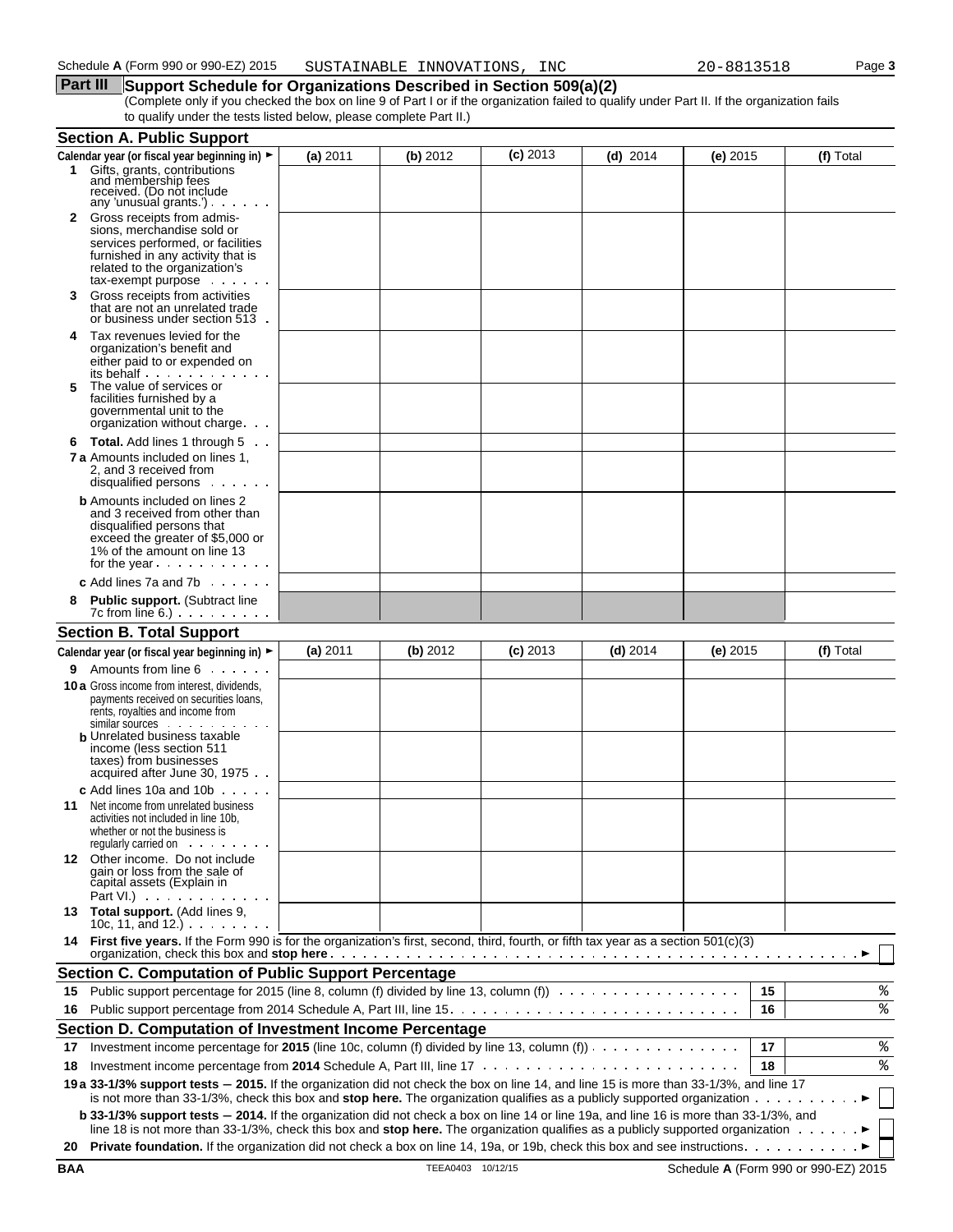**Part IV Supporting Organizations** (Complete only if you checked a box in line 11 on Part I. If you checked 11a of Part I, complete Sections A and B. If you checked 11b of Part I, complete Sections A and C. If you checked 11c of Part I, complete Sections A, D, and E. If you checked 11d of Part I, complete Sections A and D, and complete Part V.)

### **Section A. All Supporting Organizations**

|              |                                                                                                                                                                                                                                                                                                                                                                                                                                                                                                 |                 | Yes | No |
|--------------|-------------------------------------------------------------------------------------------------------------------------------------------------------------------------------------------------------------------------------------------------------------------------------------------------------------------------------------------------------------------------------------------------------------------------------------------------------------------------------------------------|-----------------|-----|----|
|              | Are all of the organization's supported organizations listed by name in the organization's governing documents?                                                                                                                                                                                                                                                                                                                                                                                 |                 |     |    |
|              | If 'No,' describe in Part VI how the supported organizations are designated. If designated by class or purpose, describe                                                                                                                                                                                                                                                                                                                                                                        |                 |     |    |
|              |                                                                                                                                                                                                                                                                                                                                                                                                                                                                                                 | $\mathbf{1}$    |     |    |
| $\mathbf{2}$ | Did the organization have any supported organization that does not have an IRS determination of status under section<br>509(a)(1) or (2)? If 'Yes,' explain in Part VI how the organization determined that the supported organization was                                                                                                                                                                                                                                                      |                 |     |    |
|              |                                                                                                                                                                                                                                                                                                                                                                                                                                                                                                 | $\overline{2}$  |     |    |
|              | 3 a Did the organization have a supported organization described in section $501(c)(4)$ , (5), or (6)? If 'Yes,' answer (b)                                                                                                                                                                                                                                                                                                                                                                     |                 |     |    |
|              |                                                                                                                                                                                                                                                                                                                                                                                                                                                                                                 | 3a              |     |    |
|              | <b>b</b> Did the organization confirm that each supported organization qualified under section $501(c)(4)$ , $(5)$ , or $(6)$ and<br>satisfied the public support tests under section 509(a)(2)? If 'Yes,' describe in Part VI when and how the organization                                                                                                                                                                                                                                    | 3b              |     |    |
|              |                                                                                                                                                                                                                                                                                                                                                                                                                                                                                                 |                 |     |    |
|              | c Did the organization ensure that all support to such organizations was used exclusively for section $170(c)(2)(B)$<br>purposes? If 'Yes,' explain in Part VI what controls the organization put in place to ensure such use                                                                                                                                                                                                                                                                   | 3c              |     |    |
|              | 4 a Was any supported organization not organized in the United States ('foreign supported organization')? If 'Yes' and                                                                                                                                                                                                                                                                                                                                                                          | 4a              |     |    |
|              | <b>b</b> Did the organization have ultimate control and discretion in deciding whether to make grants to the foreign supported<br>organization? If 'Yes,' describe in Part VI how the organization had such control and discretion despite being controlled                                                                                                                                                                                                                                     | 4b              |     |    |
|              | c Did the organization support any foreign supported organization that does not have an IRS determination under<br>sections $501(c)(3)$ and $509(a)(1)$ or $(2)$ ? If 'Yes,' explain in Part VI what controls the organization used to ensure that                                                                                                                                                                                                                                              |                 |     |    |
|              | all support to the foreign supported organization was used exclusively for section $170(c)(2)(B)$ purposes $\ldots \ldots \ldots$                                                                                                                                                                                                                                                                                                                                                               | 4c              |     |    |
|              | 5 a Did the organization add, substitute, or remove any supported organizations during the tax year? If 'Yes,' answer (b)<br>and (c) below (if applicable). Also, provide detail in Part VI, including (i) the names and EIN numbers of the supported<br>organizations added, substituted, or removed; (ii) the reasons for each such action; (iii) the authority under the<br>organization's organizing document authorizing such action; and (iv) how the action was accomplished (such as by |                 |     |    |
|              |                                                                                                                                                                                                                                                                                                                                                                                                                                                                                                 | <b>5a</b>       |     |    |
|              | <b>b Type I or Type II only.</b> Was any added or substituted supported organization part of a class already designated in the                                                                                                                                                                                                                                                                                                                                                                  | 5b              |     |    |
|              | c Substitutions only. Was the substitution the result of an event beyond the organization's control?                                                                                                                                                                                                                                                                                                                                                                                            | 5с              |     |    |
| 6            | Did the organization provide support (whether in the form of grants or the provision of services or facilities) to<br>anyone other than (i) its supported organizations, (ii) individuals that are part of the charitable class benefited by one<br>or more of its supported organizations, or (iii) other supporting organizations that also support or benefit one or more of                                                                                                                 | 6               |     |    |
|              | Did the organization provide a grant, loan, compensation, or other similar payment to a substantial contributor<br>(defined in section $4958(c)(3)(\tilde{C})$ ), a family member of a substantial contributor, or a 35% controlled entity with                                                                                                                                                                                                                                                 |                 |     |    |
|              | regard to a substantial contributor? If 'Yes,' complete Part I of Schedule L (Form 990 or 990-EZ) $\ldots$ ,                                                                                                                                                                                                                                                                                                                                                                                    | 7               |     |    |
| 8            | Did the organization make a loan to a disqualified person (as defined in section 4958) not described in line 7? If 'Yes,'                                                                                                                                                                                                                                                                                                                                                                       | 8               |     |    |
|              | 9 a Was the organization controlled directly or indirectly at any time during the tax year by one or more disqualified persons<br>as defined in section 4946 (other than foundation managers and organizations described in section 509(a)(1) or (2))?                                                                                                                                                                                                                                          | 9a              |     |    |
|              | <b>b</b> Did one or more disqualified persons (as defined in line 9a) hold a controlling interest in any entity in which the                                                                                                                                                                                                                                                                                                                                                                    | 9b              |     |    |
|              | c Did a disqualified person (as defined in line 9a) have an ownership interest in, or derive any personal benefit from,                                                                                                                                                                                                                                                                                                                                                                         | 9c              |     |    |
|              | 10a Was the organization subject to the excess business holdings rules of section 4943 because of section 4943(f) (regarding<br>certain Type II supporting organizations, and all Type III non-functionally integrated supporting organizations)? If 'Yes,'                                                                                                                                                                                                                                     |                 |     |    |
|              |                                                                                                                                                                                                                                                                                                                                                                                                                                                                                                 | 10a             |     |    |
|              | <b>b</b> Did the organization, have any excess business holdings in the tax year? (Use Schedule C, Form 4720, to determine                                                                                                                                                                                                                                                                                                                                                                      | 10 <sub>b</sub> |     |    |
| <b>BAA</b>   | TEEA0404 10/12/15<br>Schedule A (Form 990 or 990-EZ) 2015                                                                                                                                                                                                                                                                                                                                                                                                                                       |                 |     |    |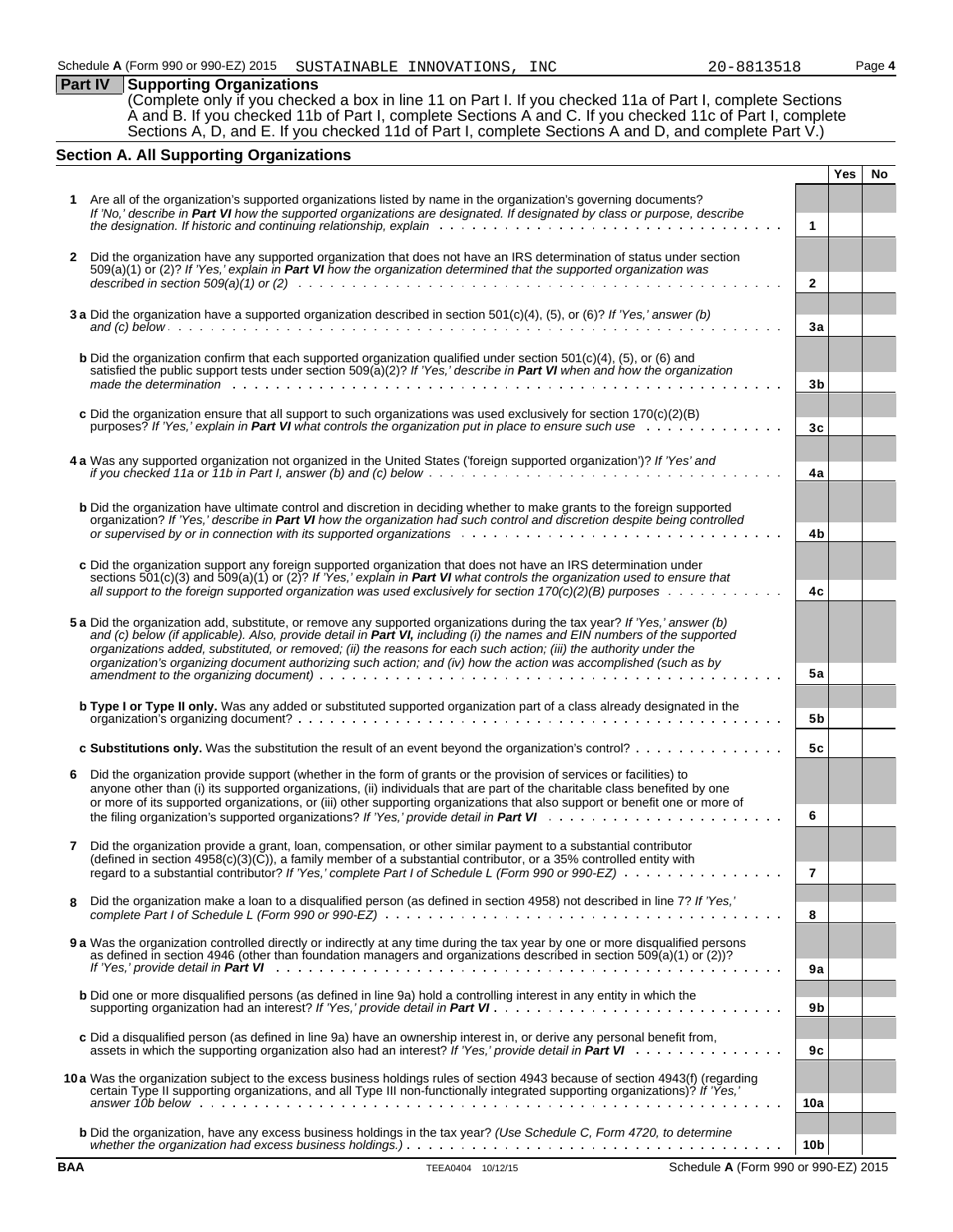| Fail IV.<br>$\mathsf{S}$ upporting Organizations ( <i>commuted</i> )                                                      |                 |     |  |
|---------------------------------------------------------------------------------------------------------------------------|-----------------|-----|--|
|                                                                                                                           |                 | Yes |  |
| 11 Has the organization accepted a gift or contribution from any of the following persons?                                |                 |     |  |
| a A person who directly or indirectly controls, either alone or together with persons described in (b) and (c) below, the |                 |     |  |
|                                                                                                                           | 11a             |     |  |
|                                                                                                                           | 11 <sub>b</sub> |     |  |
|                                                                                                                           | 11c             |     |  |

#### **Section B. Type I Supporting Organizations**

|   |                                                                                                                                                                                                                                                                                                                                                                                                                                                                                                                                                                                                                               | œ |  |
|---|-------------------------------------------------------------------------------------------------------------------------------------------------------------------------------------------------------------------------------------------------------------------------------------------------------------------------------------------------------------------------------------------------------------------------------------------------------------------------------------------------------------------------------------------------------------------------------------------------------------------------------|---|--|
|   | Did the directors, trustees, or membership of one or more supported organizations have the power to regularly appoint<br>or elect at least a majority of the organization's directors or trustees at all times during the tax year? If 'No,' describe in<br>Part VI how the supported organization(s) effectively operated, supervised, or controlled the organization's activities.<br>If the organization had more than one supported organization, describe how the powers to appoint and/or remove<br>directors or trustees were allocated among the supported organizations and what conditions or restrictions, if any, |   |  |
|   |                                                                                                                                                                                                                                                                                                                                                                                                                                                                                                                                                                                                                               |   |  |
| 2 | Did the organization operate for the benefit of any supported organization other than the supported organization(s)<br>that operated, supervised, or controlled the supporting organization? If 'Yes,' explain in Part VI how providing such<br>benefit carried out the purposes of the supported organization(s) that operated, supervised, or controlled the                                                                                                                                                                                                                                                                |   |  |
|   | supporting organization.                                                                                                                                                                                                                                                                                                                                                                                                                                                                                                                                                                                                      |   |  |

### **Section C. Type II Supporting Organizations**

|                                                                                                                                                                                                                                                                                                                                                                                             | Yes | N |
|---------------------------------------------------------------------------------------------------------------------------------------------------------------------------------------------------------------------------------------------------------------------------------------------------------------------------------------------------------------------------------------------|-----|---|
| Were a majority of the organization's directors or trustees during the tax year also a majority of the directors or trustees<br>of each of the organization's supported organization(s)? If 'No,' describe in <b>Part VI</b> how control or management of the<br>supporting organization was vested in the same persons that controlled or managed the supported organization(s) $\ldots$ . |     |   |
|                                                                                                                                                                                                                                                                                                                                                                                             |     |   |

### **Section D. All Type III Supporting Organizations**

|                                                                                                                                                                                                                                                                                                                                                                    |  | res |  |
|--------------------------------------------------------------------------------------------------------------------------------------------------------------------------------------------------------------------------------------------------------------------------------------------------------------------------------------------------------------------|--|-----|--|
| Did the organization provide to each of its supported organizations, by the last day of the fifth month of the<br>organization's tax year, (i) a written notice describing the type and amount of support provided during the prior tax<br>year, (ii) a copy of the Form 990 that was most recently filed as of the date of notification, and (iii) copies of the  |  |     |  |
| organization's governing documents in effect on the date of notification, to the extent not previously provided?                                                                                                                                                                                                                                                   |  |     |  |
| Were any of the organization's officers, directors, or trustees either (i) appointed or elected by the supported<br>organization(s) or (ii) serving on the governing body of a supported organization? If 'No,' explain in Part VI how                                                                                                                             |  |     |  |
| the organization maintained a close and continuous working relationship with the supported organization(s). $\dots \dots \dots$                                                                                                                                                                                                                                    |  |     |  |
| By reason of the relationship described in (2), did the organization's supported organizations have a significant<br>voice in the organization's investment policies and in directing the use of the organization's income or assets at<br>all times during the tax year? If 'Yes,' describe in Part VI the role the organization's supported organizations played |  |     |  |
| in this regard.<br>design and contract to the contract of the con-                                                                                                                                                                                                                                                                                                 |  |     |  |

### **Section E. Type III Functionally-Integrated Supporting Organizations**

**1** *Check the box next to the method that the organization used to satisfy the Integral Part Test during the year (see instructions):*

| <b>a</b>   The organization satisfied the Activities Test. Complete <b>line 2</b> below.                     |  |
|--------------------------------------------------------------------------------------------------------------|--|
| $\mathbf{b}$   The organization is the parent of each of its supported organizations. Complete line 3 below. |  |

**c** The organization supported a governmental entity. *Describe in Part VI how you supported a government entity (see instructions).*

| 2 Activities Test. Answer (a) and (b) below. | Yes No |  |
|----------------------------------------------|--------|--|
|----------------------------------------------|--------|--|

| a Did substantially all of the organization's activities during the tax year directly further the exempt purposes of the<br>supported organization(s) to which the organization was responsive? If 'Yes,' then in Part VI identify those supported<br>organizations and explain how these activities directly furthered their exempt purposes, how the organization was<br>responsive to those supported organizations, and how the organization determined that these activities constituted |                |  |
|-----------------------------------------------------------------------------------------------------------------------------------------------------------------------------------------------------------------------------------------------------------------------------------------------------------------------------------------------------------------------------------------------------------------------------------------------------------------------------------------------|----------------|--|
| substantially all of its activities with a context of the context of the context of the context of the context of the context of the context of the context of the context of the context of the context of the context of the                                                                                                                                                                                                                                                                | 2a             |  |
| <b>b</b> Did the activities described in (a) constitute activities that, but for the organization's involvement, one or more of<br>the organization's supported organization(s) would have been engaged in? If 'Yes,' explain in Part VI the reasons for<br>the organization's position that its supported organization(s) would have engaged in these activities but for the                                                                                                                 |                |  |
|                                                                                                                                                                                                                                                                                                                                                                                                                                                                                               | 2 <sub>b</sub> |  |
| 3 Parent of Supported Organizations. Answer (a) and (b) below.                                                                                                                                                                                                                                                                                                                                                                                                                                |                |  |
| a Did the organization have the power to regularly appoint or elect a majority of the officers, directors, or trustees of                                                                                                                                                                                                                                                                                                                                                                     | За             |  |
|                                                                                                                                                                                                                                                                                                                                                                                                                                                                                               |                |  |
| <b>b</b> Did the organization exercise a substantial degree of direction over the policies, programs, and activities of each of its<br>supported organizations? If 'Yes,' describe in Part VI the role played by the organization in this regard $\cdots$                                                                                                                                                                                                                                     | 3b             |  |
|                                                                                                                                                                                                                                                                                                                                                                                                                                                                                               |                |  |

 $\blacksquare$ 

**BAA** TEEA0405 10/12/15 Schedule **A** (Form 990 or 990-EZ) 2015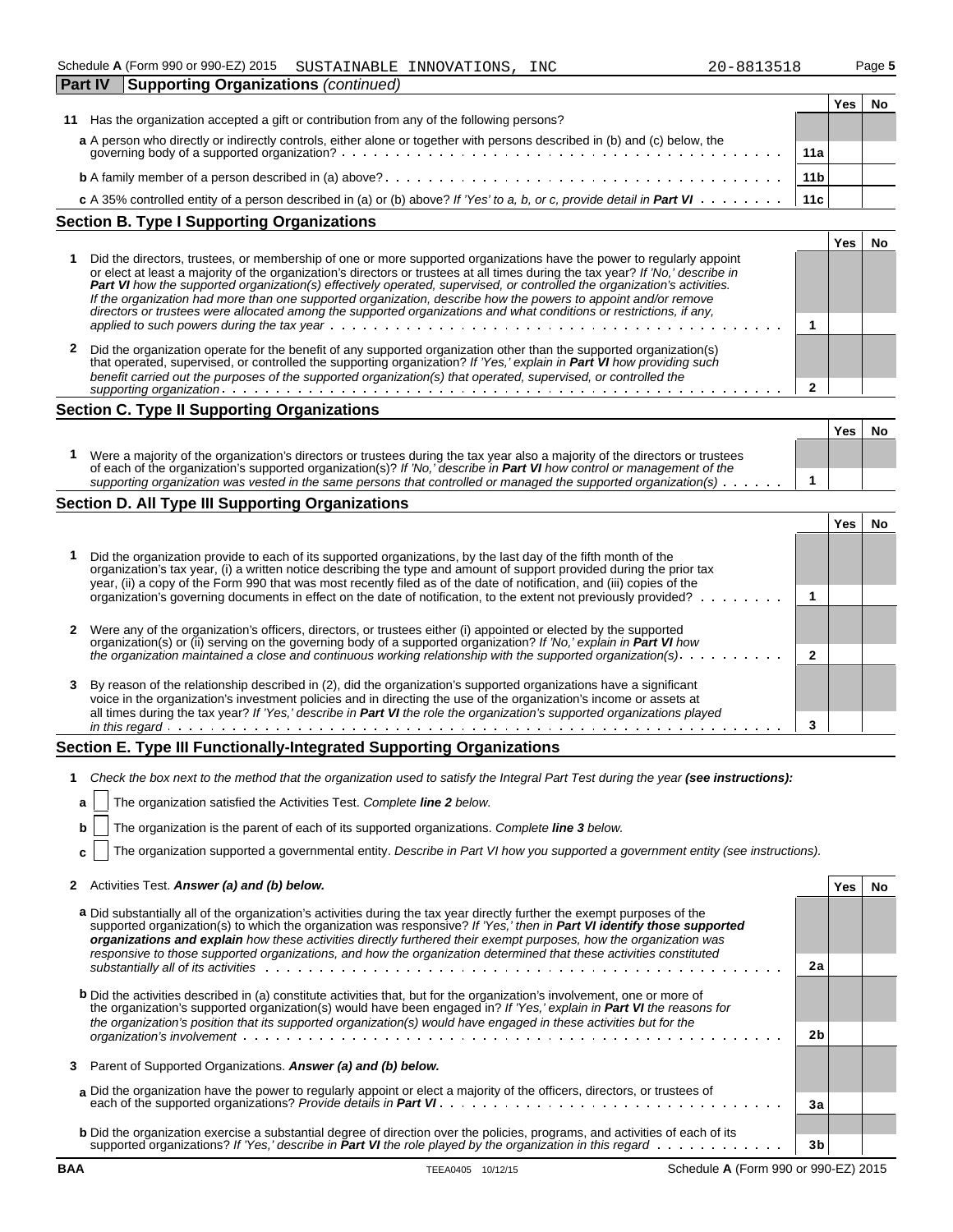**1** Check here if the organization satisfied the Integral Part Test as a qualifying trust on November 20, 1970. **See instructions.** All other Type III non-functionally integrated supporting organizations must complete Sections A through E.

|              | Section A - Adjusted Net Income                                                                                                                                     |                         | (A) Prior Year | (B) Current Year<br>(optional) |
|--------------|---------------------------------------------------------------------------------------------------------------------------------------------------------------------|-------------------------|----------------|--------------------------------|
| 1            |                                                                                                                                                                     | 1                       |                |                                |
| 2            |                                                                                                                                                                     | $\mathbf{2}$            |                |                                |
| 3            |                                                                                                                                                                     | 3                       |                |                                |
| 4            |                                                                                                                                                                     | 4                       |                |                                |
| 5            |                                                                                                                                                                     | 5                       |                |                                |
| 6            | Portion of operating expenses paid or incurred for production or collection of gross<br>income or for management, conservation, or maintenance of property held for | 6                       |                |                                |
| 7            |                                                                                                                                                                     | $\overline{7}$          |                |                                |
| 8            | <b>Adjusted Net Income</b> (subtract lines 5, 6 and 7 from line 4)                                                                                                  | 8                       |                |                                |
|              | <b>Section B - Minimum Asset Amount</b>                                                                                                                             |                         | (A) Prior Year | (B) Current Year<br>(optional) |
| 1            | Aggregate fair market value of all non-exempt-use assets (see instructions for short<br>tax year or assets held for part of year):                                  |                         |                |                                |
|              |                                                                                                                                                                     | 1a                      |                |                                |
|              |                                                                                                                                                                     | 1 b                     |                |                                |
|              |                                                                                                                                                                     | 1 <sub>c</sub>          |                |                                |
|              |                                                                                                                                                                     | 1 <sub>d</sub>          |                |                                |
|              | e Discount claimed for blockage or other<br>factors (explain in detail in Part VI):                                                                                 |                         |                |                                |
| 2            | Acquisition indebtedness applicable to non-exempt-use assets                                                                                                        | $\mathbf{2}$            |                |                                |
| 3            |                                                                                                                                                                     | 3                       |                |                                |
| 4            | Cash deemed held for exempt use. Enter 1-1/2% of line 3 (for greater amount,                                                                                        | 4                       |                |                                |
| 5            | Net value of non-exempt-use assets (subtract line 4 from line 3)                                                                                                    | 5                       |                |                                |
| 6            |                                                                                                                                                                     | 6                       |                |                                |
| 7            |                                                                                                                                                                     | $\overline{7}$          |                |                                |
| 8            |                                                                                                                                                                     | 8                       |                |                                |
|              | Section C - Distributable Amount                                                                                                                                    |                         |                | <b>Current Year</b>            |
| 1            | Adjusted net income for prior year (from Section A, line 8, Column A) $\dots$                                                                                       | 1                       |                |                                |
| $\mathbf{2}$ |                                                                                                                                                                     | $\overline{2}$          |                |                                |
| 3            | Minimum asset amount for prior year (from Section B, line 8, Column A) $\dots \dots$                                                                                | 3                       |                |                                |
| 4            |                                                                                                                                                                     | $\overline{\mathbf{4}}$ |                |                                |
| 5            |                                                                                                                                                                     | 5                       |                |                                |
| 6            | <b>Distributable Amount.</b> Subtract line 5 from line 4, unless subject to emergency                                                                               | - 6                     |                |                                |

**7** | Check here if the current year is the organization's first as a non-functionally-integrated Type III supporting organization (see instructions).

**BAA** Schedule **A** (Form 990 or 990-EZ) 2015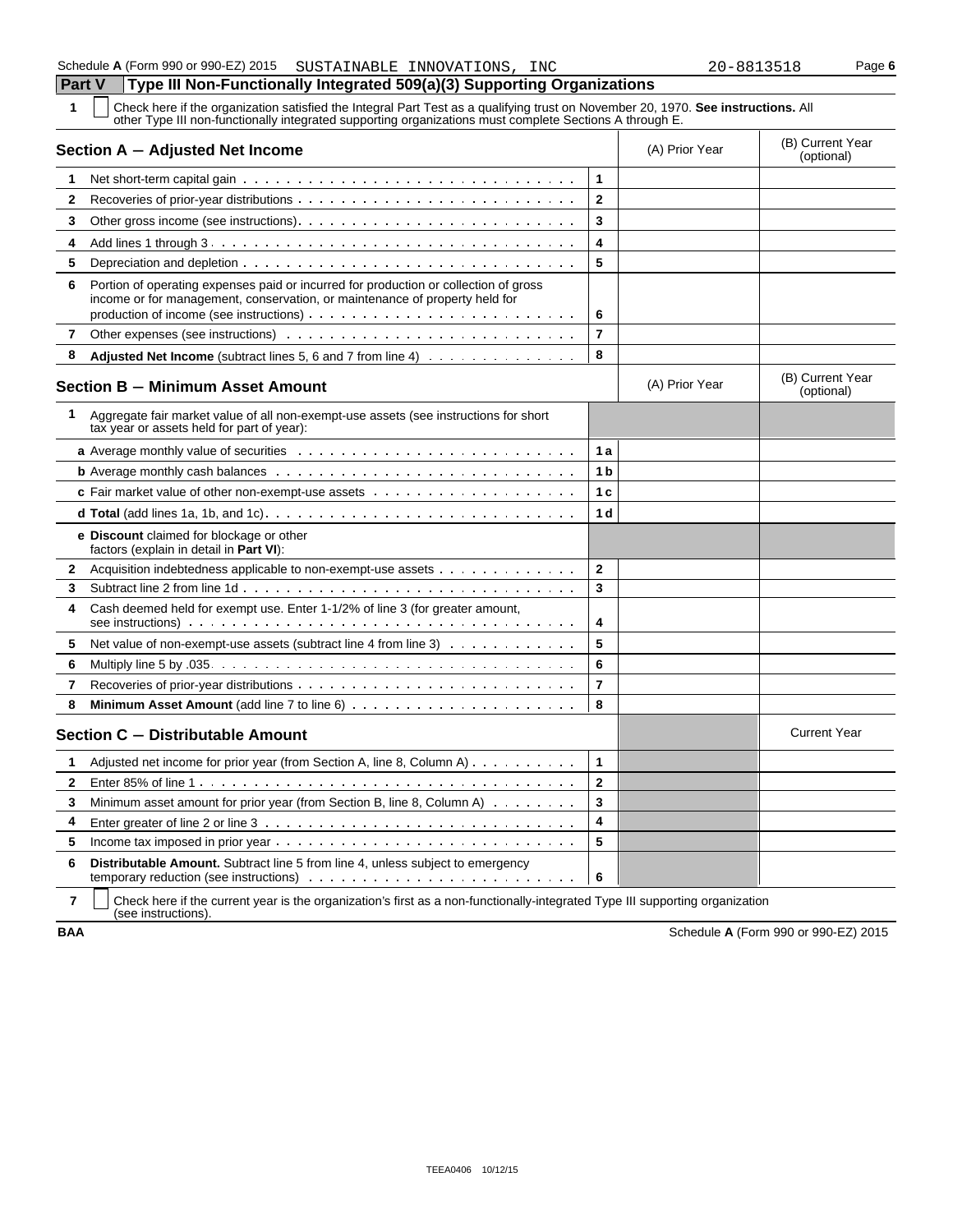| Schedule A (Form 990 or 990-EZ) 2015 | INNOVATIONS,<br>SUSTAINABLE . | INC | 20-8813518 | $P$ aqe |
|--------------------------------------|-------------------------------|-----|------------|---------|
|--------------------------------------|-------------------------------|-----|------------|---------|

|              | <b>Part V</b> Type III Non-Functionally Integrated 509(a)(3) Supporting Organizations (continued)                                       |                                              |                                        |                                           |
|--------------|-----------------------------------------------------------------------------------------------------------------------------------------|----------------------------------------------|----------------------------------------|-------------------------------------------|
|              | <b>Section D - Distributions</b>                                                                                                        |                                              |                                        | <b>Current Year</b>                       |
| 1            |                                                                                                                                         |                                              |                                        |                                           |
| 2            | Amounts paid to perform activity that directly furthers exempt purposes of supported organizations,                                     |                                              |                                        |                                           |
| 3            | Administrative expenses paid to accomplish exempt purposes of supported organizations                                                   |                                              |                                        |                                           |
| 4            |                                                                                                                                         |                                              |                                        |                                           |
| 5            |                                                                                                                                         |                                              |                                        |                                           |
| 6            |                                                                                                                                         |                                              |                                        |                                           |
| 7            |                                                                                                                                         |                                              |                                        |                                           |
| 8            | Distributions to attentive supported organizations to which the organization is responsive (provide details                             |                                              |                                        |                                           |
| 9            |                                                                                                                                         |                                              |                                        |                                           |
| 10           |                                                                                                                                         |                                              |                                        |                                           |
|              | Section E - Distribution Allocations (see instructions)                                                                                 | (i)<br><b>Excess</b><br><b>Distributions</b> | (ii)<br>Underdistributions<br>Pre-2015 | (iii)<br>Distributable<br>Amount for 2015 |
| 1            | Distributable amount for 2015 from Section C, line 6                                                                                    |                                              |                                        |                                           |
| $\mathbf{2}$ | Underdistributions, if any, for years prior to 2015 (reasonable                                                                         |                                              |                                        |                                           |
| 3            | Excess distributions carryover, if any, to 2015:                                                                                        |                                              |                                        |                                           |
| а            |                                                                                                                                         |                                              |                                        |                                           |
| b            |                                                                                                                                         |                                              |                                        |                                           |
| c            |                                                                                                                                         |                                              |                                        |                                           |
|              | <b>d</b> From 2013 $\ldots$ $\ldots$ $\ldots$ $\ldots$                                                                                  |                                              |                                        |                                           |
|              | e From 2014                                                                                                                             |                                              |                                        |                                           |
|              |                                                                                                                                         |                                              |                                        |                                           |
|              | g Applied to underdistributions of prior years                                                                                          |                                              |                                        |                                           |
|              |                                                                                                                                         |                                              |                                        |                                           |
|              | i Carryover from 2010 not applied (see instructions) $\ldots \ldots \ldots$                                                             |                                              |                                        |                                           |
|              | Remainder. Subtract lines 3g, 3h, and 3i from 3f                                                                                        |                                              |                                        |                                           |
| 4            | Distributions for 2015 from Section D,<br>\$<br>line $7:$                                                                               |                                              |                                        |                                           |
|              | a Applied to underdistributions of prior years                                                                                          |                                              |                                        |                                           |
|              | <b>b</b> Applied to 2015 distributable amount                                                                                           |                                              |                                        |                                           |
|              | c Remainder. Subtract lines 4a and 4b from 4                                                                                            |                                              |                                        |                                           |
| 5            | Remaining underdistributions for years prior to 2015, if any.<br>Subtract lines 3g and 4a from line 2 (if amount greater than           |                                              |                                        |                                           |
| 6            | Remaining underdistributions for 2015. Subtract lines 3h and 4b<br>from line 1 (if amount greater than zero, see instructions) $\cdots$ |                                              |                                        |                                           |
| 7            | Excess distributions carryover to 2016. Add lines 3j and 4c                                                                             |                                              |                                        |                                           |
| 8            | Breakdown of line 7:                                                                                                                    |                                              |                                        |                                           |
| а            |                                                                                                                                         |                                              |                                        |                                           |
| b            |                                                                                                                                         |                                              |                                        |                                           |
|              | <b>C</b> Excess from 2013 $\ldots$ $\ldots$ $\ldots$                                                                                    |                                              |                                        |                                           |
|              | <b>d</b> Excess from 2014 $\ldots$ $\ldots$ $\ldots$                                                                                    |                                              |                                        |                                           |
|              | e Excess from $2015$                                                                                                                    |                                              |                                        |                                           |

**BAA** Schedule **A** (Form 990 or 990-EZ) 2015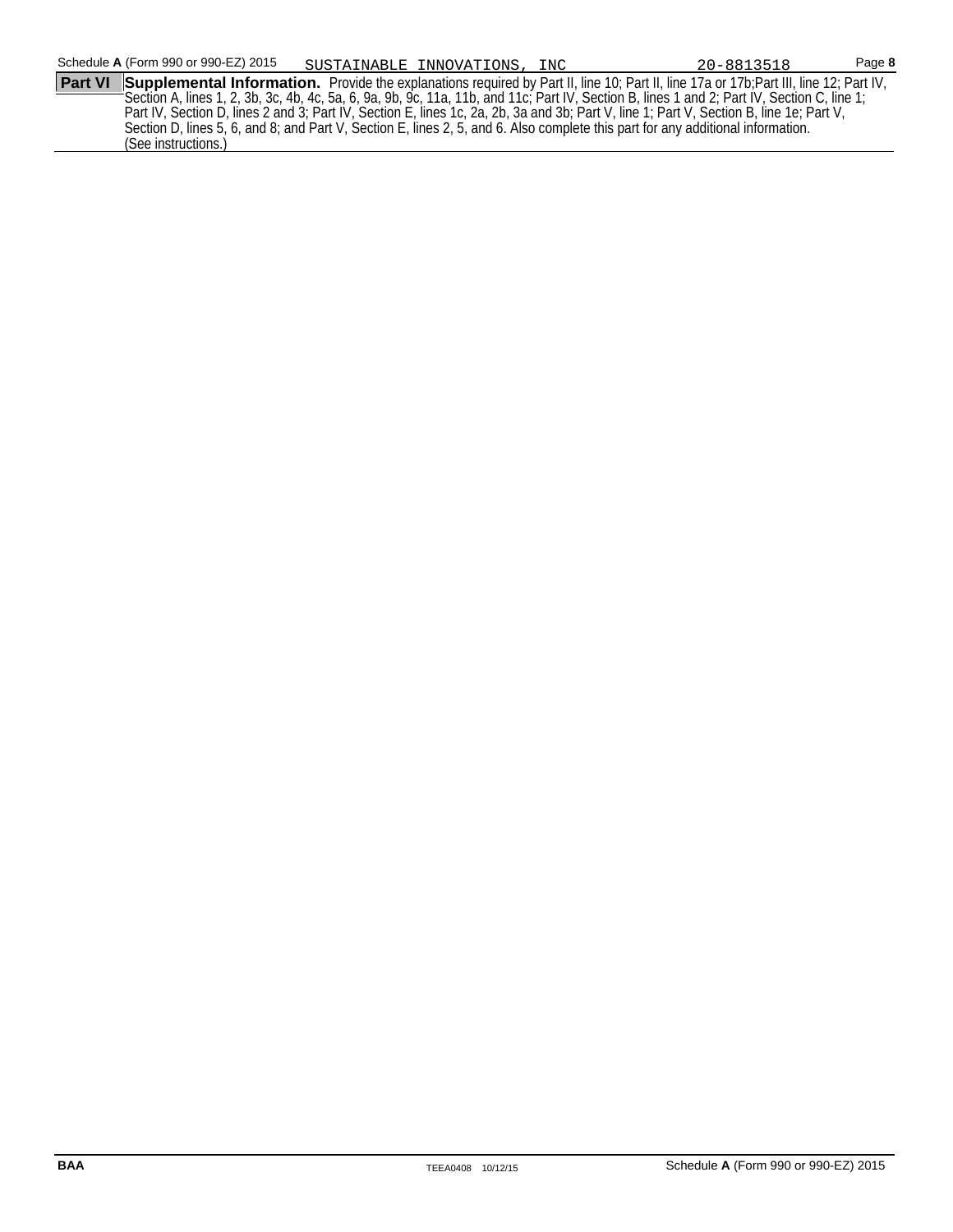Department of the Treasury<br>Internal Revenue Service

## **(Form 990, 990-EZ, Schedule of Contributors or 990-PF)**

| OUNUMANU UN UUNINUMUU                            | 2015 |
|--------------------------------------------------|------|
| Attach to Form 990, Form 990-EZ, or Form 990-PF. |      |
|                                                  |      |

Information about Schedule B (Form 990, 990-EZ, 990-PF) and its instructions is at *www.irs.gov/form990.* 

| Name of the organization              |                                                                                    | <b>Employer identification number</b> |
|---------------------------------------|------------------------------------------------------------------------------------|---------------------------------------|
| SUSTAINABLE INNOVATIONS, INC          |                                                                                    | 20-8813518                            |
| <b>Organization type (check one):</b> |                                                                                    |                                       |
| Filers of:                            | Section:                                                                           |                                       |
| Form 990 or 990-EZ                    | $ X $ 501(c)( 3<br>(enter number) organization                                     |                                       |
|                                       | $4947(a)(1)$ nonexempt charitable trust <b>not</b> treated as a private foundation |                                       |
|                                       | 527 political organization                                                         |                                       |
| Form 990-PF                           | 501(c)(3) exempt private foundation                                                |                                       |

4947(a)(1) nonexempt charitable trust treated as a private foundation

Check if your organization is covered by the **General Rule** or a **Special Rule.**

**Note.** Only a section 501(c)(7), (8), or (10) organization can check boxes for both the General Rule and a Special Rule. See instructions.

#### **General Rule**

For an organization filing Form 990, 990-EZ, or 990-PF that received, during the year, contributions totaling \$5,000 or more (in money or X For an organization filing Form 990, 990-EZ, or 990-PF that received, during the year, contributions totaling \$5,000 or more (ir<br>Property) from any one contributor. Complete Parts I and II. See instructions for determin

501(c)(3) taxable private foundation

#### **Special Rules**

For an organization described in section 501(c)(3) filing Form 990 or 990-EZ that met the 33-1/3% support test of the regulations under sections 509(a)(1) and 170(b)(1)(A)(vi), that checked Schedule A (Form 990 or 990-EZ), Part II, line 13, 16a, or 16b, and that received from any one contributor, during the year, total contributions of the greater of (**1**) \$5,000 or (**2**) 2% of the amount on (i) Form 990, Part VIII, line 1h, or (ii) Form 990-EZ, line 1. Complete Parts I and II.

For an organization described in section 501(c)(7), (8), or (10) filing Form 990 or 990-EZ that received from any one contributor, during the year, total contributions of more than \$1,000 *exclusively* for religious, charitable, scientific, literary, or educational purposes, or for the prevention of cruelty to children or animals. Complete Parts I, II, and III.

For an organization described in section 501(c)(7), (8), or (10) filing Form 990 or 990-EZ that received from any one contributor, during the year, contributions *exclusively* for religious, charitable, etc., purposes, but no such contributions totaled more than \$1,000. If this box is checked, enter here the total contributions that were received during the year for an *exclusively* religious, charitable, etc., purpose. Do not complete any of the parts unless the **General Rule** applies to this organization because it received *nonexclusively* religious, charitable, etc., contributions totaling \$5,000 or more during the year **.** . . . . . . ▶

**Caution.** An organization that is not covered by the General Rule and/or the Special Rules does not file Schedule B (Form 990, 990-EZ, or 990-PF), but it **must** answer 'No' on Part IV, line 2, of its Form 990; or check the box on line H of its Form 990-EZ or on its Form 990-PF, Part I, line 2, to certify that it does not meet the filing requirements of Schedule B (Form 990, 990-EZ, or 990-PF)

**BAA For Paperwork Reduction Act Notice, see the Instructions for Form 990, 990-EZ, or 990-PF. Schedule B (Form 990, 990-EZ, or 990-PF) (2015)**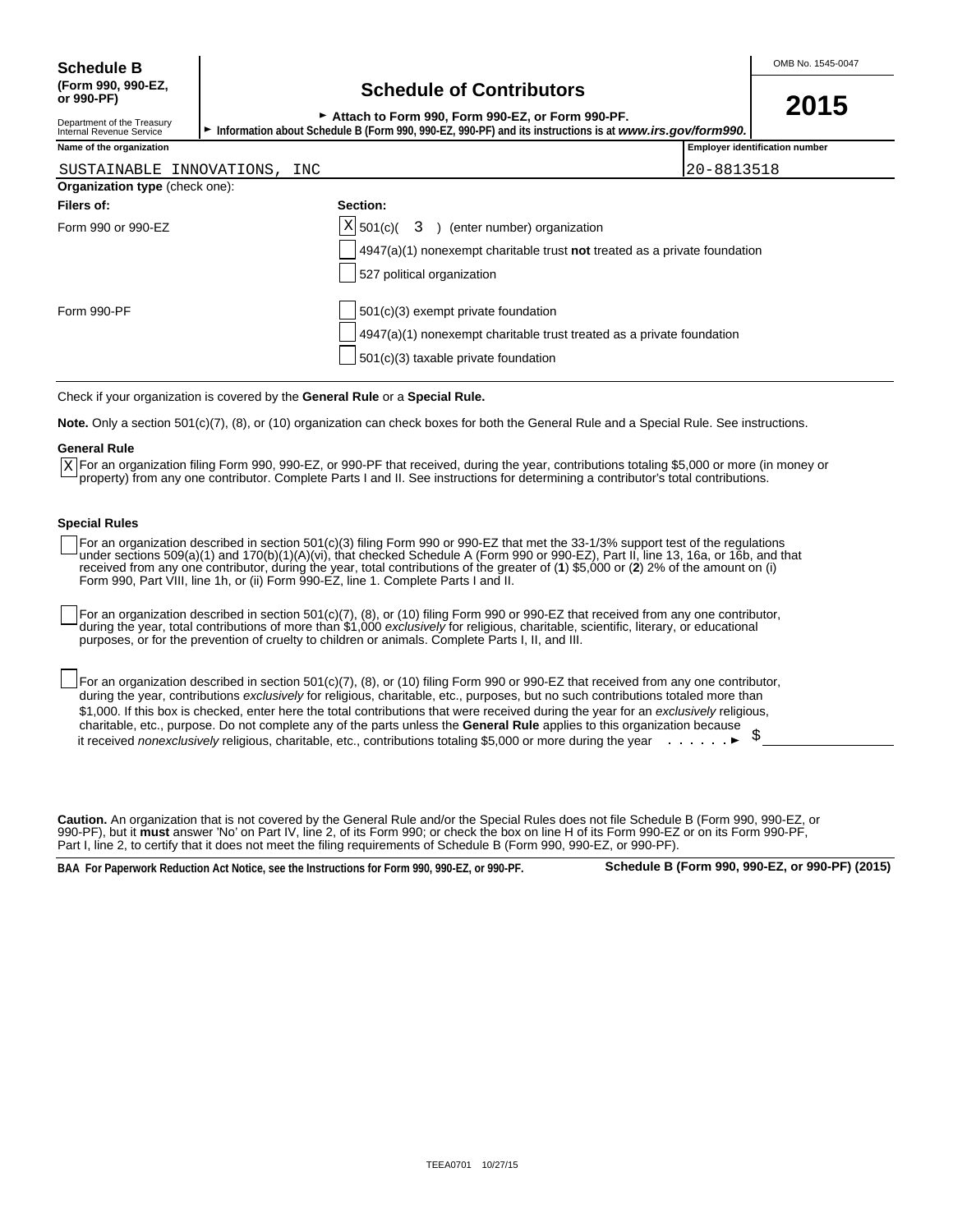| Schedule B (Form<br>990-PF)<br>990-EZ<br>(2015)<br>990<br>. or ' | Page | ⌒t<br>$\overline{\phantom{a}}$ | Part |
|------------------------------------------------------------------|------|--------------------------------|------|
|                                                                  |      |                                |      |

SUSTAINABLE INNOVATIONS, INC 20-8813518

**Part I** Contributors (see instructions). Use duplicate copies of Part I if additional space is needed.

**Name of organization Employer identification** number

1 of 1 of Part I

| (a)<br>Number        | (b)<br>Name, address, and ZIP + 4                                                                          | (c)<br>Total<br>contributions | (d)<br>Type of contribution                                                           |
|----------------------|------------------------------------------------------------------------------------------------------------|-------------------------------|---------------------------------------------------------------------------------------|
| $\frac{1}{-}$        | Jain Family Foundation<br>_______________<br>10471 Lawyers Road<br>_________________<br>VA 22181<br>VIENNA | $S_{-} = - - -$<br>46,687.    | X<br>Person<br>Payroll<br>Noncash<br>(Complete Part II for<br>noncash contributions.) |
| (a)<br>Number        | (b)<br>Name, address, and ZIP + 4                                                                          | (c)<br>Total<br>contributions | (d)<br>Type of contribution                                                           |
|                      |                                                                                                            | \$                            | Person<br>Payroll<br>Noncash<br>(Complete Part II for<br>noncash contributions.)      |
| (a)<br><b>Number</b> | (b)<br>Name, address, and ZIP + 4                                                                          | (c)<br>Total<br>contributions | (d)<br>Type of contribution                                                           |
|                      |                                                                                                            | \$                            | Person<br>Payroll<br>Noncash<br>(Complete Part II for<br>noncash contributions.)      |
| (a)<br>Number        | (b)<br>Name, address, and ZIP + 4                                                                          | (c)<br>Total<br>contributions | (d)<br>Type of contribution                                                           |
|                      |                                                                                                            | \$                            | Person<br>Payroll<br>Noncash<br>(Complete Part II for<br>noncash contributions.)      |
| (a)<br>Number        | (b)<br>Name, address, and ZIP + 4                                                                          | (c)<br>Total<br>contributions | (d)<br>Type of contribution                                                           |
|                      |                                                                                                            |                               | Person<br>Payroll<br>Noncash<br>(Complete Part II for<br>noncash contributions.)      |
| (a)<br>Number        | (b)<br>Name, address, and ZIP + 4                                                                          | (c)<br>Total<br>contributions | (d)<br>Type of contribution                                                           |
|                      |                                                                                                            | \$                            | Person<br>Payroll<br>Noncash<br>(Complete Part II for<br>noncash contributions.)      |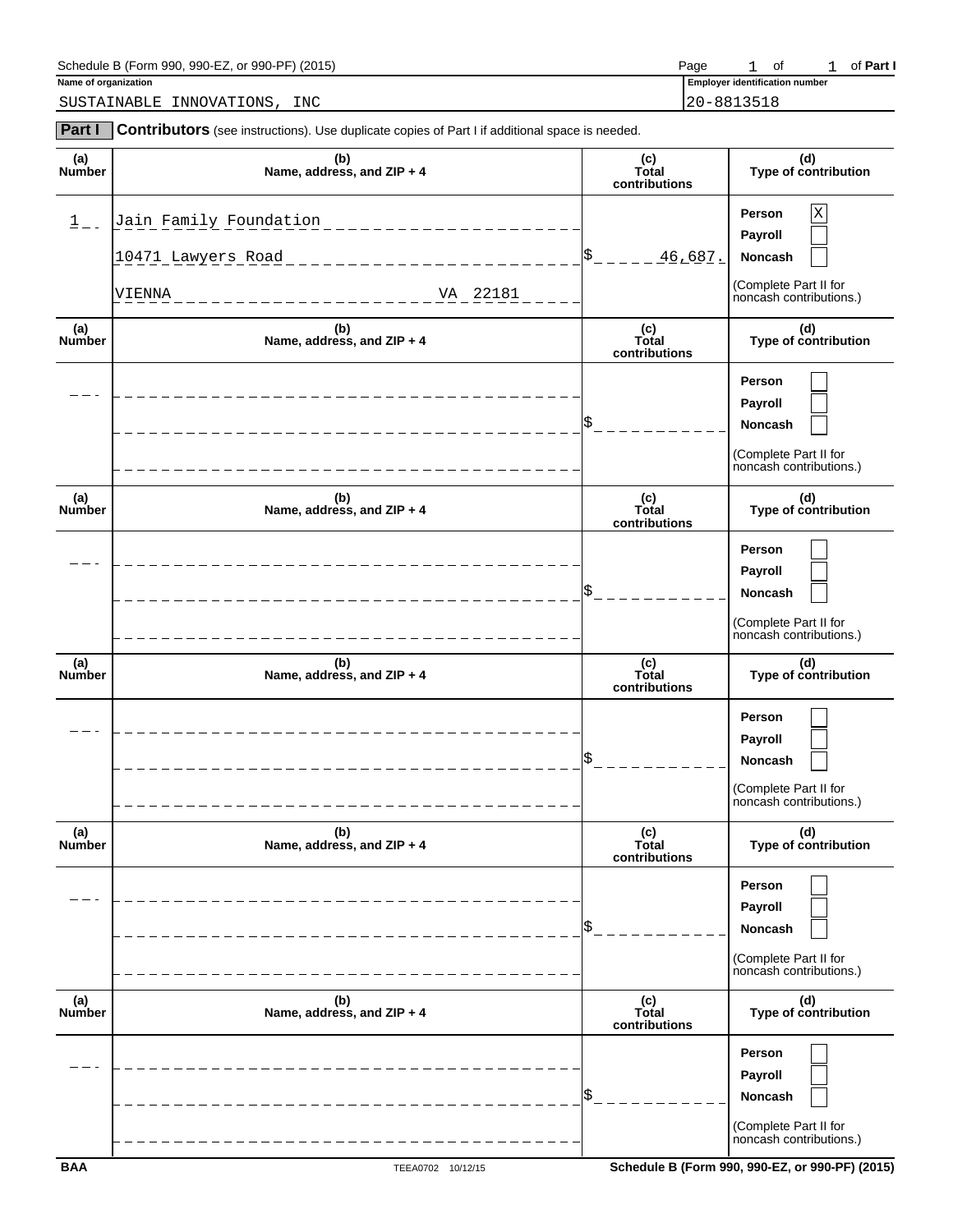|                |                                                                                                                                              |                                                                     |                                                                                                                                                                                                                                                                                                                                                                                                 |                                                    |                |                     | OMB No. 1545-0047                          |
|----------------|----------------------------------------------------------------------------------------------------------------------------------------------|---------------------------------------------------------------------|-------------------------------------------------------------------------------------------------------------------------------------------------------------------------------------------------------------------------------------------------------------------------------------------------------------------------------------------------------------------------------------------------|----------------------------------------------------|----------------|---------------------|--------------------------------------------|
|                | <b>SCHEDULE D</b><br>(Form 990)                                                                                                              |                                                                     | <b>Supplemental Financial Statements</b><br>► Complete if the organization answered 'Yes' on Form 990,<br>Part IV, line 6, 7, 8, 9, 10, 11a, 11b, 11c, 11d, 11e, 11f, 12a, or 12b.                                                                                                                                                                                                              |                                                    |                |                     | 2015                                       |
|                | Attach to Form 990.<br>Department of the Treasury<br>Information about Schedule D (Form 990) and its instructions is at www.irs.gov/form990. |                                                                     |                                                                                                                                                                                                                                                                                                                                                                                                 |                                                    |                |                     | <b>Open to Public</b><br><b>Inspection</b> |
|                | Internal Revenue Service<br><b>Employer identification number</b><br>Name of the organization                                                |                                                                     |                                                                                                                                                                                                                                                                                                                                                                                                 |                                                    |                |                     |                                            |
|                |                                                                                                                                              |                                                                     |                                                                                                                                                                                                                                                                                                                                                                                                 |                                                    |                |                     |                                            |
|                |                                                                                                                                              | SUSTAINABLE INNOVATIONS, INC                                        |                                                                                                                                                                                                                                                                                                                                                                                                 |                                                    |                | 20-8813518          |                                            |
| Part I         |                                                                                                                                              |                                                                     | <b>Organizations Maintaining Donor Advised Funds or Other Similar Funds or Accounts.</b>                                                                                                                                                                                                                                                                                                        |                                                    |                |                     |                                            |
|                |                                                                                                                                              |                                                                     | Complete if the organization answered 'Yes' on Form 990, Part IV, line 6.                                                                                                                                                                                                                                                                                                                       |                                                    |                |                     |                                            |
|                |                                                                                                                                              |                                                                     | (a) Donor advised funds                                                                                                                                                                                                                                                                                                                                                                         |                                                    |                |                     | (b) Funds and other accounts               |
| 1              |                                                                                                                                              | Total number at end of year                                         |                                                                                                                                                                                                                                                                                                                                                                                                 |                                                    |                |                     |                                            |
| 2              |                                                                                                                                              | Aggregate value of contributions to (during year)                   |                                                                                                                                                                                                                                                                                                                                                                                                 |                                                    |                |                     |                                            |
| 3              |                                                                                                                                              | Aggregate value of grants from (during year)                        |                                                                                                                                                                                                                                                                                                                                                                                                 |                                                    |                |                     |                                            |
| 4              |                                                                                                                                              | Aggregate value at end of year                                      |                                                                                                                                                                                                                                                                                                                                                                                                 |                                                    |                |                     |                                            |
| 5              |                                                                                                                                              |                                                                     | Did the organization inform all donors and donor advisors in writing that the assets held in donor advised funds<br>are the organization's property, subject to the organization's exclusive legal control? $\ldots$ , $\ldots$ , $\ldots$ , $\ldots$                                                                                                                                           |                                                    |                |                     | Yes<br>No                                  |
| 6              |                                                                                                                                              |                                                                     | Did the organization inform all grantees, donors, and donor advisors in writing that grant funds can be used only<br>for charitable purposes and not for the benefit of the donor or donor advisor, or for any other purpose conferring                                                                                                                                                         |                                                    |                |                     | <b>Yes</b><br>No                           |
| <b>Part II</b> |                                                                                                                                              | <b>Conservation Easements.</b>                                      | Complete if the organization answered 'Yes' on Form 990, Part IV, line 7.                                                                                                                                                                                                                                                                                                                       |                                                    |                |                     |                                            |
| 1.             |                                                                                                                                              |                                                                     | Purpose(s) of conservation easements held by the organization (check all that apply).                                                                                                                                                                                                                                                                                                           |                                                    |                |                     |                                            |
|                |                                                                                                                                              | Preservation of land for public use (e.g., recreation or education) |                                                                                                                                                                                                                                                                                                                                                                                                 | Preservation of a historically important land area |                |                     |                                            |
|                | Protection of natural habitat                                                                                                                |                                                                     |                                                                                                                                                                                                                                                                                                                                                                                                 | Preservation of a certified historic structure     |                |                     |                                            |
|                | Preservation of open space                                                                                                                   |                                                                     |                                                                                                                                                                                                                                                                                                                                                                                                 |                                                    |                |                     |                                            |
| 2              |                                                                                                                                              |                                                                     | Complete lines 2a through 2d if the organization held a qualified conservation contribution in the form of a conservation easement on the                                                                                                                                                                                                                                                       |                                                    |                |                     |                                            |
|                | last day of the tax year.                                                                                                                    |                                                                     |                                                                                                                                                                                                                                                                                                                                                                                                 |                                                    |                |                     |                                            |
|                |                                                                                                                                              |                                                                     |                                                                                                                                                                                                                                                                                                                                                                                                 |                                                    | 2a             |                     | <b>Held at the End of the Tax Year</b>     |
|                |                                                                                                                                              |                                                                     |                                                                                                                                                                                                                                                                                                                                                                                                 |                                                    | 2 <sub>b</sub> |                     |                                            |
|                |                                                                                                                                              |                                                                     | <b>c</b> Number of conservation easements on a certified historic structure included in (a) $\ldots \ldots \ldots$                                                                                                                                                                                                                                                                              |                                                    | 2c             |                     |                                            |
|                |                                                                                                                                              |                                                                     |                                                                                                                                                                                                                                                                                                                                                                                                 |                                                    |                |                     |                                            |
|                |                                                                                                                                              |                                                                     | d Number of conservation easements included in (c) acquired after 8/17/06, and not on a historic                                                                                                                                                                                                                                                                                                |                                                    | 2d             |                     |                                            |
| 3              | tax year $\blacktriangleright$                                                                                                               |                                                                     | Number of conservation easements modified, transferred, released, extinguished, or terminated by the organization during the                                                                                                                                                                                                                                                                    |                                                    |                |                     |                                            |
|                |                                                                                                                                              |                                                                     | Number of states where property subject to conservation easement is located ▶                                                                                                                                                                                                                                                                                                                   |                                                    |                |                     |                                            |
|                |                                                                                                                                              |                                                                     | Does the organization have a written policy regarding the periodic monitoring, inspection, handling of violations,                                                                                                                                                                                                                                                                              |                                                    |                |                     | Yes<br><b>No</b>                           |
| 6              |                                                                                                                                              |                                                                     | Staff and volunteer hours devoted to monitoring, inspecting, handling of violations, and enforcing conservation easements during the year                                                                                                                                                                                                                                                       |                                                    |                |                     |                                            |
| 7              | ►\$                                                                                                                                          |                                                                     | Amount of expenses incurred in monitoring, inspecting, handling of violations, and enforcing conservation easements during the year                                                                                                                                                                                                                                                             |                                                    |                |                     |                                            |
| 8              |                                                                                                                                              |                                                                     | Does each conservation easement reported on line 2(d) above satisfy the requirements of section 170(h)(4)(B)(i)                                                                                                                                                                                                                                                                                 |                                                    |                |                     | Yes<br>No                                  |
| 9              | conservation easements.                                                                                                                      |                                                                     | In Part XIII, describe how the organization reports conservation easements in its revenue and expense statement, and balance sheet, and<br>include, if applicable, the text of the footnote to the organization's financial statements that describes the organization's accounting for                                                                                                         |                                                    |                |                     |                                            |
|                | <b>Part III</b>                                                                                                                              |                                                                     | Organizations Maintaining Collections of Art, Historical Treasures, or Other Similar Assets.<br>Complete if the organization answered 'Yes' on Form 990, Part IV, line 8.                                                                                                                                                                                                                       |                                                    |                |                     |                                            |
|                |                                                                                                                                              |                                                                     | 1 a If the organization elected, as permitted under SFAS 116 (ASC 958), not to report in its revenue statement and balance sheet works of<br>art, historical treasures, or other similar assets held for public exhibition, education, or research in furtherance of public service, provide,<br>in Part XIII, the text of the footnote to its financial statements that describes these items. |                                                    |                |                     |                                            |
|                |                                                                                                                                              | following amounts relating to these items:                          | b If the organization elected, as permitted under SFAS 116 (ASC 958), to report in its revenue statement and balance sheet works of art,<br>historical treasures, or other similar assets held for public exhibition, education, or research in furtherance of public service, provide the                                                                                                      |                                                    |                |                     |                                            |
|                | (i)                                                                                                                                          |                                                                     |                                                                                                                                                                                                                                                                                                                                                                                                 |                                                    |                |                     |                                            |
|                |                                                                                                                                              |                                                                     |                                                                                                                                                                                                                                                                                                                                                                                                 |                                                    |                | $\triangleright$ \$ |                                            |
| 2              |                                                                                                                                              |                                                                     | If the organization received or held works of art, historical treasures, or other similar assets for financial gain, provide the following<br>amounts required to be reported under SFAS 116 (ASC 958) relating to these items:                                                                                                                                                                 |                                                    |                |                     |                                            |
|                |                                                                                                                                              |                                                                     |                                                                                                                                                                                                                                                                                                                                                                                                 |                                                    |                | ► \$                |                                            |
|                |                                                                                                                                              |                                                                     |                                                                                                                                                                                                                                                                                                                                                                                                 |                                                    |                | ► \$                |                                            |

| BAA For Paperwork Reduction Act Notice, see the Instructions for Form 990.<br>Schedu<br>TEEA3301 06/03/15 |
|-----------------------------------------------------------------------------------------------------------|
|-----------------------------------------------------------------------------------------------------------|

**B D** (Form 990) 2015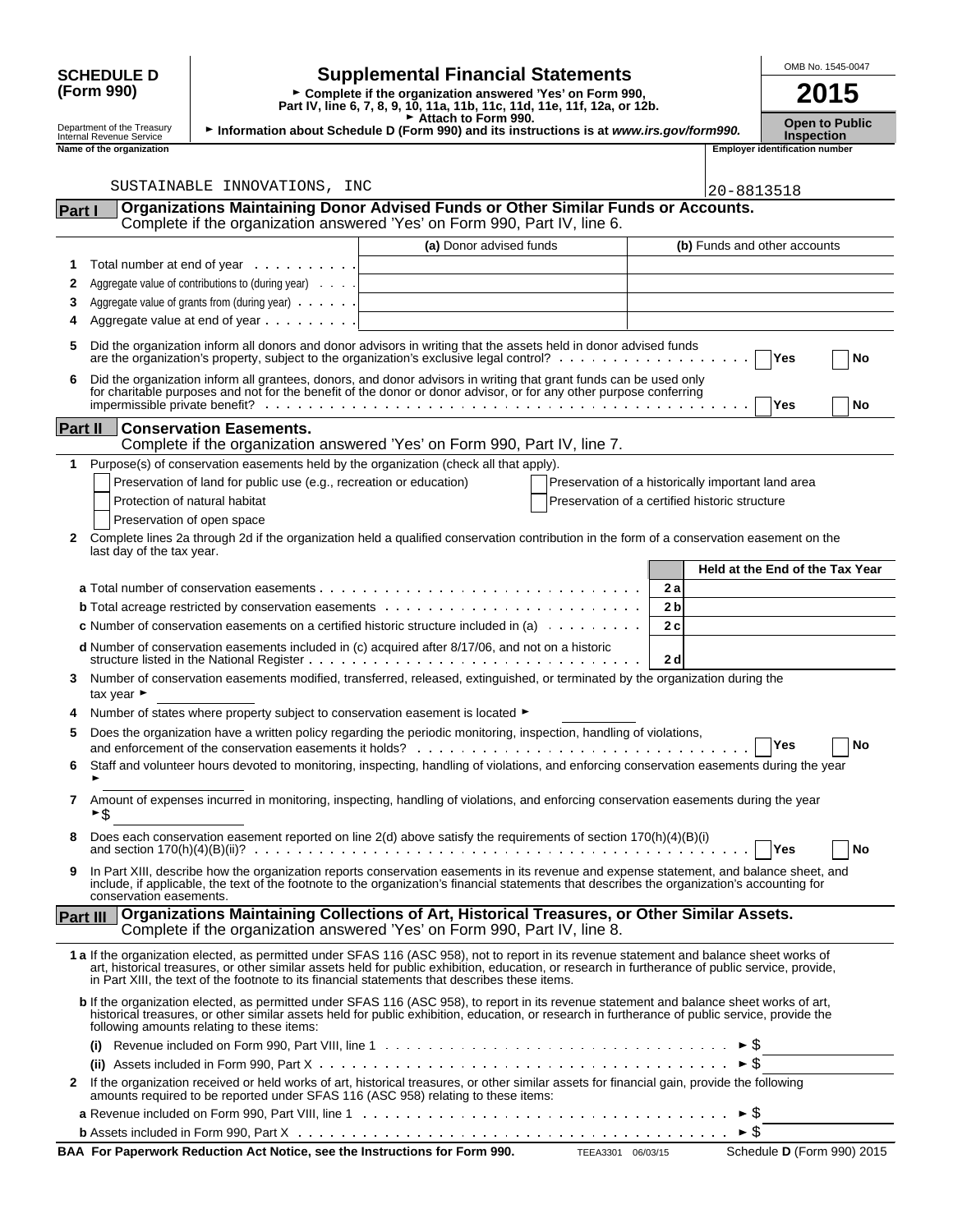| Schedule <b>D</b> (Form 990) 2015<br>Organizations Maintaining Collections of Art, Historical Treasures, or Other Similar Assets (continued)<br><b>Part III</b>                     |                  | SUSTAINABLE INNOVATIONS, INC            |                |                                    | 20-8813518                      | Page 2                     |
|-------------------------------------------------------------------------------------------------------------------------------------------------------------------------------------|------------------|-----------------------------------------|----------------|------------------------------------|---------------------------------|----------------------------|
| Using the organization's acquisition, accession, and other records, check any of the following that are a significant use of its collection<br>3                                    |                  |                                         |                |                                    |                                 |                            |
| items (check all that apply):                                                                                                                                                       |                  |                                         |                |                                    |                                 |                            |
| Public exhibition<br>a                                                                                                                                                              |                  | d                                       |                | Loan or exchange programs          |                                 |                            |
| Scholarly research<br>b                                                                                                                                                             |                  | е                                       | Other          |                                    |                                 |                            |
| Preservation for future generations<br>c<br>Provide a description of the organization's collections and explain how they further the organization's exempt purpose in<br>Part XIII. |                  |                                         |                |                                    |                                 |                            |
| During the year, did the organization solicit or receive donations of art, historical treasures, or other similar assets<br>5                                                       |                  |                                         |                |                                    |                                 |                            |
| to be sold to raise funds rather than to be maintained as part of the organization's collection?                                                                                    |                  |                                         |                |                                    |                                 | <b>Yes</b><br>No           |
| Part IV   Escrow and Custodial Arrangements. Complete if the organization answered 'Yes' on Form 990, Part IV,<br>line 9, or reported an amount on Form 990, Part X, line 21.       |                  |                                         |                |                                    |                                 |                            |
| 1 a Is the organization an agent, trustee, custodian or other intermediary for contributions or other assets not included                                                           |                  |                                         |                |                                    |                                 | Yes<br>No                  |
| b If 'Yes,' explain the arrangement in Part XIII and complete the following table:                                                                                                  |                  |                                         |                |                                    |                                 |                            |
|                                                                                                                                                                                     |                  |                                         |                |                                    |                                 | Amount                     |
|                                                                                                                                                                                     |                  |                                         |                |                                    | 1 c                             |                            |
|                                                                                                                                                                                     |                  |                                         |                |                                    | 1 d                             |                            |
|                                                                                                                                                                                     |                  |                                         |                |                                    | 1 e                             |                            |
|                                                                                                                                                                                     |                  |                                         |                |                                    | 1f                              |                            |
| 2a Did the organization include an amount on Form 990, Part X, line 21, for escrow or custodial account liability?   Yes                                                            |                  |                                         |                |                                    |                                 | No                         |
|                                                                                                                                                                                     |                  |                                         |                |                                    |                                 |                            |
|                                                                                                                                                                                     |                  |                                         |                |                                    |                                 |                            |
| Endowment Funds. Complete if the organization answered 'Yes' on Form 990, Part IV, line 10.<br><b>Part V</b>                                                                        |                  |                                         |                |                                    |                                 |                            |
|                                                                                                                                                                                     | (a) Current year |                                         | (b) Prior year | (c) Two years back                 | (d) Three years back            | (e) Four years back        |
| <b>1 a</b> Beginning of year balance                                                                                                                                                |                  |                                         |                |                                    |                                 |                            |
| <b>b</b> Contributions                                                                                                                                                              |                  |                                         |                |                                    |                                 |                            |
| <b>c</b> Net investment earnings, gains,<br>and losses                                                                                                                              |                  |                                         |                |                                    |                                 |                            |
| <b>d</b> Grants or scholarships                                                                                                                                                     |                  |                                         |                |                                    |                                 |                            |
| <b>e</b> Other expenditures for facilities<br>and programs $\cdots$                                                                                                                 |                  |                                         |                |                                    |                                 |                            |
| f Administrative expenses                                                                                                                                                           |                  |                                         |                |                                    |                                 |                            |
| $g$ End of year balance $\ldots$ .                                                                                                                                                  |                  |                                         |                |                                    |                                 |                            |
| 2 Provide the estimated percentage of the current year end balance (line 1g, column (a)) held as:                                                                                   |                  |                                         |                |                                    |                                 |                            |
| a Board designated or quasi-endowment $\blacktriangleright$                                                                                                                         |                  | ిన                                      |                |                                    |                                 |                            |
| <b>b</b> Permanent endowment ►                                                                                                                                                      | ៖                |                                         |                |                                    |                                 |                            |
| c Temporarily restricted endowment ►                                                                                                                                                |                  |                                         |                |                                    |                                 |                            |
| The percentages on lines 2a, 2b, and 2c should equal 100%.                                                                                                                          |                  |                                         |                |                                    |                                 |                            |
| 3 a Are there endowment funds not in the possession of the organization that are held and administered for the<br>organization by:                                                  |                  |                                         |                |                                    |                                 | Yes<br>No                  |
| unrelated organizations enterpresentation of the contract of the contract of the contract of the contract of t<br>(i)                                                               |                  |                                         |                |                                    |                                 | 3a(i)                      |
|                                                                                                                                                                                     |                  |                                         |                |                                    |                                 | 3a(ii)                     |
|                                                                                                                                                                                     |                  |                                         |                |                                    |                                 | 3b                         |
| Describe in Part XIII the intended uses of the organization's endowment funds.                                                                                                      |                  |                                         |                |                                    |                                 |                            |
| <b>Part VI   Land, Buildings, and Equipment.</b>                                                                                                                                    |                  |                                         |                |                                    |                                 |                            |
| Complete if the organization answered 'Yes' on Form 990, Part IV, line 11a. See Form 990, Part X, line 10.                                                                          |                  |                                         |                |                                    |                                 |                            |
| Description of property                                                                                                                                                             |                  | (a) Cost or other basis<br>(investment) |                | (b) Cost or other<br>basis (other) | (c) Accumulated<br>depreciation | (d) Book value             |
|                                                                                                                                                                                     |                  |                                         |                |                                    |                                 |                            |
| <b>b</b> Buildings $\cdots$ $\cdots$ $\cdots$ $\cdots$ $\cdots$ $\cdots$                                                                                                            |                  |                                         |                |                                    |                                 |                            |
| $c$ Leasehold improvements $\cdots$                                                                                                                                                 |                  |                                         |                |                                    |                                 |                            |
|                                                                                                                                                                                     |                  |                                         |                |                                    |                                 |                            |
| $e$ Other $\cdots$ $\cdots$ $\cdots$ $\cdots$ $\cdots$ $\cdots$ $\cdots$                                                                                                            |                  |                                         |                |                                    |                                 |                            |
| Total. Add lines 1a through 1e. (Column (d) must equal Form 990, Part X, column (B), line 10c.)                                                                                     |                  |                                         |                |                                    |                                 |                            |
| BAA                                                                                                                                                                                 |                  |                                         |                |                                    |                                 | Schedule D (Form 990) 2015 |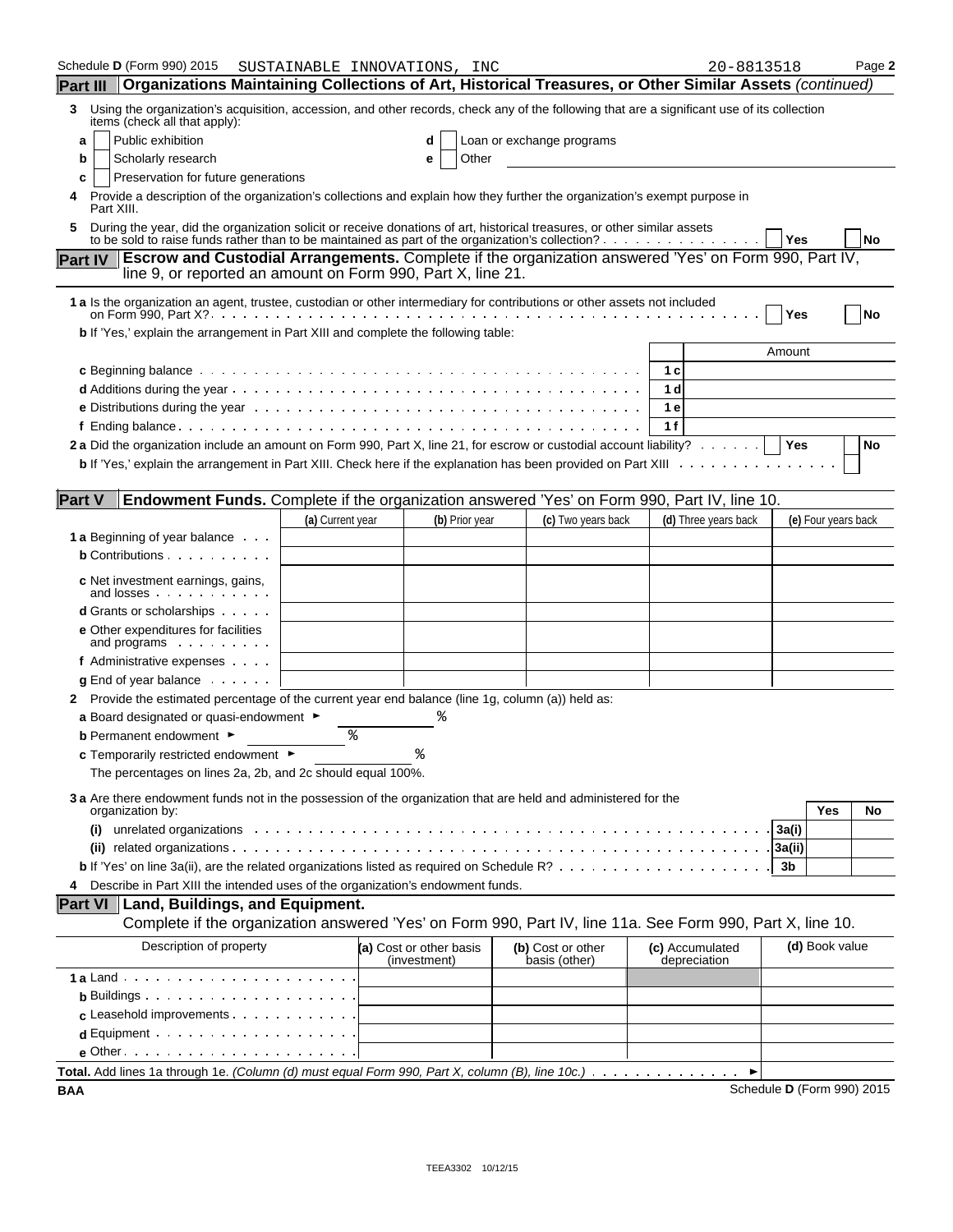#### **Part VII** | Investments - Other Securities. Complete if the organization answered 'Yes' on Form 990, Part IV, line 11b. See Form 990, Part X, line 12. **(a)** Description of security or category (including name of security) **(b)** Book value **(c)** Method of valuation: Cost or end-of-year market value (1) Financial derivatives (2) Closely-held equity interests (3) Other (A) (B) (C) (D) (E) (F) (G) (H) (I) **Total.** *(Column (b) must equal Form 990, Part X, column (B) line 12.)* **Part VIII Investments** ' **Program Related.**  Complete if the organization answered 'Yes' on Form 990, Part IV, line 11c. See Form 990, Part X, line 13. **(a)** Description of investment **(b)** Book value **(c)** Method of valuation: Cost or end-of-year market value (1) (2) (3) (4) (5) (6) (7) (8) (9) (10) **Total.** *(Column (b) must equal Form 990, Part X, column (B) line 13.)* ,  $\blacktriangleright$ **Part IX Other Assets.**  Complete if the organization answered 'Yes' on Form 990, Part IV, line 11d. See Form 990, Part X, line 15. **(a)** Description **(b)** Book value (1) (2) (3) (4) (5) (6) (7) (8) (9) (10) **Total.** *(Column (b) must equal Form 990, Part X, column (B) line 15.)* **Part X Other Liabilities.**  Complete if the organization answered 'Yes' on Form 990, Part IV, line 11e or 11f. See Form 990, Part X, line 25 **(a)** Description of liability **(b)** Book value (1) Federal income taxes (2) (3) (4) (5) (6) (7) (8) (9) (10) (11)

**Total.** *(Column (b) must equal Form 990, Part X, column (B) line 25.)*

**2.** Liability for uncertain tax positions. In Part XIII, provide the text of the footnote to the organization's financial statements that reports the organization's liability for uncertain

 $\blacktriangleright$ 

tax positions under FIN 48 (ASC 740). Check here if the text of the footnote has been provided in Part XIII

 $\sim$   $\sim$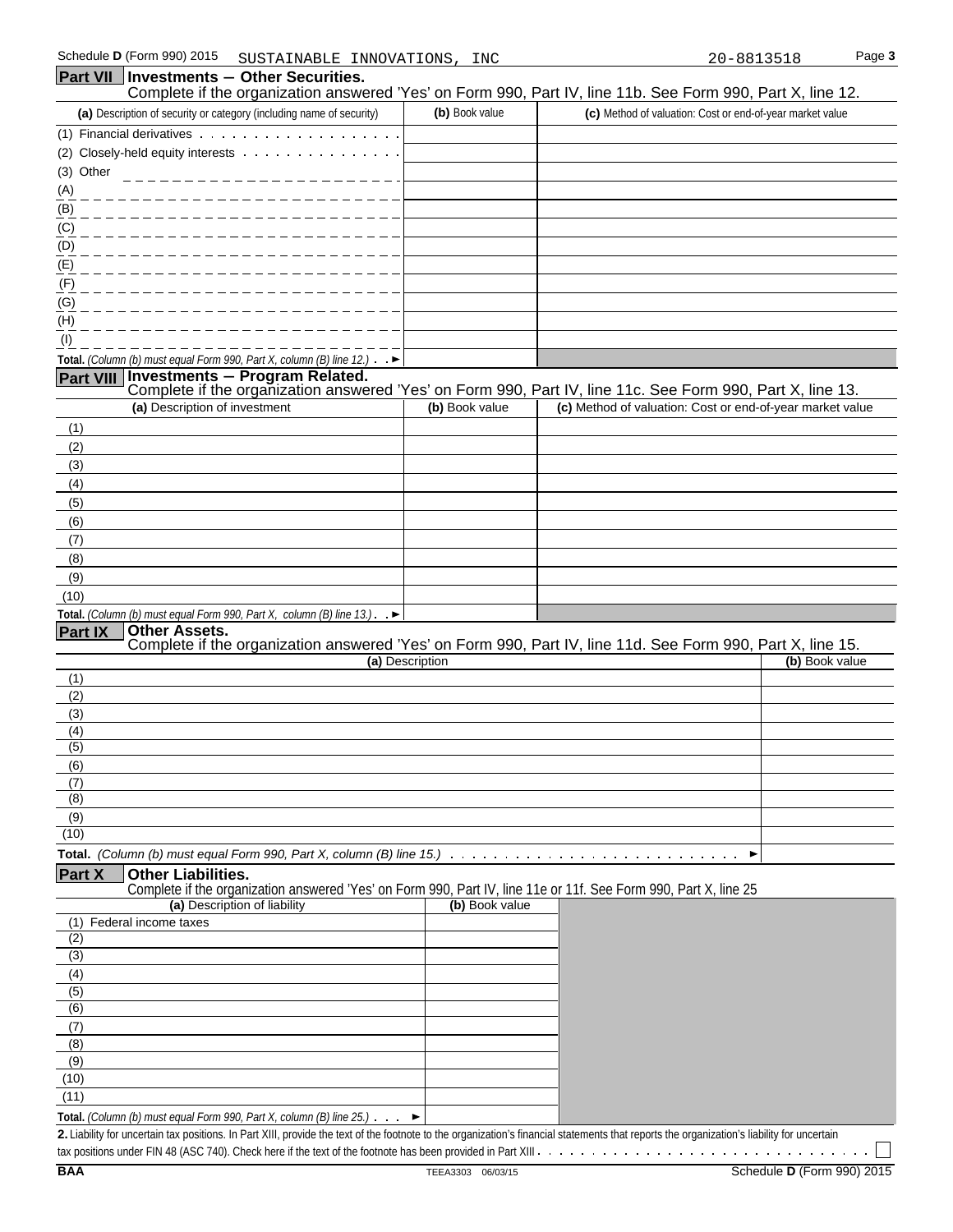| Schedule D (Form 990) 2015<br>SUSTAINABLE INNOVATIONS, INC                                                                | 20-8813518     | Page 4 |
|---------------------------------------------------------------------------------------------------------------------------|----------------|--------|
| Part XI   Reconciliation of Revenue per Audited Financial Statements With Revenue per Return.                             |                |        |
| Complete if the organization answered 'Yes' on Form 990, Part IV, line 12a.                                               |                |        |
|                                                                                                                           | $\overline{1}$ |        |
| Amounts included on line 1 but not on Form 990, Part VIII, line 12:<br>2                                                  |                |        |
| 2a                                                                                                                        |                |        |
| <b>b</b> Donated services and use of facilities $\ldots \ldots \ldots \ldots \ldots \ldots \ldots \ldots$<br>2 bl         |                |        |
|                                                                                                                           |                |        |
|                                                                                                                           |                |        |
|                                                                                                                           | <b>2e</b>      |        |
| 3                                                                                                                         | 3              |        |
| Amounts included on Form 990, Part VIII, line 12, but not on line 1:<br>4                                                 |                |        |
| <b>a</b> Investment expenses not included on Form 990, Part VIII, line 7b 4a                                              |                |        |
| <b>b</b> Other (Describe in Part XIII.) $\ldots \ldots \ldots \ldots \ldots \ldots \ldots \ldots$                         |                |        |
|                                                                                                                           | 4 c            |        |
| 5.                                                                                                                        | 5              |        |
| Part XII Reconciliation of Expenses per Audited Financial Statements With Expenses per Return.                            |                |        |
| Complete if the organization answered 'Yes' on Form 990, Part IV, line 12a.                                               |                |        |
|                                                                                                                           |                |        |
| Amounts included on line 1 but not on Form 990, Part IX, line 25:<br>$\mathbf{2}$                                         |                |        |
| a Donated services and use of facilities $\ldots \ldots \ldots \ldots \ldots \ldots \ldots \ldots$   2a                   |                |        |
| <b>b</b> Prior year adjustments $\ldots \ldots \ldots \ldots \ldots \ldots \ldots \ldots \ldots \ldots \ldots$<br>2 b     |                |        |
|                                                                                                                           |                |        |
| <b>d</b> Other (Describe in Part XIII.) $\ldots \ldots \ldots \ldots \ldots \ldots \ldots \ldots \ldots \ldots \ldots$ 2d |                |        |
|                                                                                                                           | <b>2e</b>      |        |
|                                                                                                                           | 3              |        |
| Amounts included on Form 990, Part IX, line 25, but not on line 1:<br>4                                                   |                |        |
| <b>a</b> Investment expenses not included on Form 990, Part VIII, line 7b $\ldots \ldots \ldots$                          |                |        |
|                                                                                                                           |                |        |
|                                                                                                                           |                |        |
|                                                                                                                           | 5              |        |
| Part XIII Supplemental Information.                                                                                       |                |        |

Provide the descriptions required for Part II, lines 3, 5, and 9; Part III, lines 1a and 4; Part IV, lines 1b and 2b; Part V,

line 4; Part X, line 2; Part XI, lines 2d and 4b; and Part XII, lines 2d and 4b. Also complete this part to provide any additional information.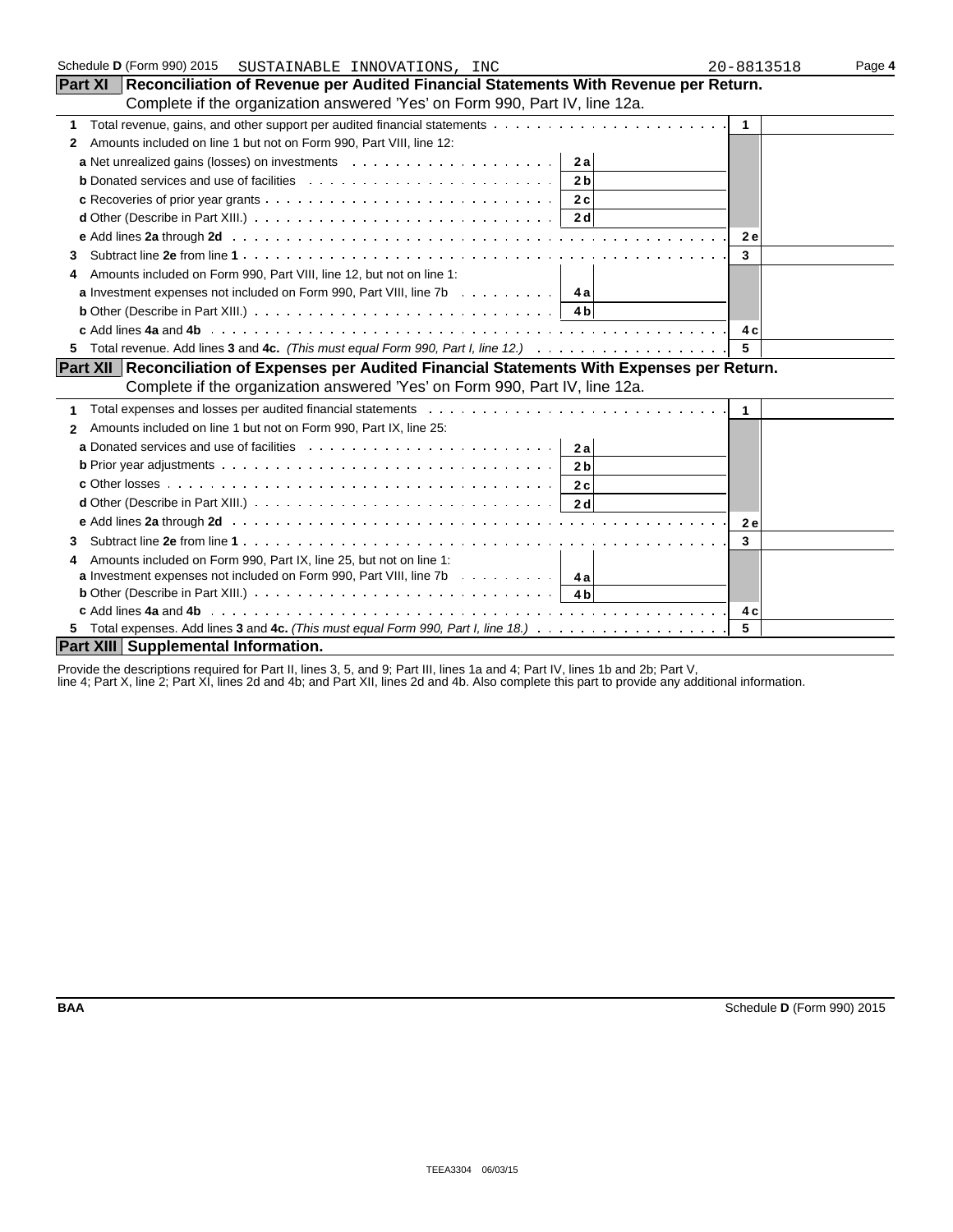| <b>SCHEDULE O</b>                                      | Supplemental Information to Form 990 or 990-EZ                                                                                                                          |                                            | OMB No. 1545-0047 |
|--------------------------------------------------------|-------------------------------------------------------------------------------------------------------------------------------------------------------------------------|--------------------------------------------|-------------------|
| (Form 990 or 990-EZ)                                   | Complete to provide information for responses to specific questions on<br>Form 990 or 990-EZ or to provide any additional information.<br>Attach to Form 990 or 990-EZ. |                                            | 2015              |
| Department of the Treasury<br>Internal Revenue Service | Information about Schedule O (Form 990 or 990-EZ) and its instructions is                                                                                               | <b>Open to Public</b><br><b>Inspection</b> |                   |
| Name of the organization                               |                                                                                                                                                                         | <b>Employer identification number</b>      |                   |
| SUSTAINABLE INNOVATIONS, INC                           |                                                                                                                                                                         | 20-8813518                                 |                   |
| Pt VI, Line 11b                                        | The organization mails the Form 990 to each member                                                                                                                      |                                            |                   |
| Pt VI, Line 11b                                        | after it is filed.                                                                                                                                                      |                                            |                   |
| Pt VI, Line 19                                         | Documents are provided upon request.                                                                                                                                    |                                            |                   |
| Pt VI, Line 2                                          | Director Nayna Agrawal is the daughter of                                                                                                                               |                                            |                   |
| Pt VI, Line 2                                          | Executive Director B.P. Agrawal.                                                                                                                                        |                                            |                   |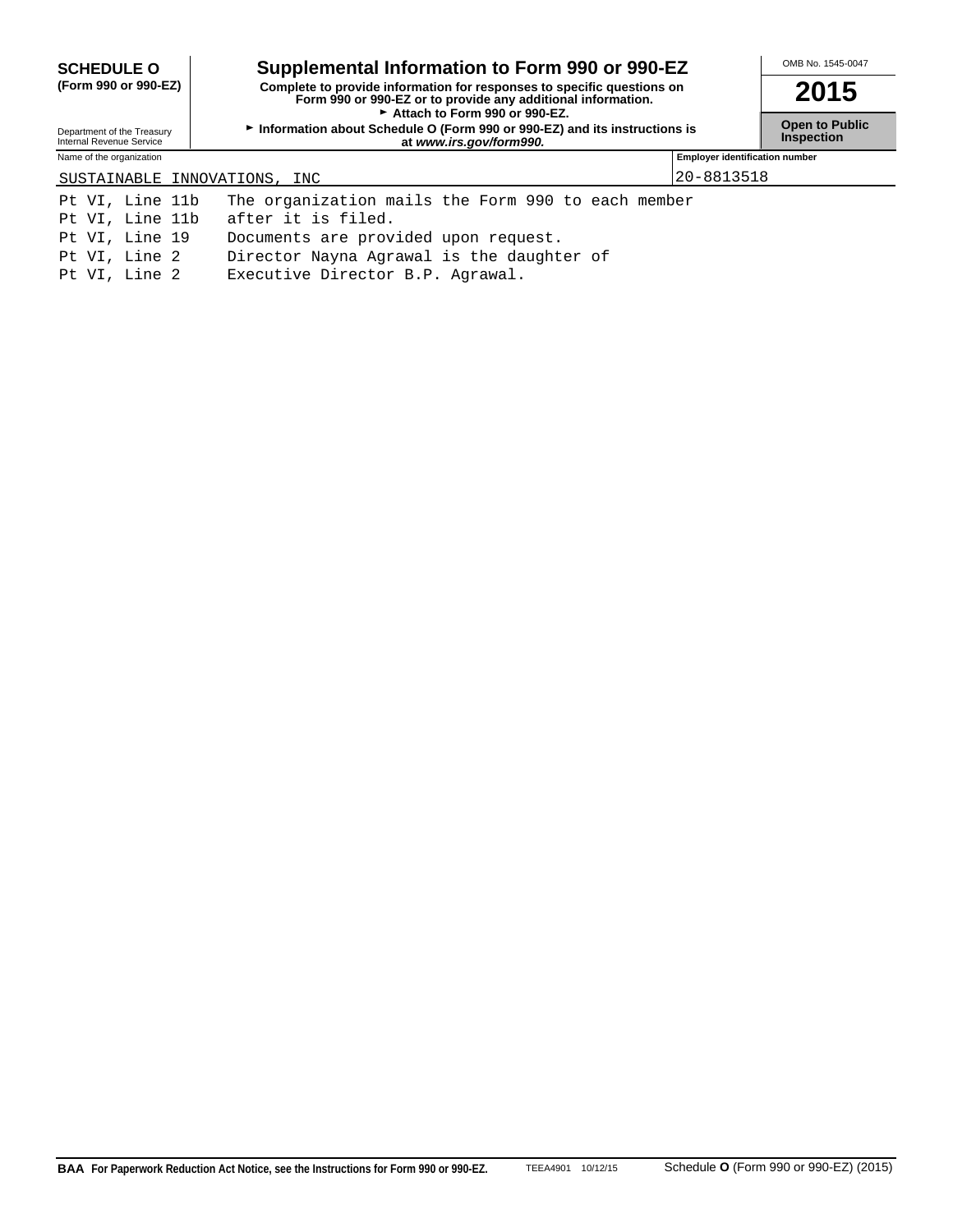| Form 4562 |  |  |
|-----------|--|--|
|-----------|--|--|

# Form **4562 Depreciation and Amortization COMB No. 1545-0172**<br>
(Including Information on Listed Property) **COLL**

|                                                                                                                                                     |                                            | (Including Information on Listed Property)<br>$\triangleright$ Attach to your tax return.                                                                                                                                      |                              |                   |                  |                         |                                    |
|-----------------------------------------------------------------------------------------------------------------------------------------------------|--------------------------------------------|--------------------------------------------------------------------------------------------------------------------------------------------------------------------------------------------------------------------------------|------------------------------|-------------------|------------------|-------------------------|------------------------------------|
| Department of the Treasury                                                                                                                          |                                            |                                                                                                                                                                                                                                |                              |                   |                  |                         | Attachment<br>179                  |
| (99) ► Information about Form 4562 and its separate instructions is at www.irs.gov/form4562.<br>Internal Revenue Service<br>Name(s) shown on return |                                            |                                                                                                                                                                                                                                |                              |                   |                  |                         | Sequence No.<br>Identifying number |
| SUSTAINABLE INNOVATIONS, INC<br>Business or activity to which this form relates                                                                     |                                            |                                                                                                                                                                                                                                |                              |                   |                  |                         | 20-8813518                         |
| Form 990 / Form 990EZ                                                                                                                               |                                            |                                                                                                                                                                                                                                |                              |                   |                  |                         |                                    |
| Part I                                                                                                                                              |                                            | <b>Election To Expense Certain Property Under Section 179</b><br>Note: If you have any listed property, complete Part V before you complete Part I.                                                                            |                              |                   |                  |                         |                                    |
| 1.                                                                                                                                                  |                                            | Maximum amount (see instructions) with and contact the contract of the contact of the contact of the contact of the contact of the contact of the contact of the contact of the contact of the contact of the contact of the c |                              |                   |                  | 1                       |                                    |
| 2                                                                                                                                                   |                                            |                                                                                                                                                                                                                                |                              |                   |                  | $\mathbf{2}$            |                                    |
| 3                                                                                                                                                   |                                            | Threshold cost of section 179 property before reduction in limitation (see instructions)                                                                                                                                       |                              |                   |                  | $\overline{\mathbf{3}}$ |                                    |
| 4                                                                                                                                                   |                                            |                                                                                                                                                                                                                                |                              |                   |                  | 4                       |                                    |
| 5                                                                                                                                                   |                                            | Dollar limitation for tax year. Subtract line 4 from line 1. If zero or less, enter -0-. If married filing                                                                                                                     |                              |                   |                  | 5                       |                                    |
| 6                                                                                                                                                   | (a) Description of property                |                                                                                                                                                                                                                                | (b) Cost (business use only) |                   | (c) Elected cost |                         |                                    |
|                                                                                                                                                     |                                            |                                                                                                                                                                                                                                |                              |                   |                  |                         |                                    |
| 7                                                                                                                                                   |                                            |                                                                                                                                                                                                                                |                              | $\overline{7}$    |                  |                         |                                    |
| 8                                                                                                                                                   |                                            | Total elected cost of section 179 property. Add amounts in column (c), lines 6 and 7                                                                                                                                           |                              |                   |                  | 8                       |                                    |
| 9                                                                                                                                                   |                                            |                                                                                                                                                                                                                                |                              |                   |                  | 9                       |                                    |
| 10                                                                                                                                                  |                                            |                                                                                                                                                                                                                                |                              |                   |                  | 10                      |                                    |
| 11                                                                                                                                                  |                                            | Business income limitation. Enter the smaller of business income (not less than zero) or line 5 (see instrs)                                                                                                                   |                              |                   |                  | 11                      |                                    |
| 12                                                                                                                                                  |                                            | Section 179 expense deduction. Add lines 9 and 10, but do not enter more than line 11.                                                                                                                                         |                              |                   |                  | 12                      |                                    |
| 13                                                                                                                                                  |                                            | Carryover of disallowed deduction to 2016. Add lines 9 and 10, less line 12. $\dots \dots$ $\blacktriangleright$ 13                                                                                                            |                              |                   |                  |                         |                                    |
| Note: Do not use Part II or Part III below for listed property. Instead, use Part V.                                                                |                                            |                                                                                                                                                                                                                                |                              |                   |                  |                         |                                    |
| <b>Part II</b>                                                                                                                                      |                                            | Special Depreciation Allowance and Other Depreciation (Do not include listed property.) (See instructions.)                                                                                                                    |                              |                   |                  |                         |                                    |
| 14                                                                                                                                                  |                                            | Special depreciation allowance for qualified property (other than listed property) placed in service during the                                                                                                                |                              |                   |                  | 14                      |                                    |
| 15                                                                                                                                                  |                                            |                                                                                                                                                                                                                                |                              |                   |                  | 15                      |                                    |
| 16                                                                                                                                                  |                                            |                                                                                                                                                                                                                                |                              |                   |                  | 16                      |                                    |
| <b>Part III</b>                                                                                                                                     |                                            | <b>MACRS</b> Depreciation (Do not include listed property.) (See instructions.)                                                                                                                                                |                              |                   |                  |                         |                                    |
|                                                                                                                                                     |                                            |                                                                                                                                                                                                                                |                              |                   |                  |                         |                                    |
|                                                                                                                                                     |                                            | <b>Section A</b>                                                                                                                                                                                                               |                              |                   |                  |                         |                                    |
|                                                                                                                                                     |                                            | MACRS deductions for assets placed in service in tax years beginning before 2015.                                                                                                                                              |                              |                   |                  | 17                      |                                    |
|                                                                                                                                                     |                                            | If you are electing to group any assets placed in service during the tax year into one or more general                                                                                                                         |                              |                   |                  |                         |                                    |
|                                                                                                                                                     |                                            | Section B - Assets Placed in Service During 2015 Tax Year Using the General Depreciation System                                                                                                                                |                              |                   |                  |                         | 41.                                |
| (a)<br>Classification of property                                                                                                                   | (b) Month and<br>year placed<br>in service | (C) Basis for depreciation<br>(business/investment use<br>only - see instructions)                                                                                                                                             | (d)<br>Recovery period       | (e)<br>Convention | (f)<br>Method    |                         | (g) Depreciation<br>deduction      |
|                                                                                                                                                     |                                            |                                                                                                                                                                                                                                |                              |                   |                  |                         |                                    |
| <b>b</b> 5-year property $\cdot$ $\cdot$ $\cdot$                                                                                                    |                                            |                                                                                                                                                                                                                                |                              |                   |                  |                         |                                    |
|                                                                                                                                                     |                                            |                                                                                                                                                                                                                                |                              |                   |                  |                         |                                    |
| $c$ 7-year property $\cdots$                                                                                                                        |                                            |                                                                                                                                                                                                                                |                              |                   |                  |                         |                                    |
| $d$ 10-year property $\cdots$                                                                                                                       |                                            |                                                                                                                                                                                                                                |                              |                   |                  |                         |                                    |
| e 15-year property                                                                                                                                  |                                            |                                                                                                                                                                                                                                |                              |                   |                  |                         |                                    |
| f 20-year property $\cdots$                                                                                                                         |                                            |                                                                                                                                                                                                                                |                              |                   |                  |                         |                                    |
| $g$ 25-year property $\cdots$                                                                                                                       |                                            |                                                                                                                                                                                                                                | 25 yrs                       |                   | S/L              |                         |                                    |
| h Residential rental                                                                                                                                |                                            |                                                                                                                                                                                                                                | $27.5$ $yrs$                 | МM                | S/L              |                         |                                    |
| property                                                                                                                                            |                                            |                                                                                                                                                                                                                                | 27.5 yrs                     | МM                | S/L              |                         |                                    |
| <i>i</i> Nonresidential real                                                                                                                        |                                            |                                                                                                                                                                                                                                | 39 yrs                       | МM                | S/L              |                         |                                    |
| property exercise the property                                                                                                                      |                                            |                                                                                                                                                                                                                                |                              | МM                | S/L              |                         |                                    |
|                                                                                                                                                     |                                            | Section C - Assets Placed in Service During 2015 Tax Year Using the Alternative Depreciation System                                                                                                                            |                              |                   |                  |                         |                                    |
|                                                                                                                                                     |                                            |                                                                                                                                                                                                                                |                              |                   | S/L              |                         |                                    |
| 17<br>18<br><b>19 a</b> 3-year property<br>20 a Class life<br>$\mathbf{b}$ 12-year $\cdots$                                                         |                                            |                                                                                                                                                                                                                                | 12 yrs                       |                   | S/L              |                         |                                    |

| 22  | Total. Add amounts from line 12, lines 14 through 17, lines 19 and 20 in column (q), and line 21. Enter here and on<br>the appropriate lines of your return. Partnerships and S corporations – see instructions | 22 |  |  |  |
|-----|-----------------------------------------------------------------------------------------------------------------------------------------------------------------------------------------------------------------|----|--|--|--|
| 23. | For assets shown above and placed in service during the current year, enter                                                                                                                                     |    |  |  |  |
|     | the portion of the basis attributable to section 263A costs                                                                                                                                                     | 23 |  |  |  |

**BAA For Paperwork Reduction Act Notice, see separate instructions.** FDIZ0812 10/27/15 Form 4562 (2015)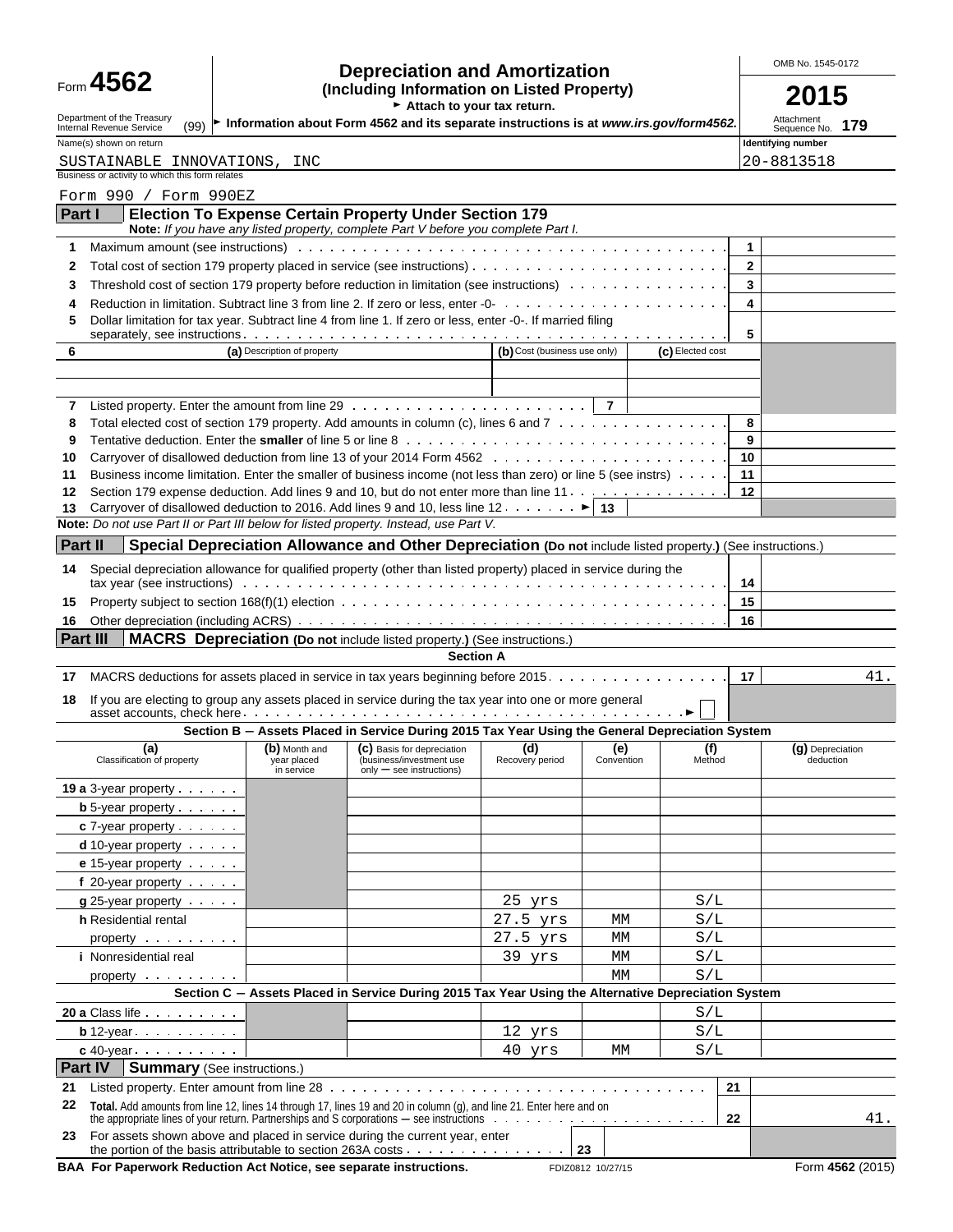|    | Form 4562 (2015)                                                                                                                                                                                                                                                                               |                                                                                                                                                                                                                     | SUSTAINABLE INNOVATIONS, INC                                                        |                                            |                                    |                   |                                   |     |                  |          |                        |            |                                           | 20-8813518   |                                      | Page 2              |
|----|------------------------------------------------------------------------------------------------------------------------------------------------------------------------------------------------------------------------------------------------------------------------------------------------|---------------------------------------------------------------------------------------------------------------------------------------------------------------------------------------------------------------------|-------------------------------------------------------------------------------------|--------------------------------------------|------------------------------------|-------------------|-----------------------------------|-----|------------------|----------|------------------------|------------|-------------------------------------------|--------------|--------------------------------------|---------------------|
|    | Part V                                                                                                                                                                                                                                                                                         | Listed Property (Include automobiles, certain other vehicles, certain aircraft, certain computers, and property used for<br>entertainment, recreation, or amusement.)                                               |                                                                                     |                                            |                                    |                   |                                   |     |                  |          |                        |            |                                           |              |                                      |                     |
|    |                                                                                                                                                                                                                                                                                                | Note: For any vehicle for which you are using the standard mileage rate or deducting lease expense, complete only 24a, 24b,<br>columns (a) through (c) of Section A, all of Section B, and Section C if applicable. |                                                                                     |                                            |                                    |                   |                                   |     |                  |          |                        |            |                                           |              |                                      |                     |
|    |                                                                                                                                                                                                                                                                                                | Section A - Depreciation and Other Information (Caution: See the instructions for limits for passenger automobiles.)                                                                                                |                                                                                     |                                            |                                    |                   |                                   |     |                  |          |                        |            |                                           |              |                                      |                     |
|    | 24 a Do you have evidence to support the business/investment use claimed?<br>(a)                                                                                                                                                                                                               |                                                                                                                                                                                                                     |                                                                                     | (d)                                        |                                    |                   | <b>Yes</b><br>(e)                 |     |                  | (f)      |                        | (g)        | No 24b If 'Yes,' is the evidence written? | (h)          | Yes                                  | No<br>(i)           |
|    | Type of property                                                                                                                                                                                                                                                                               | (b)<br>Date placed                                                                                                                                                                                                  | (c)<br>Business/                                                                    | Cost or                                    |                                    |                   | Basis for depreciation            |     |                  | Recovery |                        | Method/    |                                           | Depreciation |                                      | Elected             |
|    | (list vehicles first)                                                                                                                                                                                                                                                                          | in service                                                                                                                                                                                                          | investment<br>use<br>percentage                                                     | other basis                                |                                    |                   | (business/investment<br>use only) |     |                  | period   |                        | Convention |                                           | deduction    |                                      | section 179<br>cost |
| 25 | Special depreciation allowance for qualified listed property placed in service during the tax year and                                                                                                                                                                                         |                                                                                                                                                                                                                     |                                                                                     |                                            |                                    |                   |                                   |     |                  |          |                        |            |                                           |              |                                      |                     |
| 26 | Property used more than 50% in a qualified business use:                                                                                                                                                                                                                                       |                                                                                                                                                                                                                     |                                                                                     |                                            |                                    |                   |                                   |     |                  |          |                        | 25         |                                           |              |                                      |                     |
|    |                                                                                                                                                                                                                                                                                                |                                                                                                                                                                                                                     |                                                                                     |                                            |                                    |                   |                                   |     |                  |          |                        |            |                                           |              |                                      |                     |
|    |                                                                                                                                                                                                                                                                                                |                                                                                                                                                                                                                     |                                                                                     |                                            |                                    |                   |                                   |     |                  |          |                        |            |                                           |              |                                      |                     |
|    |                                                                                                                                                                                                                                                                                                |                                                                                                                                                                                                                     |                                                                                     |                                            |                                    |                   |                                   |     |                  |          |                        |            |                                           |              |                                      |                     |
| 27 | Property used 50% or less in a qualified business use:                                                                                                                                                                                                                                         |                                                                                                                                                                                                                     |                                                                                     |                                            |                                    |                   |                                   |     |                  |          |                        |            |                                           |              |                                      |                     |
|    |                                                                                                                                                                                                                                                                                                |                                                                                                                                                                                                                     |                                                                                     |                                            |                                    |                   |                                   |     |                  |          |                        |            |                                           |              |                                      |                     |
|    |                                                                                                                                                                                                                                                                                                |                                                                                                                                                                                                                     |                                                                                     |                                            |                                    |                   |                                   |     |                  |          |                        |            |                                           |              |                                      |                     |
| 28 | Add amounts in column (h), lines 25 through 27. Enter here and on line 21, page $1 \cdot \cdot \cdot \cdot \cdot \cdot \cdot \cdot \cdot$                                                                                                                                                      |                                                                                                                                                                                                                     |                                                                                     |                                            |                                    |                   |                                   |     |                  |          |                        | 28         |                                           |              |                                      |                     |
| 29 |                                                                                                                                                                                                                                                                                                |                                                                                                                                                                                                                     |                                                                                     |                                            |                                    |                   |                                   |     |                  |          |                        |            |                                           | 29           |                                      |                     |
|    |                                                                                                                                                                                                                                                                                                |                                                                                                                                                                                                                     |                                                                                     | Section B - Information on Use of Vehicles |                                    |                   |                                   |     |                  |          |                        |            |                                           |              |                                      |                     |
|    | Complete this section for vehicles used by a sole proprietor, partner, or other 'more than 5% owner,' or related person. If you provided vehicles<br>to your employees, first answer the questions in Section C to see if you meet an exception to completing this section for those vehicles. |                                                                                                                                                                                                                     |                                                                                     |                                            |                                    |                   |                                   |     |                  |          |                        |            |                                           |              |                                      |                     |
|    |                                                                                                                                                                                                                                                                                                |                                                                                                                                                                                                                     |                                                                                     |                                            |                                    |                   |                                   |     |                  |          |                        |            |                                           |              |                                      |                     |
| 30 | Total business/investment miles driven                                                                                                                                                                                                                                                         |                                                                                                                                                                                                                     |                                                                                     |                                            | (a)<br>Vehicle 1                   | (b)<br>Vehicle 2  |                                   |     | (c)<br>Vehicle 3 |          | (d)                    | Vehicle 4  | (e)                                       | Vehicle 5    | (f)                                  | Vehicle 6           |
|    | during the year (do not include                                                                                                                                                                                                                                                                |                                                                                                                                                                                                                     |                                                                                     |                                            |                                    |                   |                                   |     |                  |          |                        |            |                                           |              |                                      |                     |
| 31 | Total commuting miles driven during the year                                                                                                                                                                                                                                                   |                                                                                                                                                                                                                     |                                                                                     |                                            |                                    |                   |                                   |     |                  |          |                        |            |                                           |              |                                      |                     |
| 32 | Total other personal (noncommuting)                                                                                                                                                                                                                                                            |                                                                                                                                                                                                                     |                                                                                     |                                            |                                    |                   |                                   |     |                  |          |                        |            |                                           |              |                                      |                     |
|    | miles driven<br>Total miles driven during the year. Add                                                                                                                                                                                                                                        |                                                                                                                                                                                                                     |                                                                                     |                                            |                                    |                   |                                   |     |                  |          |                        |            |                                           |              |                                      |                     |
| 33 | lines 30 through $32 \cdot \cdot \cdot \cdot \cdot \cdot \cdot \cdot \cdot \cdot \cdot$                                                                                                                                                                                                        |                                                                                                                                                                                                                     |                                                                                     |                                            |                                    |                   |                                   |     |                  |          |                        |            |                                           |              |                                      |                     |
|    |                                                                                                                                                                                                                                                                                                |                                                                                                                                                                                                                     |                                                                                     | Yes                                        | No                                 | Yes               | No                                | Yes |                  | No       | Yes                    | No         | Yes                                       | No           | Yes                                  | No                  |
| 34 | Was the vehicle available for personal use<br>during off-duty hours?                                                                                                                                                                                                                           |                                                                                                                                                                                                                     |                                                                                     |                                            |                                    |                   |                                   |     |                  |          |                        |            |                                           |              |                                      |                     |
| 35 | Was the vehicle used primarily by a more<br>than 5% owner or related person?                                                                                                                                                                                                                   |                                                                                                                                                                                                                     |                                                                                     |                                            |                                    |                   |                                   |     |                  |          |                        |            |                                           |              |                                      |                     |
| 36 | Is another vehicle available for                                                                                                                                                                                                                                                               |                                                                                                                                                                                                                     |                                                                                     |                                            |                                    |                   |                                   |     |                  |          |                        |            |                                           |              |                                      |                     |
|    | personal use?                                                                                                                                                                                                                                                                                  |                                                                                                                                                                                                                     |                                                                                     |                                            |                                    |                   |                                   |     |                  |          |                        |            |                                           |              |                                      |                     |
|    | Answer these questions to determine if you meet an exception to completing Section B for vehicles used by employees who are not more than<br>5% owners or related persons (see instructions).                                                                                                  |                                                                                                                                                                                                                     | Section C - Questions for Employers Who Provide Vehicles for Use by Their Employees |                                            |                                    |                   |                                   |     |                  |          |                        |            |                                           |              |                                      |                     |
| 37 | Do you maintain a written policy statement that prohibits all personal use of vehicles, including commuting,<br>by your emplovees?                                                                                                                                                             |                                                                                                                                                                                                                     |                                                                                     |                                            |                                    |                   |                                   |     |                  |          |                        |            |                                           |              | Yes                                  | No                  |
| 38 | Do you maintain a written policy statement that prohibits personal use of vehicles, except commuting, by your<br>employees? See the instructions for vehicles used by corporate officers, directors, or 1% or more owners                                                                      |                                                                                                                                                                                                                     |                                                                                     |                                            |                                    |                   |                                   |     |                  |          |                        |            |                                           |              |                                      |                     |
| 39 |                                                                                                                                                                                                                                                                                                |                                                                                                                                                                                                                     |                                                                                     |                                            |                                    |                   |                                   |     |                  |          |                        |            |                                           |              |                                      |                     |
| 40 | Do you provide more than five vehicles to your employees, obtain information from your employees about the use of the                                                                                                                                                                          |                                                                                                                                                                                                                     |                                                                                     |                                            |                                    |                   |                                   |     |                  |          |                        |            |                                           |              |                                      |                     |
| 41 | Do you meet the requirements concerning qualified automobile demonstration use? (See instructions.)<br>Note: If your answer to 37, 38, 39, 40, or 41 is 'Yes,' do not complete Section B for the covered vehicles.                                                                             |                                                                                                                                                                                                                     |                                                                                     |                                            |                                    |                   |                                   |     |                  |          |                        |            |                                           |              |                                      |                     |
|    | <b>Part VI</b><br>Amortization                                                                                                                                                                                                                                                                 |                                                                                                                                                                                                                     |                                                                                     |                                            |                                    |                   |                                   |     |                  |          |                        |            |                                           |              |                                      |                     |
|    |                                                                                                                                                                                                                                                                                                | (a)<br>Description of costs                                                                                                                                                                                         |                                                                                     |                                            | (b)<br>Date amortization<br>begins |                   | (c)<br>Amortizable<br>amount      |     |                  |          | (d)<br>Code<br>section |            | (e)<br>Amortization<br>period or          |              | (f)<br>Amortization<br>for this year |                     |
| 42 | Amortization of costs that begins during your 2015 tax year (see instructions):                                                                                                                                                                                                                |                                                                                                                                                                                                                     |                                                                                     |                                            |                                    |                   |                                   |     |                  |          |                        |            | percentage                                |              |                                      |                     |
|    |                                                                                                                                                                                                                                                                                                |                                                                                                                                                                                                                     |                                                                                     |                                            |                                    |                   |                                   |     |                  |          |                        |            |                                           |              |                                      |                     |
|    |                                                                                                                                                                                                                                                                                                |                                                                                                                                                                                                                     |                                                                                     |                                            |                                    |                   |                                   |     |                  |          |                        |            |                                           |              |                                      |                     |
| 43 |                                                                                                                                                                                                                                                                                                |                                                                                                                                                                                                                     |                                                                                     |                                            |                                    |                   |                                   |     |                  |          |                        |            | 43                                        |              |                                      |                     |
| 44 |                                                                                                                                                                                                                                                                                                |                                                                                                                                                                                                                     |                                                                                     |                                            |                                    | FDIZ0812 10/27/15 |                                   |     |                  |          |                        |            | 44                                        |              |                                      |                     |
|    |                                                                                                                                                                                                                                                                                                |                                                                                                                                                                                                                     |                                                                                     |                                            |                                    |                   |                                   |     |                  |          |                        |            |                                           |              | Form 4562 (2015)                     |                     |